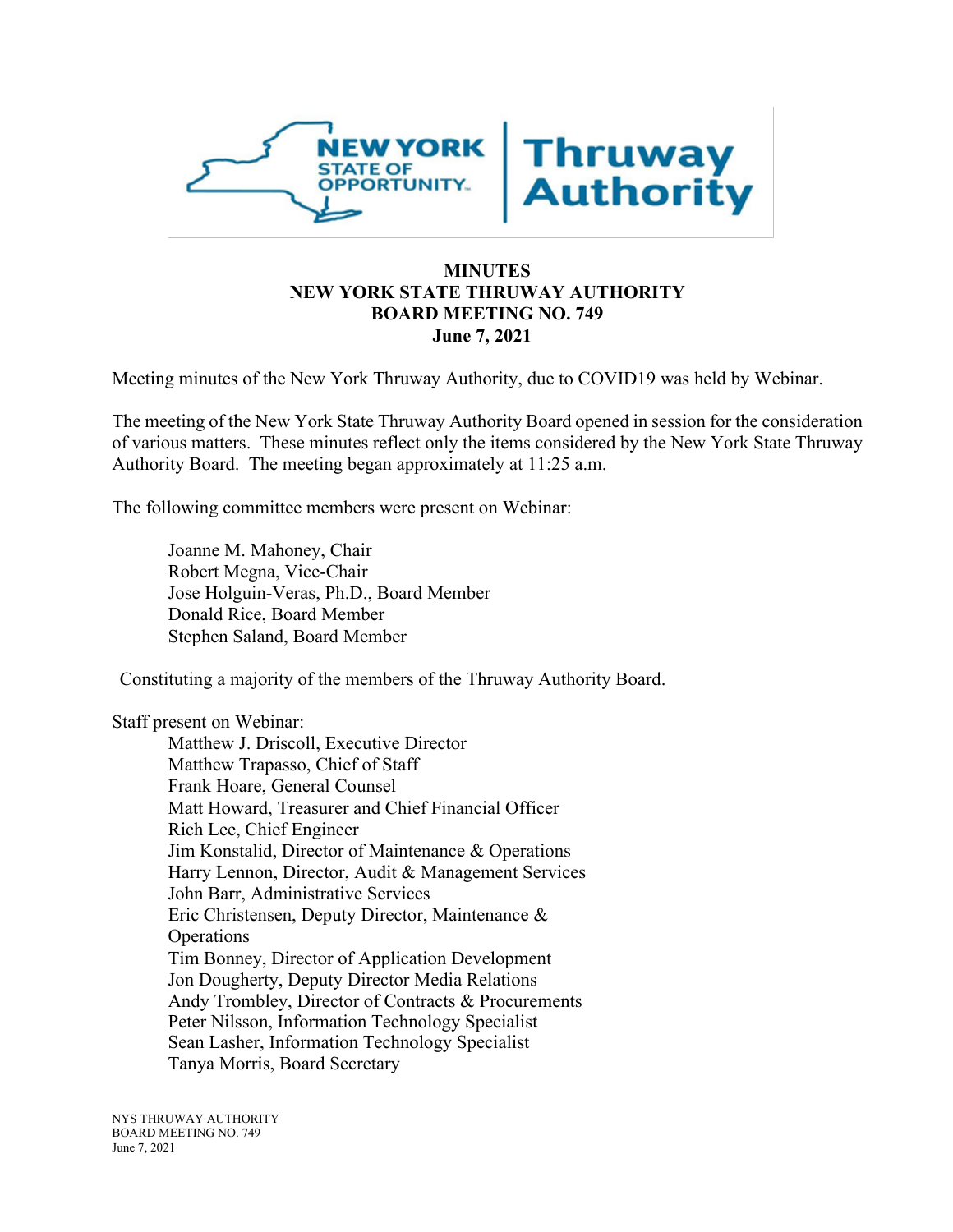Chair Mahoney called the meeting of the Thruway Authority Board to order.

Ms. Morris recorded the minutes as contained herein (public notice of the meeting had been given).

# **PUBLIC COMMENT PERIOD RELATED TO THE MEETING AGENDA**

Chair Mahoney stated that due to COVID19 and Executive Order 202.1, we are able to have our Board Meeting by Webinar. Individuals who wish to address items on today's agenda would have had to submit their written comments via email prior to this Board Meeting to the Board Administrator.

Chair Mahoney asked Ms. Morris if there were any public comments. Ms. Morris stated there were no comments. Details of the comments are included in the Webinar recording of the meeting.

## **Item 1 by Chair Mahoney (Appendix A) Approval of the Minutes of Meeting No 748**

Chair Mahoney asked for a motion to approve the minutes of the previous meeting.

Upon motion duly made and seconded, the Board approved the minutes of Meeting No. 748 held March 29, 2020, which was made available to the Board Members as part of the Agenda.

# **Item 2 by Matt Howard (Appendix B) Financial Reports– January, February & March 2021**

The Item was advanced to the Board at the recommendation of the Finance Committee.

Details of the presentation and discussion with Board Members are included in the audio recording of the meeting.

Upon motion duly made and seconded, the Board accepted the Financial Reports for January, February & March 2021.

## **Item 3 by Matt Howard (Appendix C) Investment Transactions –First Quarter 2021**

The Item was advanced to the Board at the recommendation of the Finance Committee.

Details of the presentation and discussion with Board Members are included in the video recording of the meeting.

Upon motion duly made and seconded, the Board approved the Item.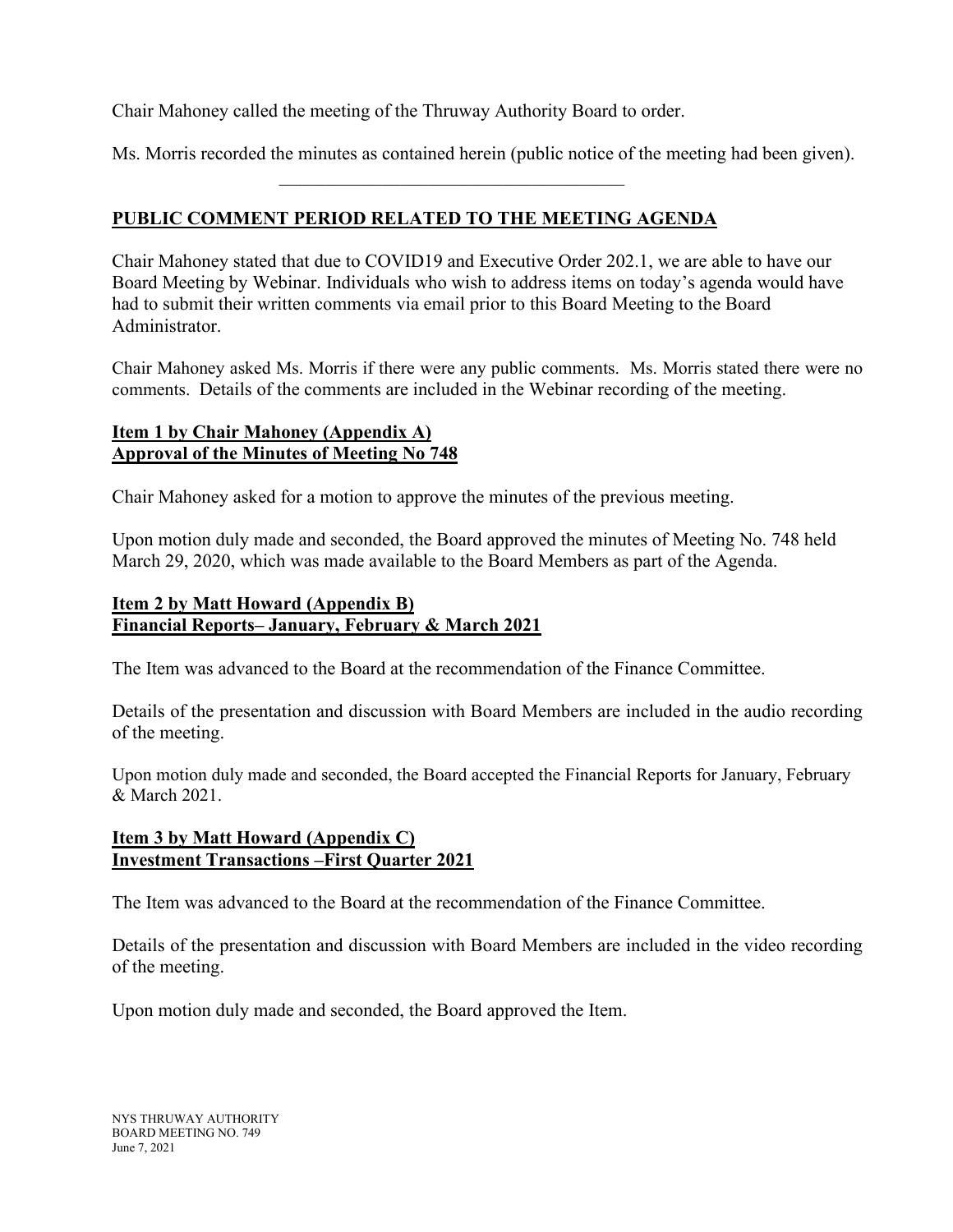#### **Item 4 by Matt Howard (Appendix D)**

# **Approving the Twentieth Supplemental Resolution, Authorizing the Issuance of General Revenue Bonds, Series O, Approving the Forms of Certain Related Documents and Authorizing an Authorized Officer to Execute Any Other Necessary Documents Related Thereto**

Mr. Howard presented the resolution for the Authority's Issuance of General Revenue Bonds Item.

Details of the presentation and discussion with Board Members are included in the audio recording of the meeting.

Upon motion duly made and seconded, the Board approved the Authority's Issuance of General Revenue Bonds and adopted the following resolution:

#### RESOLUTION NO. 6290

APPROVING THE TWENTIETH SUPPLEMENTAL RESOLUTION, AUTHORIZING THE ISSUANCE OF GENERAL REVENUE BONDS, SERIES O, APPROVING THE FORMS OF CERTAIN RELATED DOCUMENTS; AUTHORIZING AN AUTHORIZED OFFICER TO EXECUTE ANY OTHER NECESSARY DOCUMENTS RELATED THERETO; AND CONFIRMING AND RATIFYING CERTAIN MATTERS RELATING TO THE SERIES O BONDS

RESOLVED, in accordance with the New York State Thruway

Act, Title 9 of Article 2 of the New York State Public Authorities Law, as amended (the "Act"), the Authority is authorized to issue its bonds, in such principal amount, in the opinion of the Authority, as shall be necessary to provide sufficient moneys for achieving its corporate purposes, and be it further

RESOLVED, that the Act authorizes the Authority to adopt bond resolutions establishing the contract with its bond holders, and be it further

RESOLVED, that the Board approved, on August 3, 1992, and amended on January 5, 2007 a General Revenue Bond Resolution (as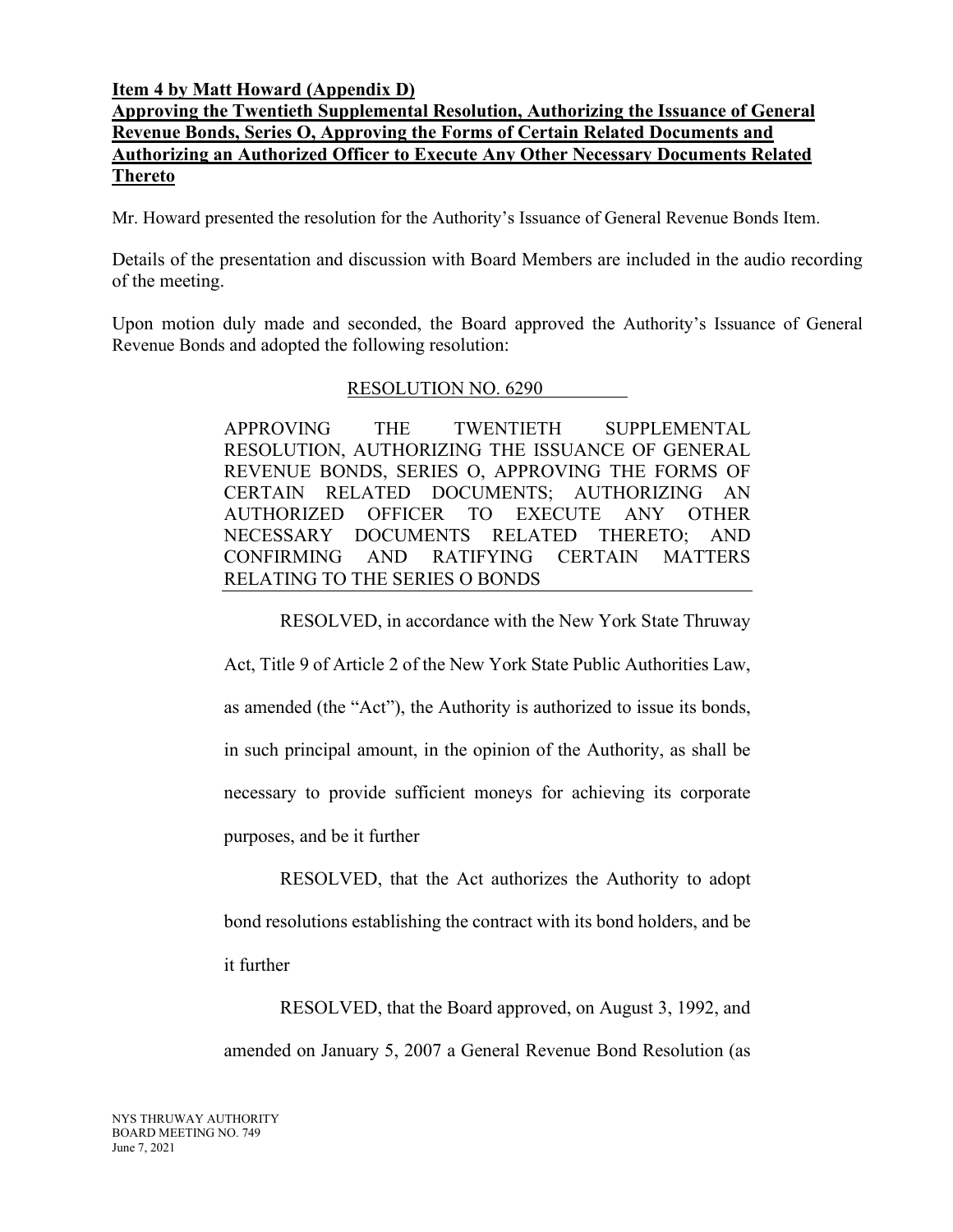amended and supplemented, the "Resolution") which, consistent with the Act, authorizes bonds of the Authority, designated as "General Revenue Bonds", as direct and general obligations of the Authority in accordance with the terms thereof to finance all or a portion of the costs of various corporate purposes of the Authority, and be it further

RESOLVED, that Section 202 of the Resolution requires that the issuance of General Revenue Bonds by the Authority shall be authorized by a supplemental resolution or resolutions of the Authority adopted by the Board at, or prior to, the time of issuance, and be it further

RESOLVED, that there has been prepared and submitted to the Board a form of Twentieth Supplemental Revenue Bond Resolution Authorizing General Revenue Bonds, Series O (the "Series O Supplemental Resolution"), authorizing an aggregate principal amount of up to \$600,000,000 of General Revenue Bonds, Series O ("Series O Bonds") to be issued at any one or more times prior to June 7, 2022: (i) pay Project Costs (in an aggregate principal amount not to exceed \$450,000,000), including any amount determined by an Authorized Officer (as defined in the Resolution) pursuant to a Certificate of Determination to be used to make required deposits into the Reserve Maintenance Fund; (ii) refund all or portions of outstanding Bonds (through the issuance of Series O Bonds in an aggregate principal amount not to exceed \$150,000,000); (iii) pay the Costs of Issuance of the Series O Bonds; and (iv) make a deposit, to the extent necessary, to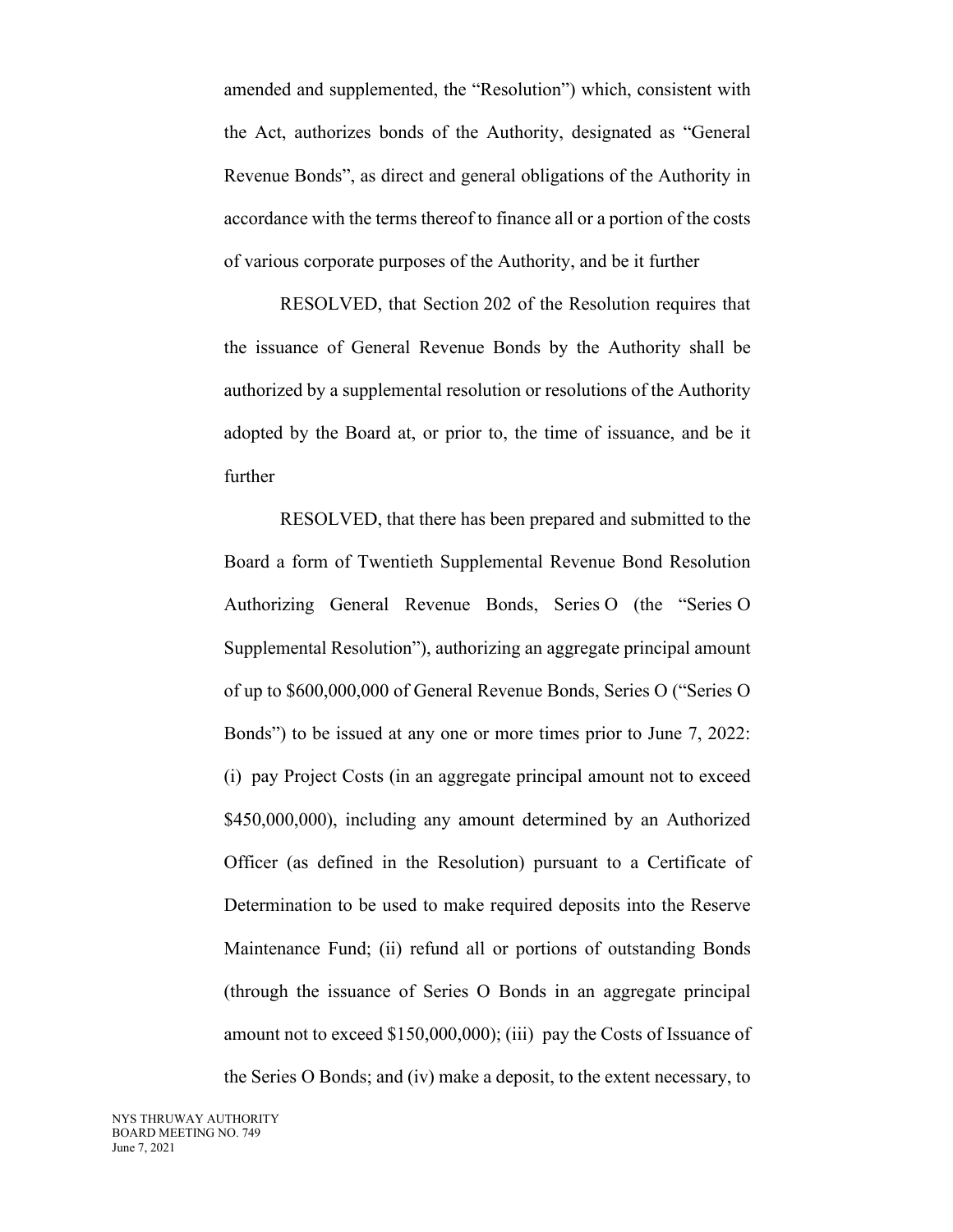make the balance within the Senior Debt Service Reserve Fund equal to the Senior Debt Service Reserve Fund Requirement, and be it further

RESOLVED, that pursuant to the Resolution and the Series O Supplemental Resolution, the Authority intends to authorize the issuance of an aggregate principal amount of up to \$600,000,000 of the Series O Bonds to be issued at any one or more times prior to June 7, 2022, and be it further

RESOLVED, that the Series O Bonds Resolution authorizes an Authorized Officer the power to determine whether the sale of the Series O Bonds will be sold on a competitive or negotiated basis, and be it further

RESOLVED that if an Authorized Officer determines to offer and sell the Series O Bonds on a competitive basis, such offer and sale shall be pursuant to a Notice of Sale, the form of which Notice of Sale has been set forth before the Board, and award of the Series O Bonds shall be made to the winning bidder(s) at the lowest true interest cost to the Authority, and be it further

RESOLVED, that the Board approves the form of the Notice of Sale for the Series O Bonds and authorizes an Authorized Officer to approve such changes to the terms of such Notice of Sale as may be deemed necessary or desirable to effectuate the purposes thereof, and be it further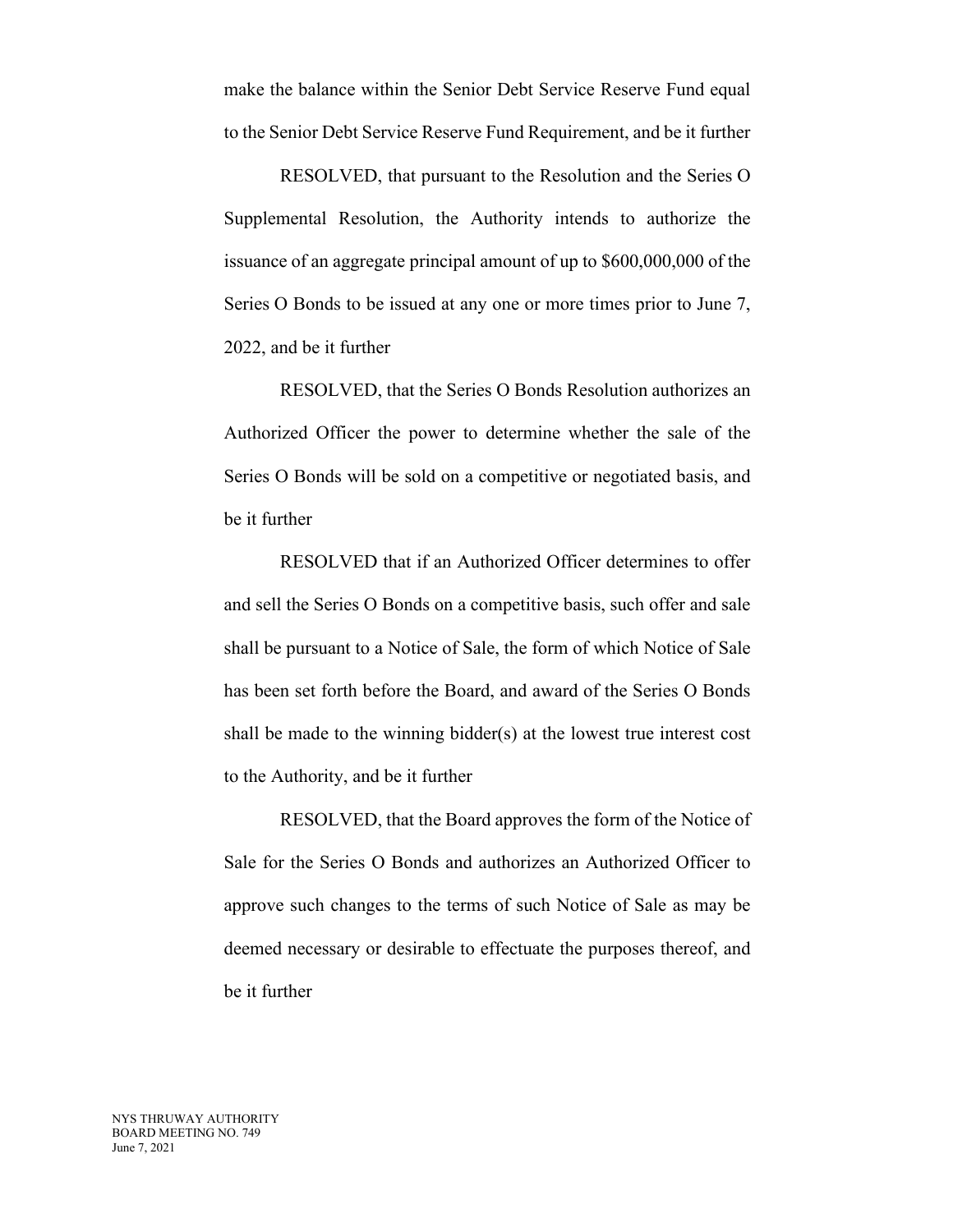RESOLVED that if an Authorized Officer determines to sell the Series O Bonds through a negotiated offering, the Authorized Officer shall have the power to select the underwriter(s) of the Series O Bonds, and execute and deliver one or more Bond Purchase Agreements between the Authority and the underwriter(s) of the Series O Bonds with customary financing provisions, subject to the limitations set forth in the Resolution, such terms that are in the best interests of the Authority as determined by such Authorized Officer in his or her reasonable judgment, said execution and delivery being conclusive evidence of such approval, and be it further

RESOLVED, that the Board approves the form of the Series O Supplemental Resolution as submitted with this item and made a part of this resolution as though set forth in full herein, and authorizes an Authorized Officer to approve and execute such changes to the Series O Supplemental Resolution as may be deemed necessary or desirable to effectuate the purposes thereof, and be it further

RESOLVED, that in connection with the offering and sale of the Series O Bonds, the Board approves the draft form of the Preliminary Official Statement and authorizes an Authorized Officer to approve and execute such changes as may be deemed necessary or desirable to effectuate the purposes thereof (including, but not limited to, the addition of an updated Traffic Engineer's Report and updated capital program, budget and other historical, current and projected financial information), and be it further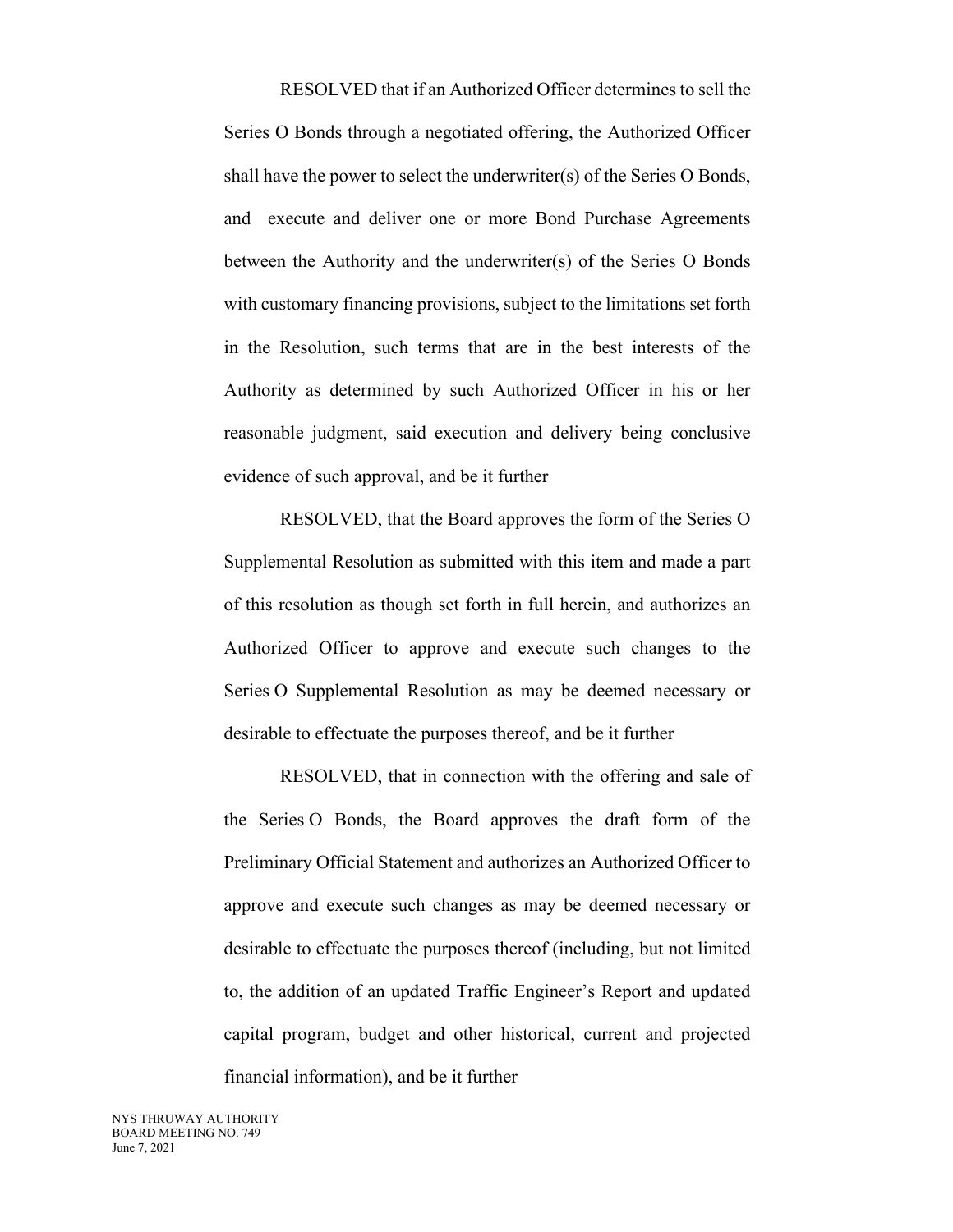RESOLVED, that the Board authorizes the distribution of the Preliminary Official Statement relating to the Series O Bonds by an Authorized Officer, in substantially the same form submitted with this item with such changes, insertions and omissions to the Preliminary Official Statement as may be approved by an Authorized Officer, said distribution being conclusive evidence of such approval, and any amendments or supplements thereto which may be necessary or desirable, and be it further

RESOLVED, that the Board authorizes an Authorized Officer to confirm that the Preliminary Official Statement related to the Series O Bonds is deemed final for purposes of Rule 15c2-12, promulgated under the Securities and Exchange Act of 1934 ("Rule 15c2-12"), except for certain permitted omissions and information not required under said Rule to be included therein, and be it further

RESOLVED, that the Board authorizes an Authorized Officer to execute or deliver, on behalf of the Authority, a final Official Statement relating to the sale of the Series O Bonds in substantially the form of the Preliminary Official Statement submitted with this item, with such changes, insertions and omissions as may be approved by an Authorized Officer, said execution or delivery being conclusive evidence of such approval, and any amendments or supplements thereto which may be necessary or desirable. After execution, if appropriate, an Authorized Officer is hereby authorized to deliver to the initial purchaser(s) or underwriter(s), as the case may be, of the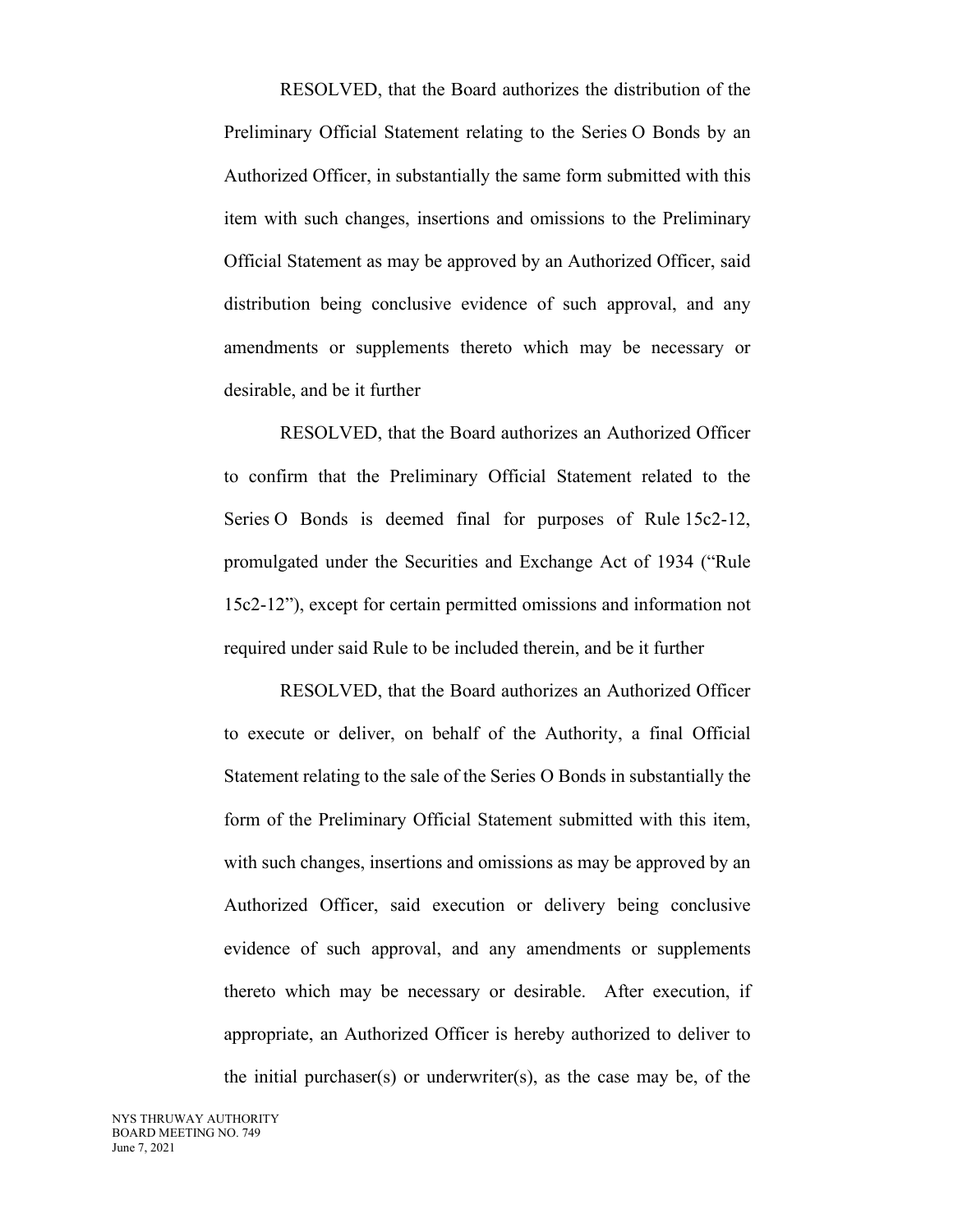Series O Bonds an executed copy or copies of such final Official Statement and any further amendments or supplements thereto, and be it further

RESOLVED, that the Board approves the Continuing Disclosure Agreement in substantially the form submitted with this item and made a part of this resolution as though set forth in full herein and authorizes an Authorized Officer to execute and deliver such Continuing Disclosure Agreement and to approve and execute such changes as may be deemed necessary or desirable to effectuate the purposes thereof, and be it further

RESOLVED, that the Board confirms and ratifies the continuation and selection of The Bank of New York Mellon, New York, New York as Trustee and Paying Agent, and be it further

RESOLVED, that the Board confirms and ratifies the execution by the Chief Financial Officer of the Authority of a Declaration of Intent under Section 1.150-2 of the Income Tax Regulations promulgated by the Department of the Treasury, evidencing the intent of the Authority to use proceeds of the Series O Bonds to reimburse itself for the payment of certain acquisition, construction, equipping, planning, design, legal and other costs and expenses with its own funds prior to the issuance of the Series O Bonds, and be it further

RESOLVED, that an Authorized Officer is authorized to: (i) make any determinations or selections and/or appointments of any necessary or desirable consultants or agents; (ii) execute any additional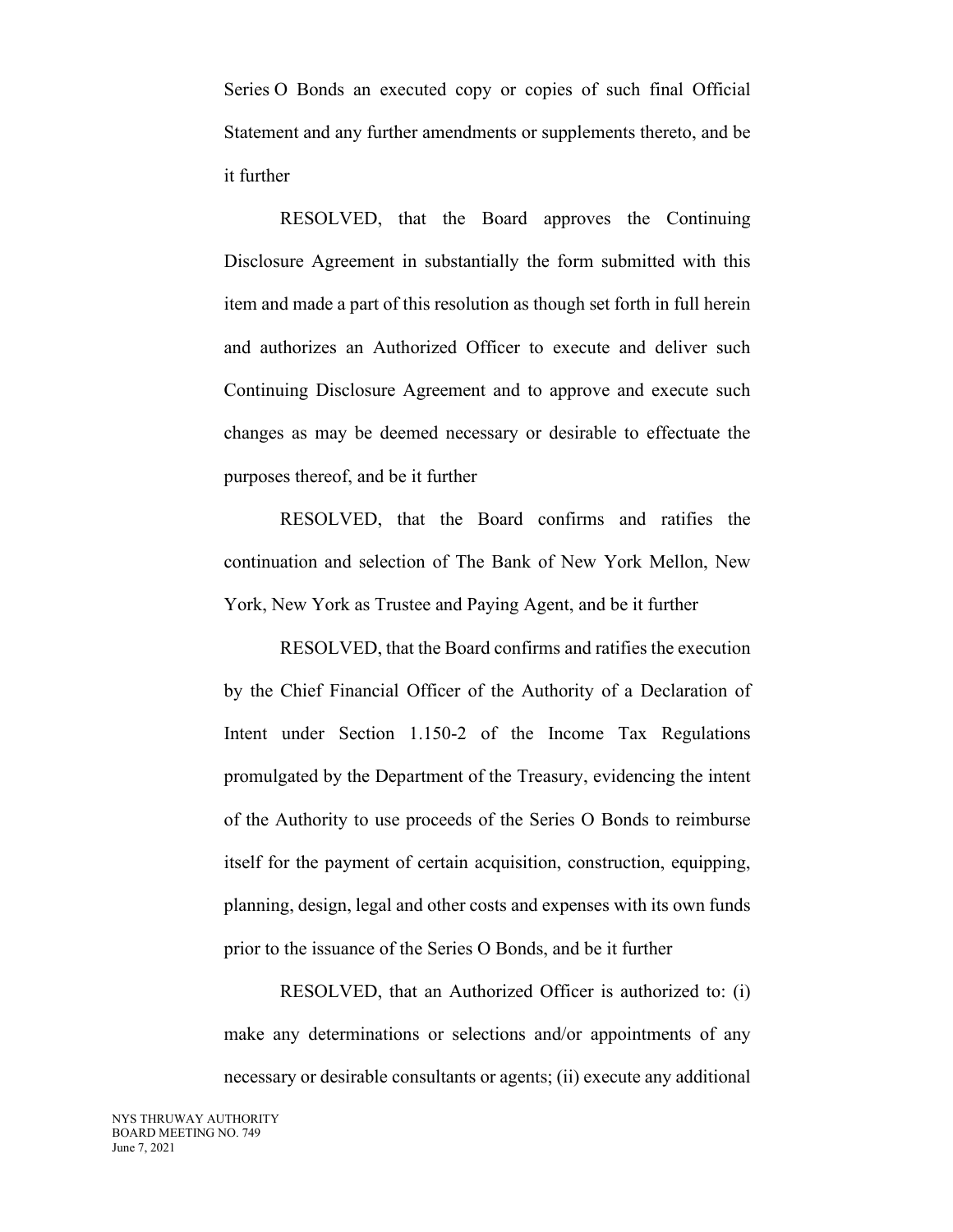certificates, agreements or other documents necessary to facilitate the authorization, sale, issuance and delivery of the Series O Bonds; (iii) accomplish the other purposes of this Resolution, including but not limited to agreements with securities depositories and documents relating to credit enhancement; and (iv) do and cause to be done any and all acts and things necessary or proper to carry out the transactions contemplated by this Resolution, and be it further

RESOLVED, that all the authorizations contained herein shall

be effective until June 7, 2022.

RESOLVED, that this resolution be incorporated in full in the

minutes of this meeting.

#### **Item 5 by Matt Howard (Appendix E)**

## **Approving and Adopting the Thirteenth Supplemental Bond Resolution Authorizing the Issuance of State Personal Income Tax Revenue Bonds (Transportation), Series 2021A, Approving the Forms of Certain Related Documents and Authorizing the Execution of Any Other Documents Thereto**

Mr. Howard presented the resolution for the Authority's Resolution Authorizing the Issuance of Stte Personal Income Tax Revenue Bonds (Transportation), Series 2021A Item.

Details of the presentation and discussion with Board Members are included in the audio recording of the meeting.

Upon motion duly made and seconded, the Board authorized the execution of the agreement and adopted the following resolution:

### RESOLUTION NO. 6291

APPROVING AND ADOPTING THE THIRTEENTH SUPPLEMENTAL BOND RESOLUTION AUTHORIZING THE ISSUANCE OF STATE PERSONAL INCOME TAX REVENUE BONDS (TRANSPORTATION), SERIES 2021A, APPROVING THE FORMS OF CERTAIN RELATED DOCUMENTS AND AUTHORIZING THE EXECUTION OF ANY OTHER DOCUMENTS THERETO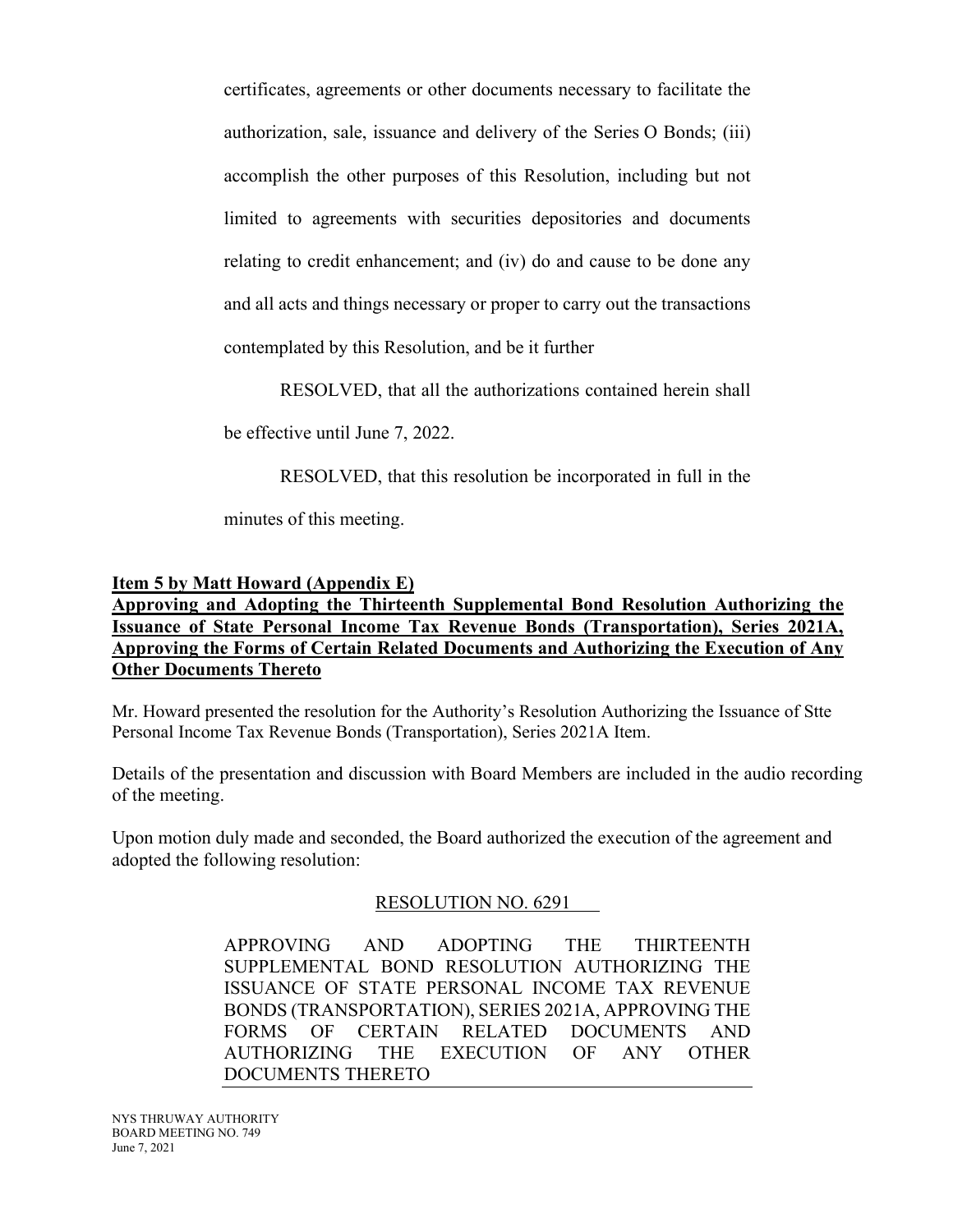RESOLVED, that Part I of Chapter 383 of the Laws of New York of 2001 ("Chapter 383") authorized the Authority solely upon the determination of the Director of the Division of the Budget of the State of New York ("Director of the Budget"), to issue State Personal Income Tax Revenue Bonds (exclusive of certain costs) to finance the cost of various projects which meet the statutory definition of Authorized Purposes, and be it further

RESOLVED, that Chapter 383 authorized the Director of the Budget to enter into a financing agreement (each, a "Financing Agreement") with Authorized Issuers to secure payment of debt service and other cash requirements in connection with the issuance of State Personal Income Tax Revenue Bonds, and be it further

RESOLVED, that on June 27, 2002, the Board approved the execution of a Financing Agreement to provide for the financing of Authorized Purposes pursuant to Chapter 383, and be it further

RESOLVED, that on August 7, 2002, the Executive Director and the Director of the Division of the Budget executed a Financing Agreement to provide for the financing of Authorized Purposes pursuant to Chapter 383, and be it further

RESOLVED, that on May 1, 2002, and as amended and restated on July 1, 2009 and as further amended and restated as of December 1, 2010, the Authority executed the Master Continuing Disclosure Agreement, since State Personal Income Tax Bonds are issued by the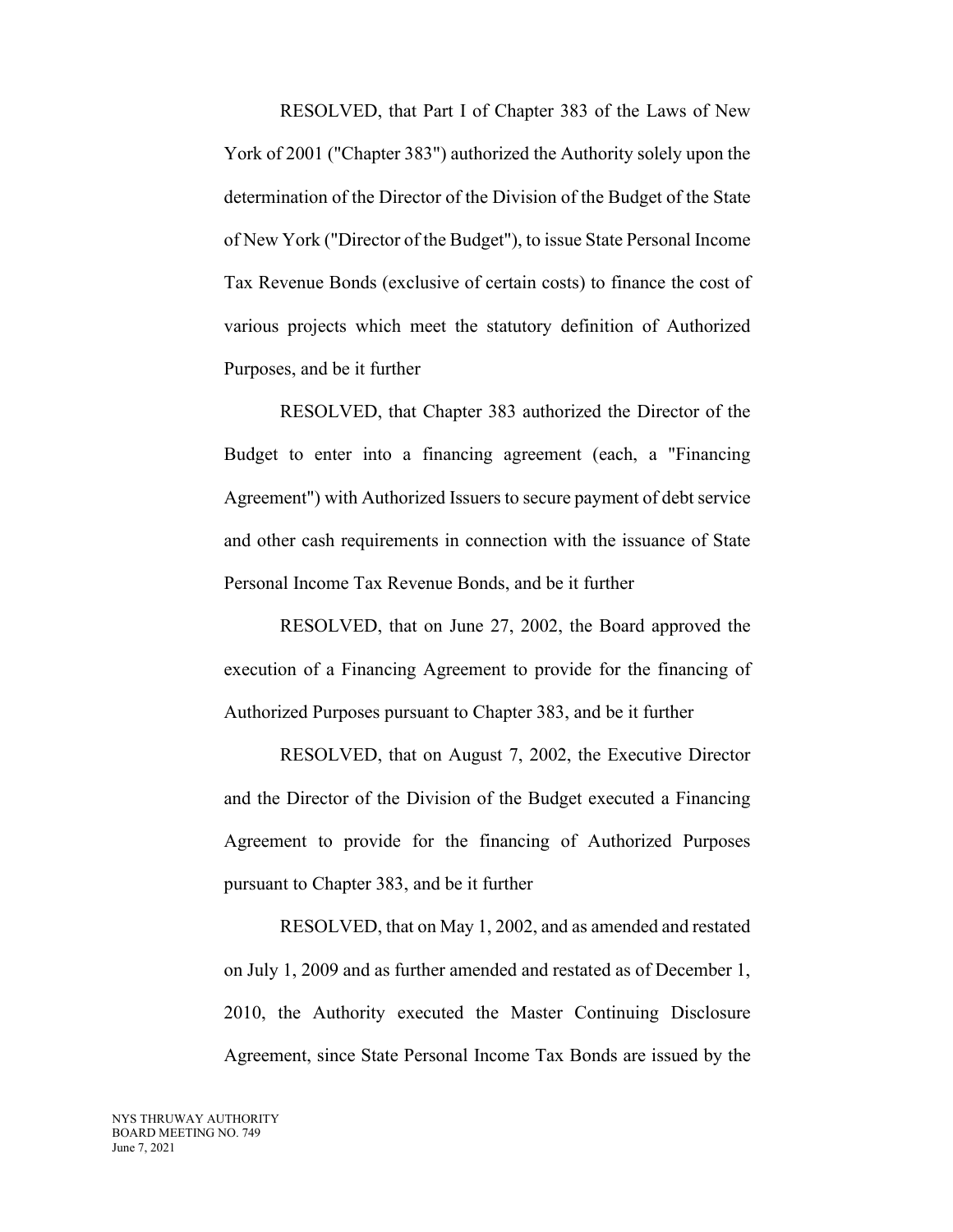Authority and four other State authorities(collectively, the "Authorized Issuers") under disclosure documents containing significant amounts of common information, the Division of the Budget developed a Master Continuing Disclosure Agreement to which it and all of the Authorized Issuers became signatories. The Master Continuing Disclosure Agreement has been further amended and restated since the last issuance of State Personal Income Tax Revenue Bonds by the Authority in 2013 and prior to the issuance of the Series 2021A Bonds, an Authorized Officer of the Authority will execute the most recent amended and restated Master Continuing Disclosure Agreement. Upon the issuance of a series of State Personal Income Tax Bonds by an Authorized Issuer, such series of State Personal Income Tax Bonds is added to the master list of bond issues covered by the Master Continuing Disclosure Agreement and it is intended that the Series 2021A Bonds will be so added to such master list, and be it further

RESOLVED, that on June 27, 2002, the Board adopted the State Personal Income Tax Revenue Bonds (Transportation) General Bond Resolution (the "General Bond Resolution") and the State Income Tax Revenue Bonds Standard Resolution Provisions ("Annex A") (the General Bond Resolution and Annex A collectively hereinafter referred to as the "Bond Resolution") which authorizes the bonds of the Authority, designated as State Personal Income Tax Revenue Bonds (Transportation) to finance all or a portion of the cost of projects which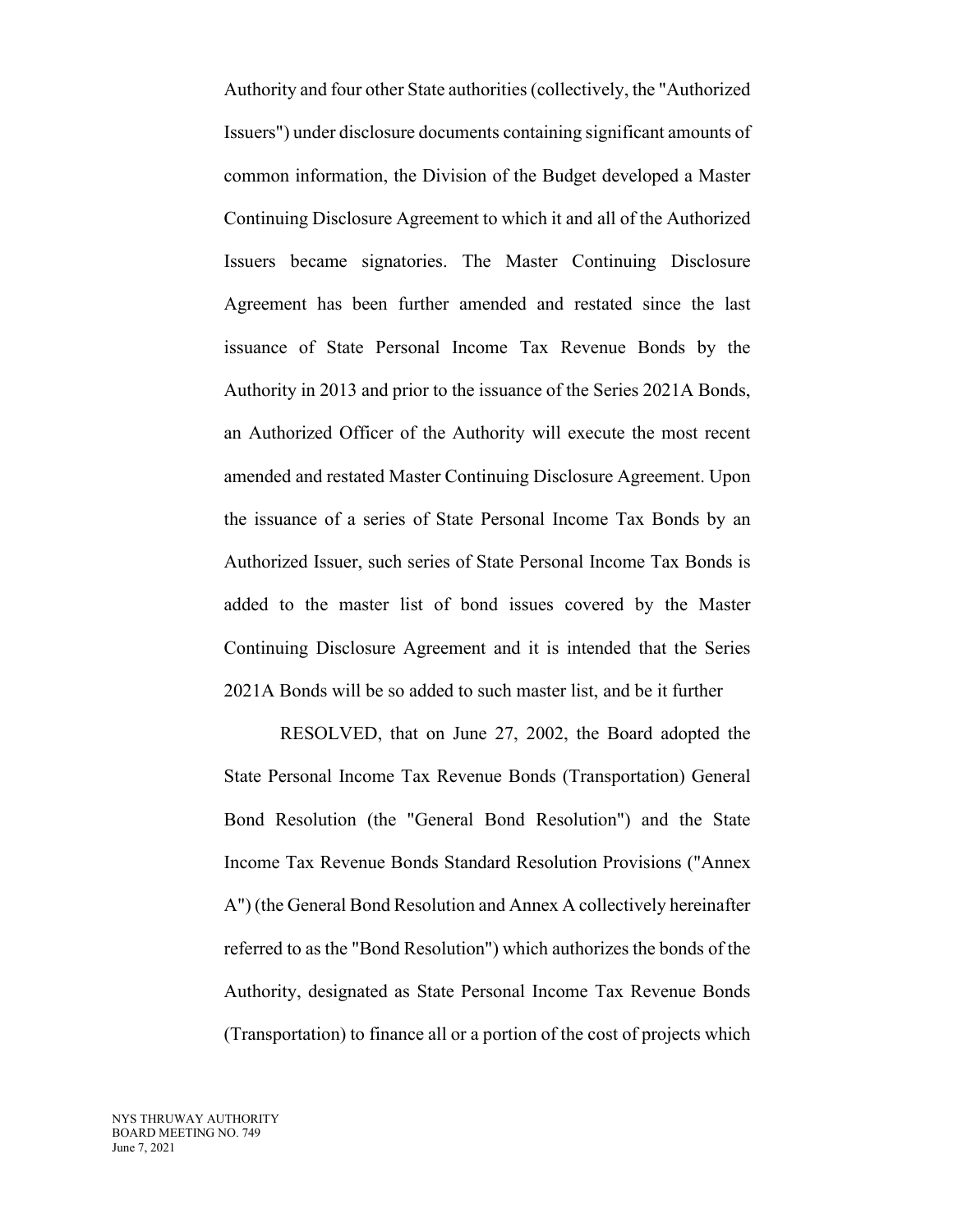meet the statutory definition of Authorized Purposes, and to refinance Prior Bonds, and be it further

RESOLVED, that Sections 201 and A-201, A-202, A-204 of the Bond Resolution require that the issuance of State Personal Income Tax Revenue Bonds by the Authority shall be authorized by a supplemental resolution or resolutions of the Authority adopted at or prior to the time of issuance, and be it further

RESOLVED, that Section A-902 of the Bond Resolution empowers the Authority to adopt, for any one or more of the purposes set forth therein, a supplemental resolution, and be it further

RESOLVED, that upon the request of the Director of the Budget, the Authority intends to issue in one or more series or subseries up to \$2,500,000,000 aggregate principal amount of State Personal Income Tax Bonds (Transportation) Series 2021A (the "Series 2021A Bonds"), in order to finance the costs of various Authorized Purposes and to refund certain State Personal Income Tax Revenue Bonds (Transportation) previously issued by the Authority (the "Refunded Bonds"), and be it further

RESOLVED, that an Authorized Officer of the Authority is authorized to determine whether the Series 2021A Bonds shall be issued on a tax-exempt and/or federally taxable basis; and as a single issue or with multiple subseries, and be it further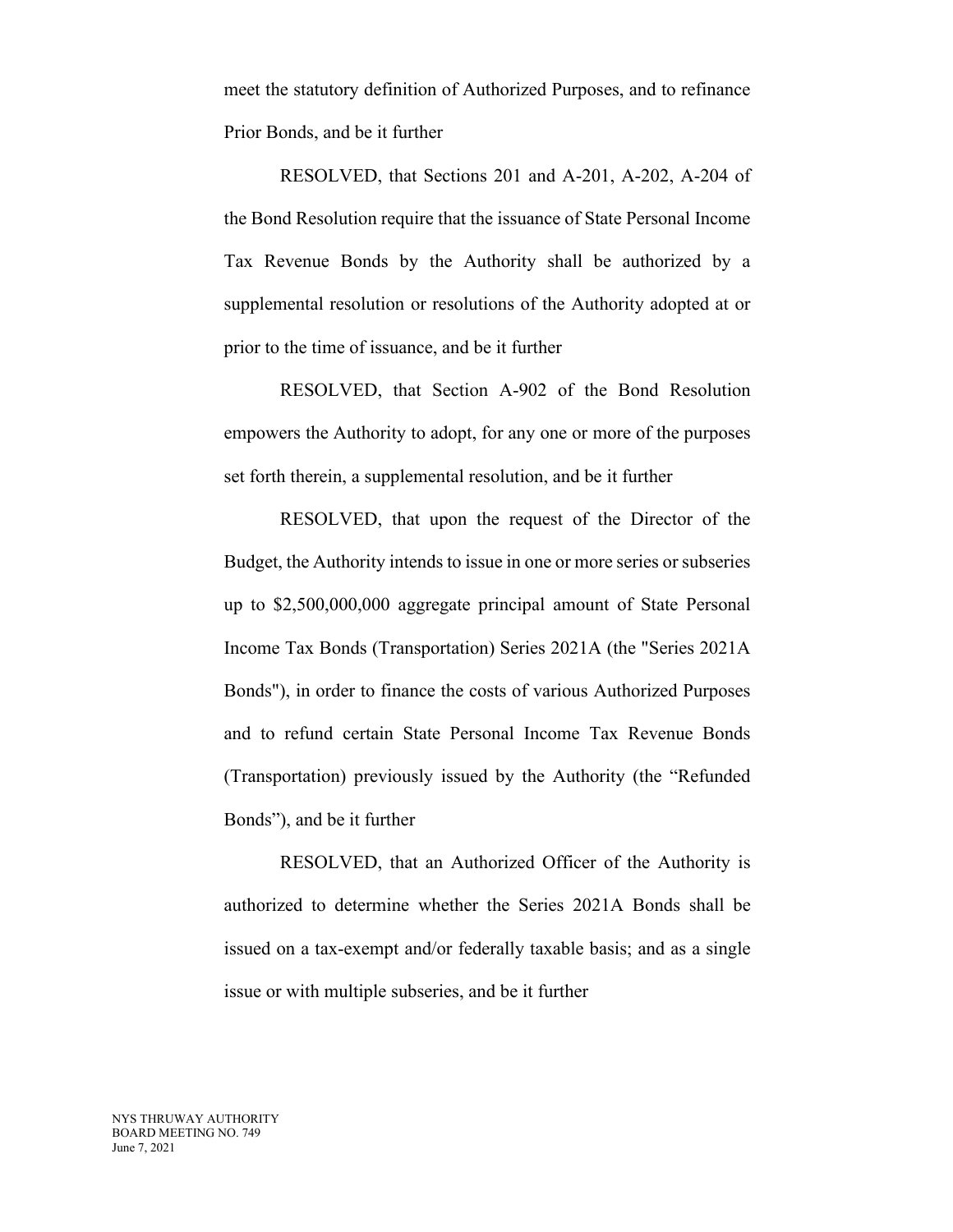RESOLVED, that there has been prepared and submitted to the Board a form of the Thirteenth Supplemental Bond Resolution Authorizing an Aggregate Principal Amount Not To Exceed \$2,500,000,000 of State Personal Income Tax Revenue Bonds (Transportation), Series 2021A (the "Thirteenth Supplemental Resolution"), and be it further

RESOLVED, that the Authority intends to offer and sell the Series 2021A Bonds on a competitive basis, such offer and sale shall be pursuant to a Notice of Sale, the form of which Notice of Sale has been set forth before the Board, and award of the Series 2021A Bonds shall be made to the winning bidder(s) at the lowest true interest cost to the Authority, and be it further

RESOLVED, that the Board approves and adopts the form of the Thirteenth Supplemental Resolution as submitted at this meeting and made a part of this resolution as though set forth in full herein, and delegate and authorizes an Authorized Officer of the Authority the power to determine the terms and conditions of the Series 2021A Bonds in accordance with the parameters set forth in the Thirteenth Supplemental Resolution pursuant to a certificate or certificates of determination, including: (A) the final aggregate principal amount of the Series 2021A Bonds to be issued for new Program purposes; (B) the final aggregate principal amount of the Series 2021A Bonds to be issued for refunding purposes (C) the interest rates, maturities and principal amounts of Series 2021A Bonds; (D) redemption provisions;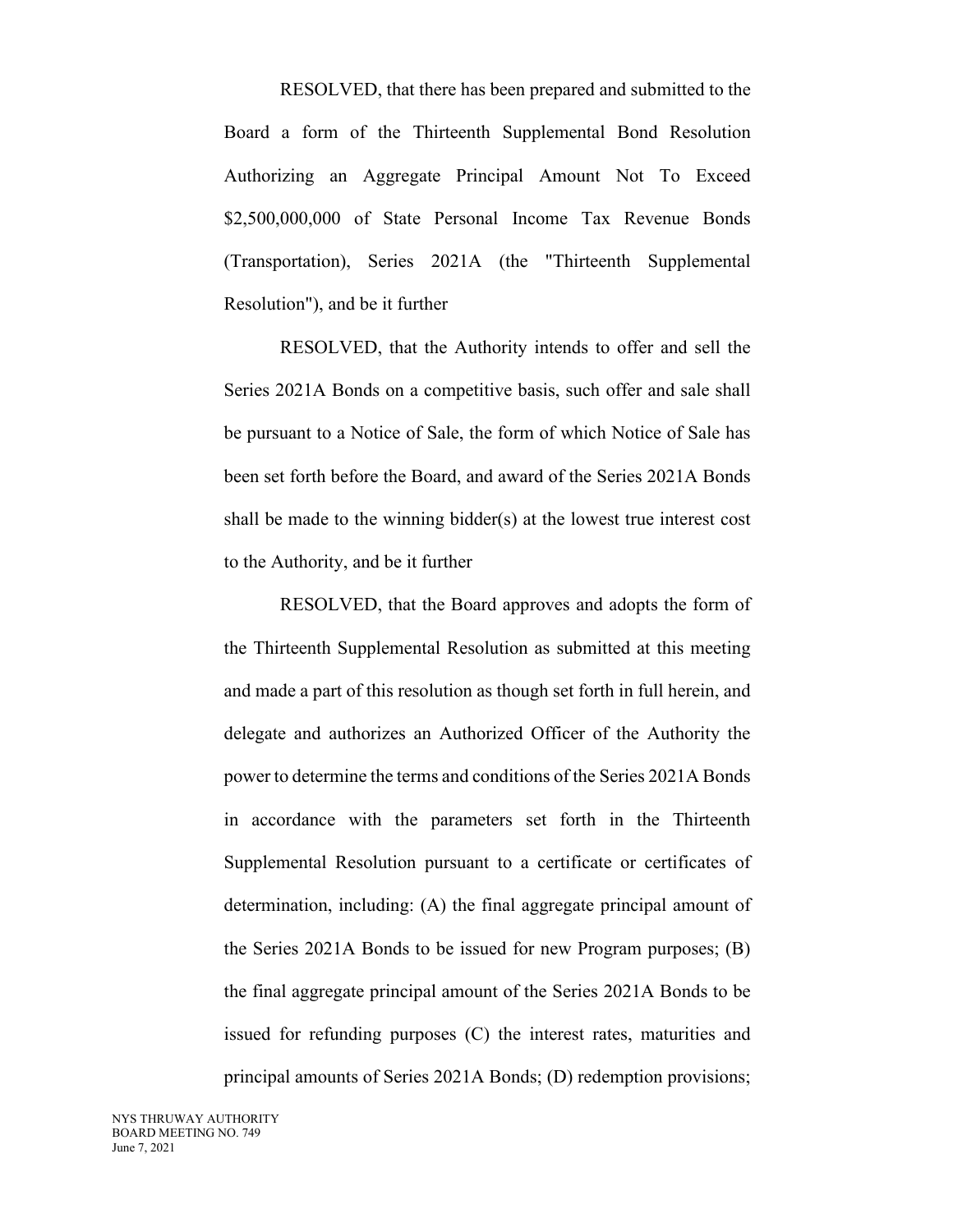(E) whether the Series 2021A Bonds shall be issued on a tax-exempt and/or federally taxable basis; and as a single issue or with multiple subseries and (F) such other terms and conditions not inconsistent with the parameters set forth in the Thirteenth Supplemental Resolution as may be deemed necessary or desirable to effectuate the purposes of the Thirteenth Supplemental Resolution, and be it further

RESOLVED, that in connection with the offering and sale of the Series 2021A Bonds, the Board authorizes an Authorized Officer of the Authority to approve the form and distribution of one or more Preliminary Official Statements for the Series 2021A Bonds that is intended to meet federal securities law requirements that the material aspects of the financing (other than pricing terms) and the Series 2021A Bonds, the security therefor and related matters be adequately disclosed, and execute any amendments and supplements thereto as may be deemed necessary or desirable to effectuate the purposes thereof, and be it further

RESOLVED, that the Board authorizes an Authorized Officer of the Authority to confirm that any Preliminary Official Statement relating to the issuance of Series 2021A Bonds is deemed final for purposes of Rule 15c2-12, promulgated by the Securities and Exchange Commission under the Securities and Exchange Act of 1934, as amended, except for certain omissions relating to certain State information and information not required under said Rule to be included therein, and be it further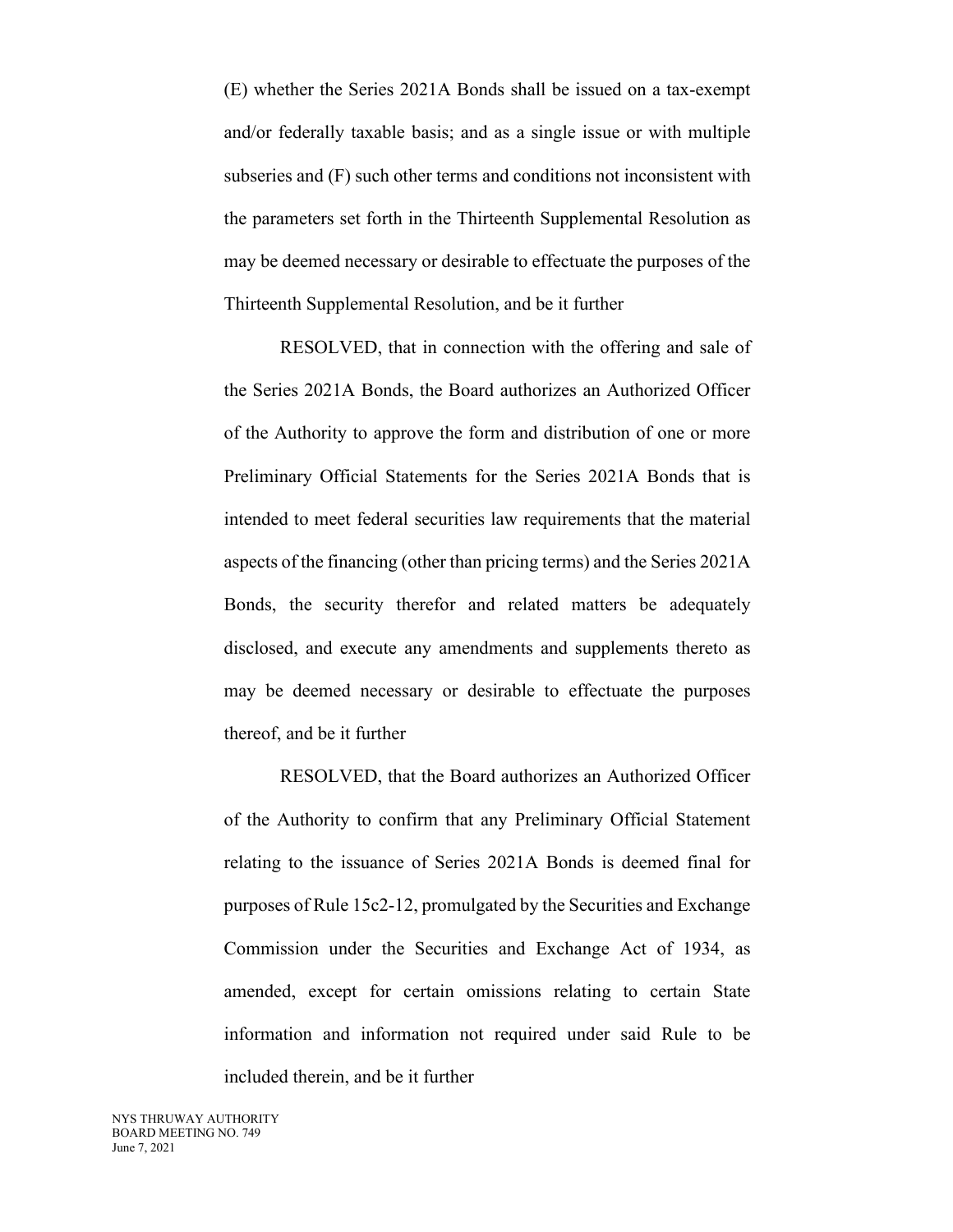RESOLVED, that the Board authorizes an Authorized Officer of the Authority to execute and deliver, on behalf of the Authority, one or more final Official Statements relating to the Series 2021A Bonds with such changes, insertions and/deletions as may be approved by such Authorized Officer of the Authority, said execution being conclusive evidence of such approval, and any amendments or supplements thereto which may be necessary or desirable. After execution, such Authorized Officer of the Authority or his or her designee is hereby authorized to deliver to the winning bidder(s) of the Series 2021A Bonds an executed copy or copies of such Official Statement(s) and any amendments or supplements thereto, and be it further

RESOLVED, that an Authorized Officer of the Authority is authorized to execute: (i) one or more schedules or supplements to the Master Continuing Disclosure Agreement; and (ii) an updated schedule to the Financing Agreement, and be it further

RESOLVED, that an Authorized Officer of the Authority is authorized to execute: (i) one or more Escrow Deposit Agreements and establish one or more escrow funds or accounts to defease and refund the Refunded Bonds, and be it further

RESOLVED, that the Board confirms and ratifies the continuation and selection of The Bank of New York Mellon, New York, New York as Trustee and Paying Agent, and be it further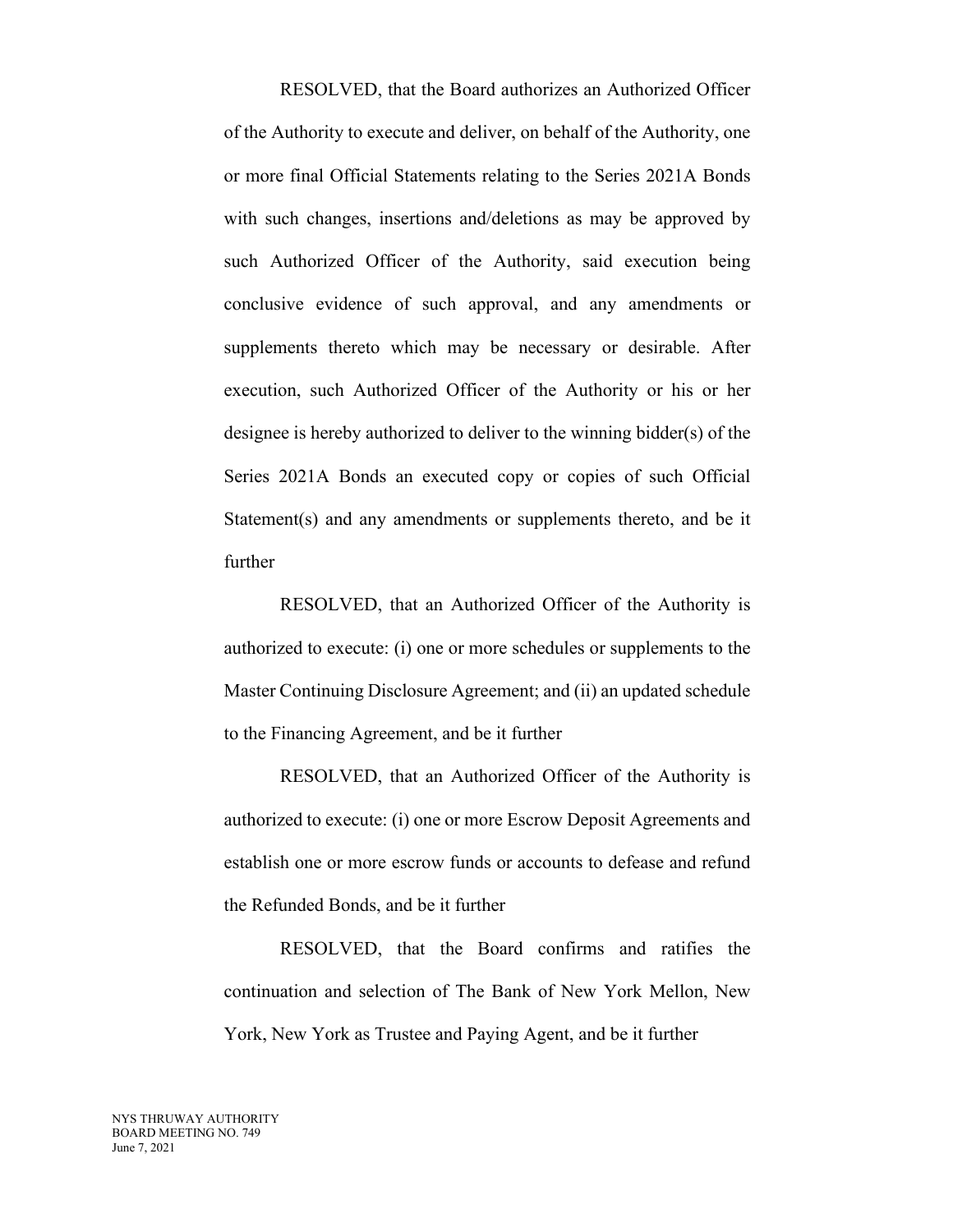RESOLVED, that an Authorized Officer is authorized to: (i) make any determinations or selections and/or appointments of any necessary or desirable consultants or agents; (ii) execute any additional certificates, agreements or other documents necessary to facilitate the authorization, sale, issuance and delivery of the Series 2021A Bonds; (iii) accomplish the other purposes of this Resolution, including but not limited to agreements with securities depositories and documents relating to credit enhancement; and (iv) do and cause to be done any and all acts and things necessary or desirable to carry out the transactions contemplated by this Resolution, and be it further

RESOLVED, that all the authorizations contained herein shall

be effective until March 31, 2022.

RESOLVED, that this resolution be incorporated in the minutes of this meeting.

### **Director Driscoll Provided the Board an Update Regarding the Following Items:**

- Toll Booths
- Service Plazas

### **Item 6 by Matt Howard (Appendix F)**

## **Approving the Selection of a Pool of Firms for Financial Advisory Services and a Pool of Firms for Co-Financial Advisory Services, and Authorizing Execution of Contracts for Such Services**

Mr. Howard presented the resolution for the Approving the Selection of a Pool of Firms for Financial Advisory Services and a Pool of Firms for Co-Financial Advisory Service Items.

Details of the presentation and discussion with Board Members are included in the audio recording of the meeting.

Upon motion duly made and seconded, the Board approved the Selection of a Pool of Firms for Financial Advisory Services and a Pool of Firms for Co-Financial Advisory Services and adopted the following resolution:

NYS THRUWAY AUTHORITY BOARD MEETING NO. 749 June 7, 2021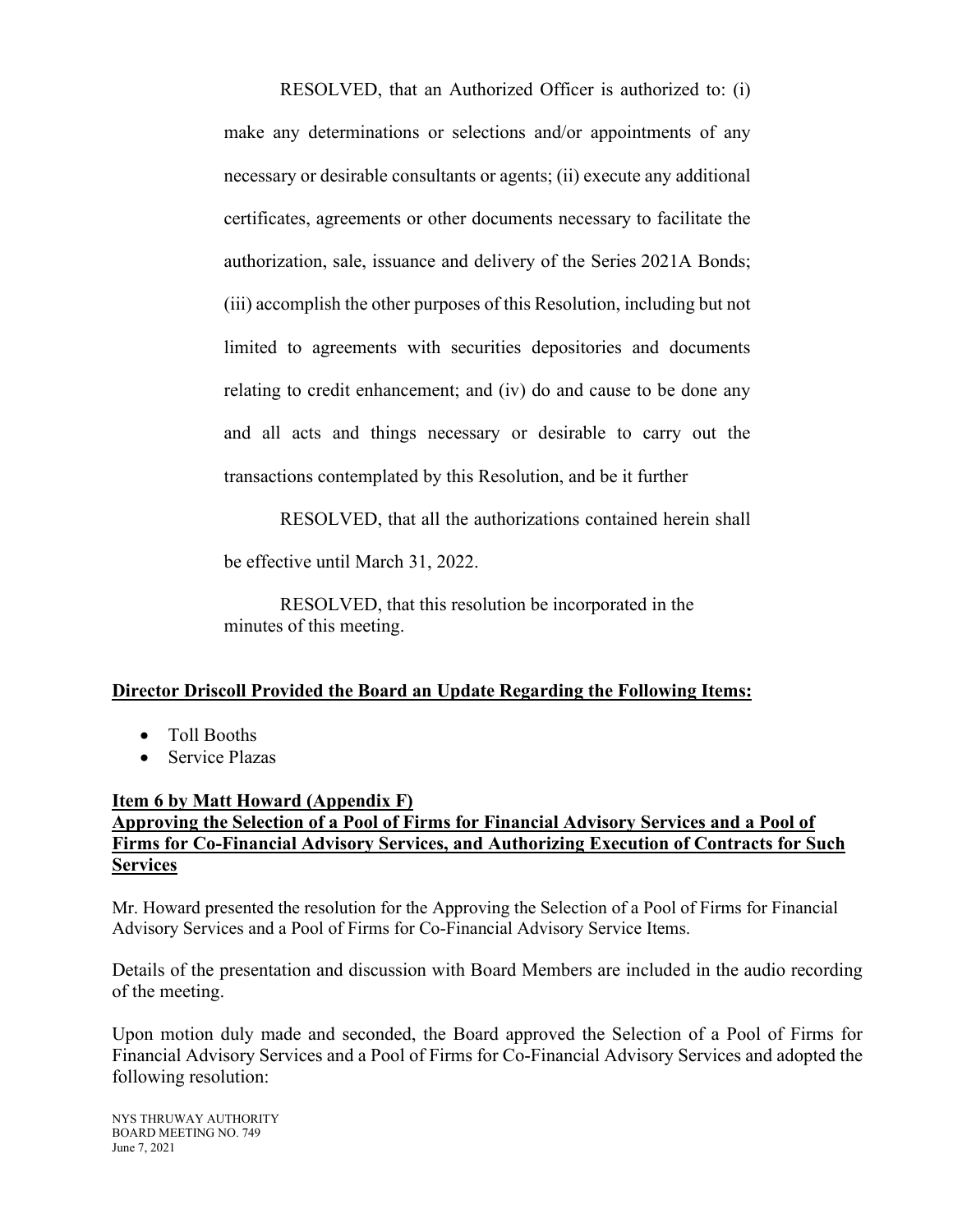#### RESOLUTION NO. 6292

APPROVING THE SELECTION OF A POOL OF FIRMS FOR FINANCIAL ADVISORY SERVICES AND A POOL OF FIRMS FOR CO-FINANCIAL ADVISORY SERVICES, AND AUTHORIZING EXECUTION OF CONTRACTS FOR SUCH SERVICES

RESOLVED, that the selection of Acacia Financial Group, Inc., Frasca & Associates, LLC and Public Resources Advisory Group, Inc. to a Financial Advisor pool, from which firms will be selected to provide financial advisory services to the Authority as necessary at the Authority's discretion, is hereby approved, and be it further

RESOLVED, that the selection of Rockfleet Financial Services, Inc. and TKG Associates LLC to a Co-Financial Advisor pool, from which firms will be selected to assist the Financial Advisor in providing financial advisory services to the Authority as assigned by the Authority at the Authority's discretion, is hereby approved, and be it further

RESOLVED, that the costs of such services related to the issuance of bonds be funded from the respective bond proceeds or the State of New York and that the funding of such costs be, and the same hereby is, approved, and be it further

RESOLVED, that the Executive Director or his designee shall have the authority to exercise all powers reserved to the Authority under the provisions of the contracts, manage and administer the contracts, amend the provisions of the contracts consistent with the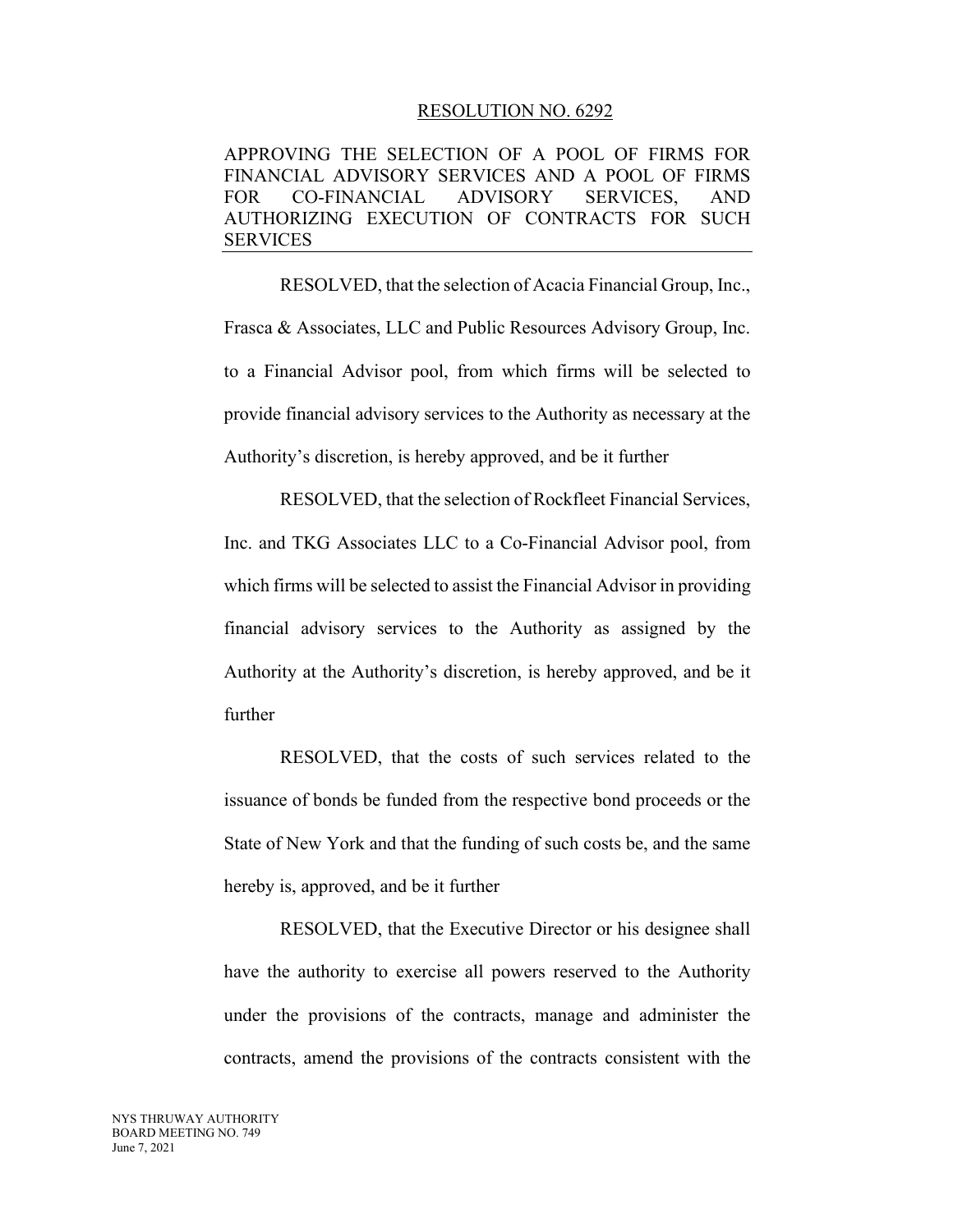terms of this item and other Board authorizations and suspend or terminate the contracts in the best interests of the Authority, and be it further

RESOLVED, that the Chief Financial Officer be, and he hereby is, authorized to charge expenditures for services rendered under such agreements to the appropriated fund provided therefore, subject to reallocation and adjustment, and be it further

RESOLVED, that this resolution be incorporated in the minutes

of this meeting.

## **Item 7 by John Barr (Appendix G) Approval of New Salary Schedules for Management/Confidential Employees**

Mr. Barr presented the resolution to Approve New Salary Schedules for Management/Confidential Employees.

Details of the discussion with Board Members are included in the audio recording of the meeting.

Upon motion duly made and seconded, the Board authorized the execution of the Approval of New Salary Schedules for Management/Confidential Employees and adopted the following resolution:

# RESOLUTION NO. 6293

## AUTHORIZATION FOR THE EXECUTIVE DIRECTOR TO APPROVE NEW SALARY SCHEDULES FOR M/C EMPLOYEES

RESOLVED, the Executive Director be, and hereby is, authorized to take the necessary steps to implement the M/C Salary Schedule (Exhibit A) effective the pay period that includes July 1, 2020, and be it further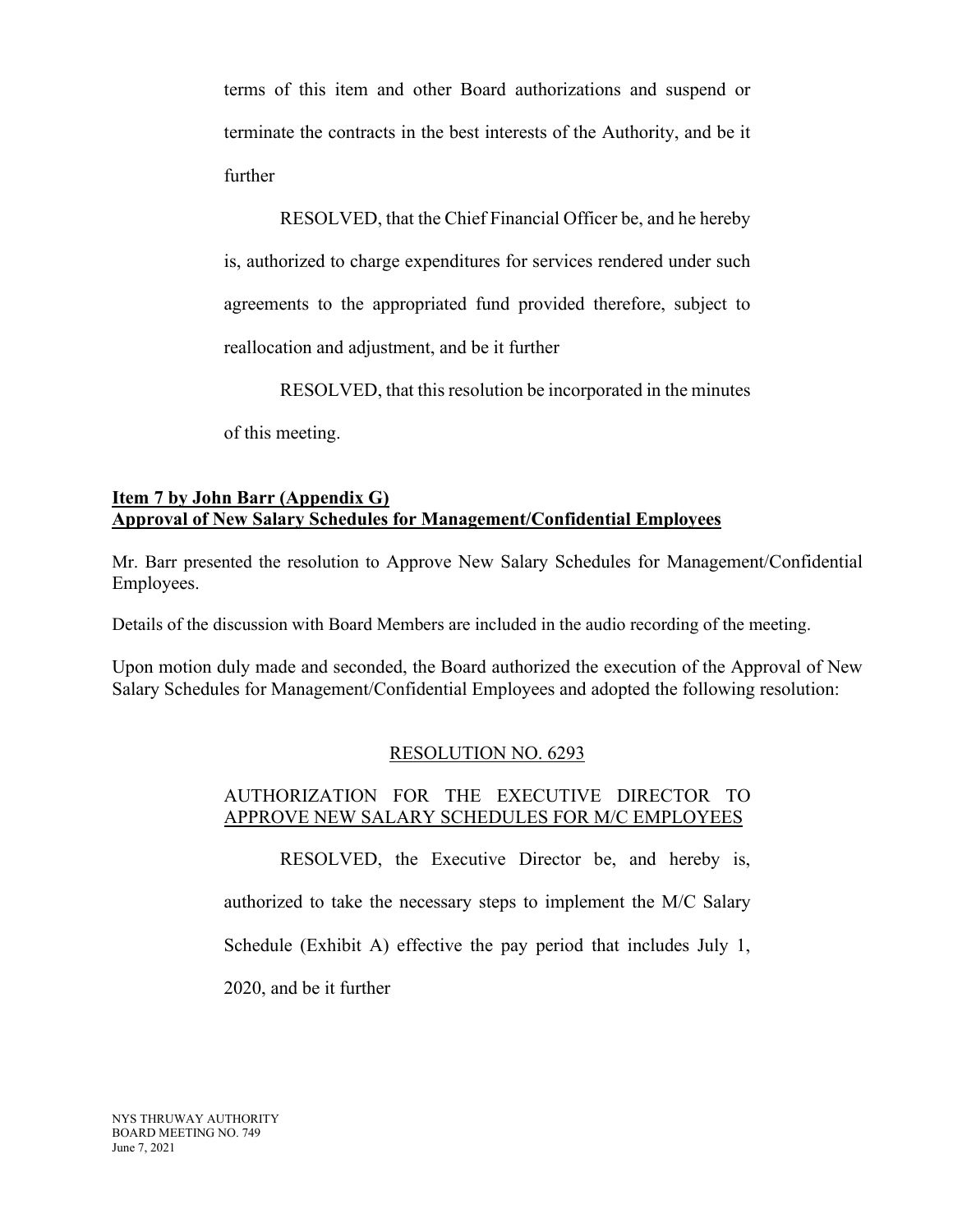RESOLVED, the Executive Director be, and is hereby is, authorized to take the necessary steps to grant and implement any future 2021 salary actions for M/C employees that have been afforded to Executive Branch M/C employees, and be it further

RESOLVED, the recommendations to withhold salary increases, in whole or in part, are subject to the approval of the

Executive Director, and be it further

RESOLVED, this resolution be incorporated in the minutes of

this meeting.

# **Item 8 by Tim Bonney (Appendix H)**

**Authorizing the Executive Director to Execute a Non-Engineering Personal Services Contract With Securitas Electronic Security, Inc to Provide Qognify NICE and Situator Hardware and Software Maintenance Services for the Governor Mario M. Cuomo Bridge Security Management System**

Mr. Bonney presented the resolution to Authorize the Executive Director to Execute a Non-Engineering Personal Services Contract With Securitas Electronic Security, Inc to Provide Qognify NICE and Situator Hardware and Software Maintenance Services for the Governor Mario M. Cuomo Bridge Security Management System.

Details of the discussion with Board Members are included in the audio recording of the meeting.

Upon motion duly made and seconded, the Board authorized the execution of the Securitas Electronic Security, Inc to Provide Qognify NICE and Situator Hardware and Software Maintenance Services for the Governor Mario M. Cuomo Bridge Security Management System and adopted the following resolution:

### RESOLUTION NO. 6294

AUTHORIZING THE EXECUTIVE DIRECTOR TO EXECUTE A NON-ENGINEERING PERSONAL SERVICES CONTRACT WITH SECURITAS ELECTRONIC SECURITY, INC. TO PROVIDE QOGNIFY NICE AND SITUATOR HARDWARE AND SOFTWARE MAINTENANCE SERVICES FOR THE GOVERNOR MARIO M. CUOMO BRIDGE SECUIRITY MANAGEMMENT SYSTEM

\_\_\_\_\_\_\_\_\_\_\_\_\_\_\_\_\_\_\_\_\_\_\_\_\_\_\_\_\_\_\_\_\_\_\_\_\_\_\_\_\_\_\_\_\_\_\_\_\_\_\_\_\_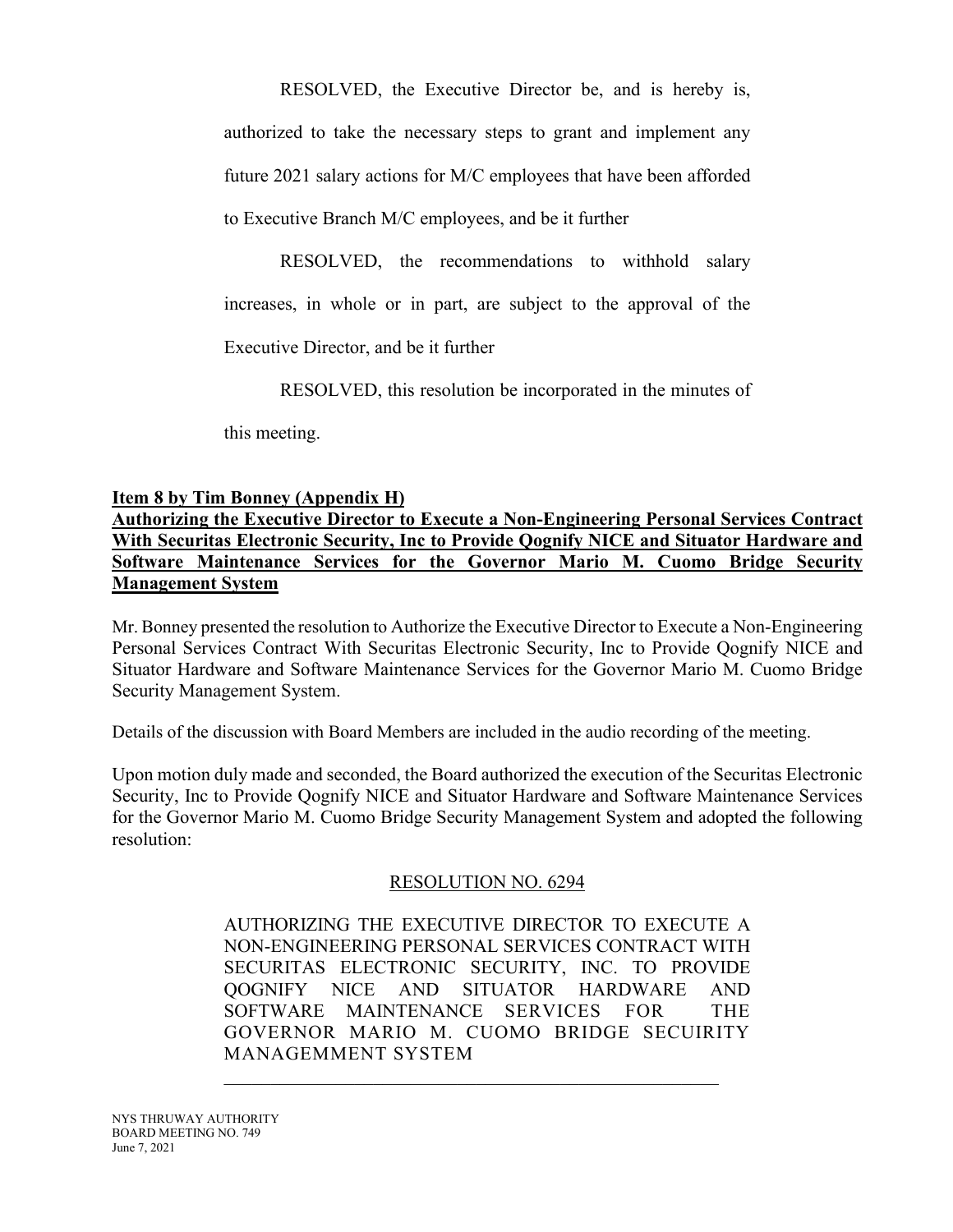RESOLVED, that the Executive Director or his designee be, and hereby is, authorized to execute a Non-Engineering Personal Services Contract with Securitas Electronic Security, Inc. for a maximum amount payable of \$1,296,199.44 over a 5-year term for the purpose of providing personal services related to the Governor Mario M. Cuomo Bridge Security Management System; and be it further

RESOLVED, that such agreement be on terms and conditions deemed to be in the best interest of the Authority and consistent with all Authority polices; and be it further

RESOLVED, that the Executive Director or his designee, shall have the authority to exercise all powers reserved to the Authority under the provisions of the agreement, manage and

administer the agreement, amend the provisions of the agreement consistent with the terms of this item and other Board authorizations and suspend or terminate the agreement in the best interests of the Authority; and be it further

RESOLVED, that this resolution be incorporated in full in the minutes of this meeting.

NYS THRUWAY AUTHORITY BOARD MEETING NO. 749 June 7, 2021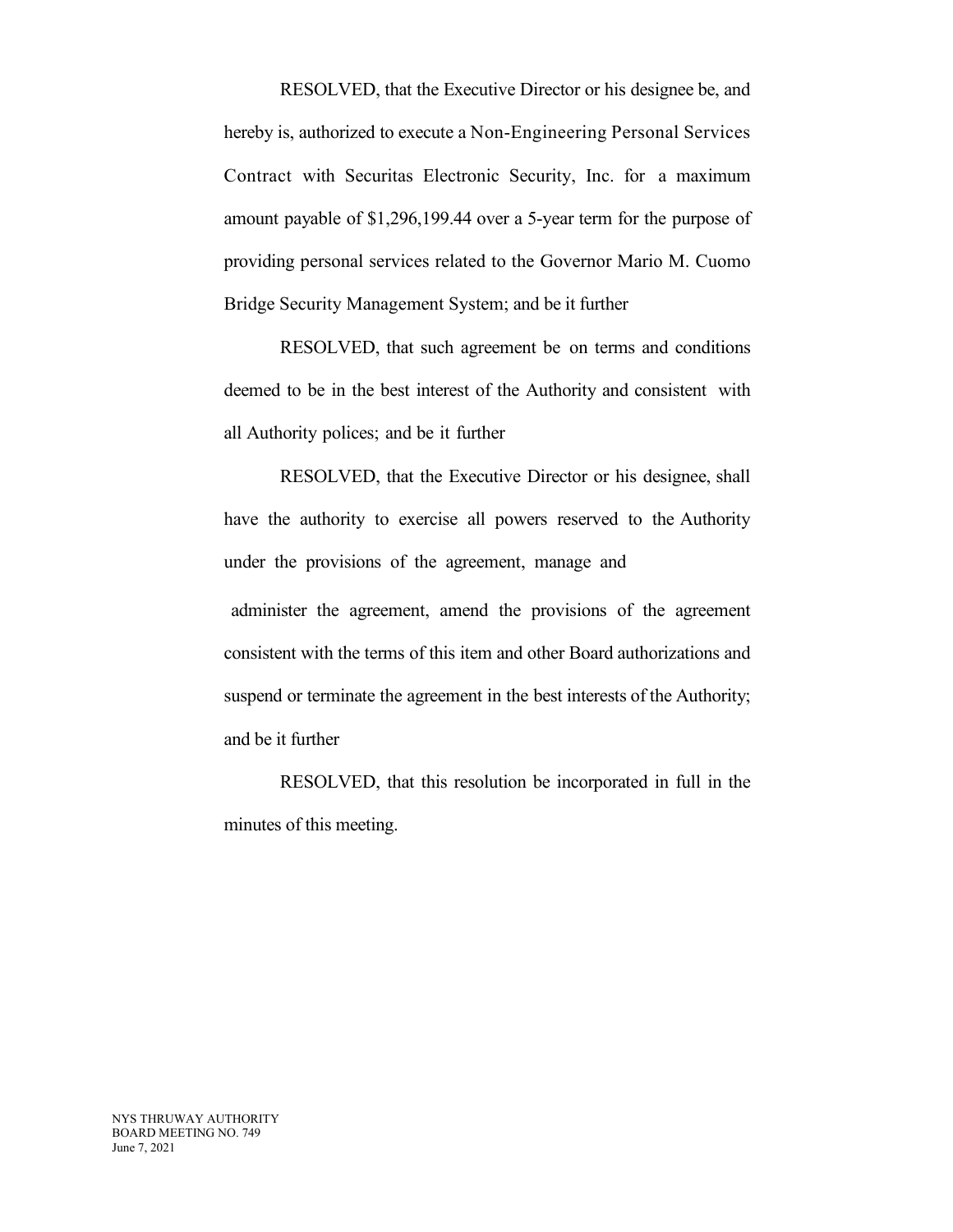#### **Item 9 by Tim Bonney (Appendix I)**

# **Authorizing the Executive Director to Execute an Agreement With Signify North America Corporation to Continue to Provide the Thruway Authority With a Lighting System For the Governor Mario M. Cuomo Bridge**

Mr. Bonney presented the resolution to Authorize the Executive Director to Execute an Agreement With Signify North America Corporation to Continue to Provide the Thruway Authority With a Lighting System For the Governor Mario M. Cuomo Bridge.

Details of the discussion with Board Members are included in the audio recording of the meeting.

Upon motion duly made and seconded, the Board authorized the execution of the Agreement with Signify North America Corporation to Continue to Provide the Thruway Authority with a Lighting System For the Governor Mario M. Cuomo Bridge and adopted the following resolution:

### RESOLUTION NO. 6295

AUTHORIZING THE EXECUTIVE DIRECTOR TO EXECUTE AN AGREEMENT WITH SIGNIFY NORTH AMERICA CORPORATION TO CONTINUE TO PROVIDE THE THRUWAY AUTHORITY WITH AN AESTHETIC AND ROADWAY LIGHTING SYSTEM

RESOLVED, that the Executive Director or his designee be,

and hereby is, authorized to execute a five (5) year agreement with

Signify North America Corporation, 200 Franklin Square Drive

Somerset, New Jersey 08873 for a maximum amount payable of

\$613,855 for the purpose of providing a lighting system for the

Governor Mario M. Cuomo Bridge; and be it further

RESOLVED, that such agreement be on terms and conditions deemed to be in the best interest of the Authority and consistent with all Authority polices; and be it further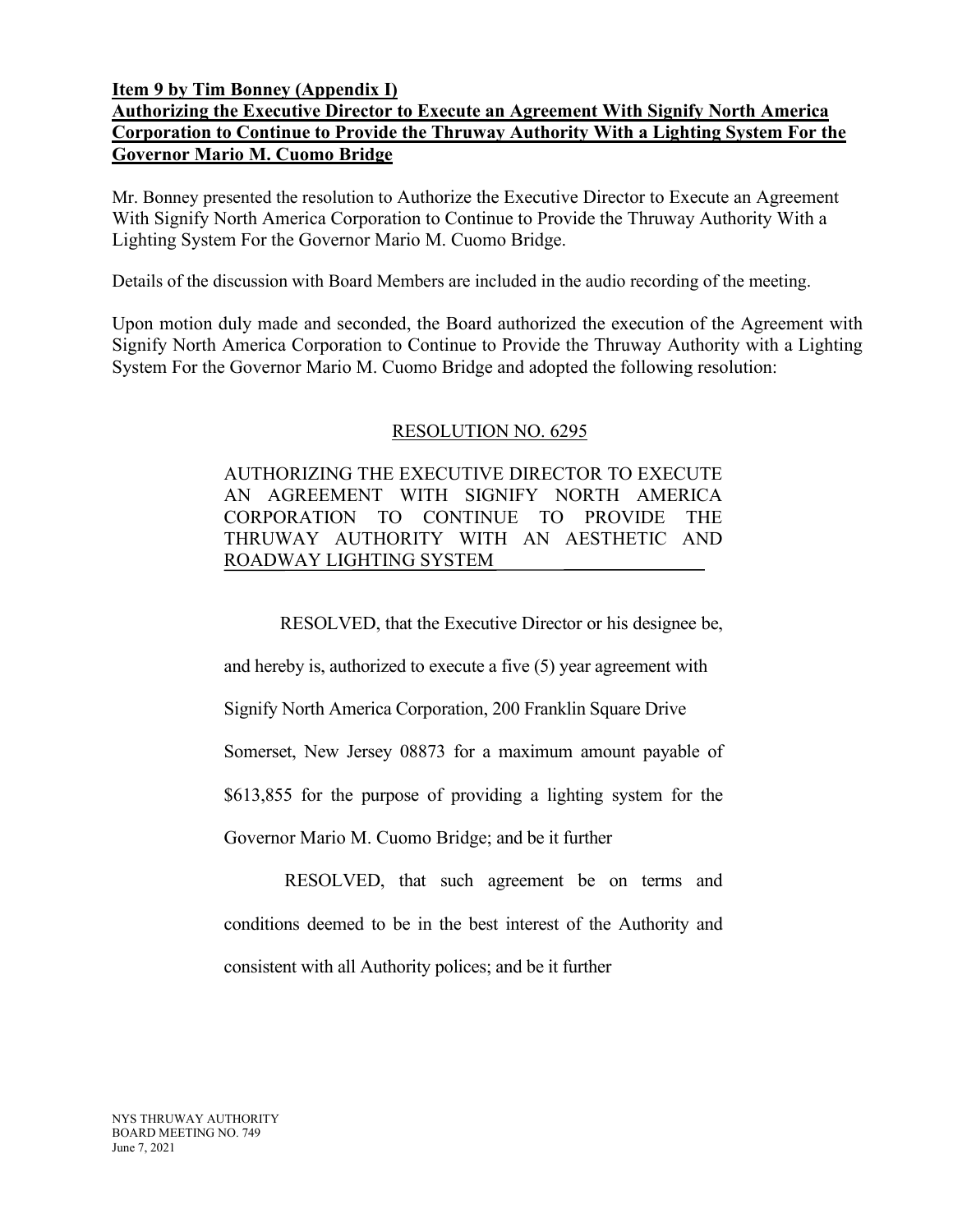RESOLVED, that the Executive Director or his designee, shall

have the authority to exercise all powers reserved to the Authority under the provisions of the agreement, manage and administer the agreement, amend the provisions of the agreement consistent with the terms of this item and other Board authorizations and suspend or terminate the agreement in the best interests of the Authority; and be

it further

RESOLVED, that this resolution be incorporated in full in the

minutes of this meeting.

## **Item 10 by Tim Bonney (Appendix J)**

**Authorizing the Executive Director to Execute a Non-Engineering Personal Services Contract with Securitas Electronic Security, Inc to Provide Software Maintenance Services for Stratus everRun Software for the Governor Mario M. Cuomo Bridge Security Management System**

Mr. Bonney presented the resolution to Authorize the Executive Director to Execute a Non-Engineering Personal Services Contract with Securitas Electronic Security, Inc to Provide Software Maintenance Services for Stratus everRun Software for the Governor Mario M. Cuomo Bridge Security Management System.

Details of the discussion with Board Members are included in the audio recording of the meeting.

Upon motion duly made and seconded, the Board authorized the execution of the Non-Engineering Personal Services Contract with Securitas Electronic Security, Inc to Provide Software Maintenance Services for Stratus everRun Software for the Governor Mario M. Cuomo Bridge Security Management System and adopted the following resolution:

# RESOLUTION NO. 6296

AUTHORIZING THE EXECUTIVE DIRECTOR TO EXECUTE A NON-ENGINEERING PERSONAL SERVICES CONTRACT WITH SECURITAS ELECTRONIC SECURITY, INC. TO PROVIDE SOFTWARE MAINTENANCE SERVICES FOR STRATUS EVERRUN FOR THE GOVERNOR MARIO M. CUOMO BRIDGE SECURITY MANAGEMENT SYSTEM

\_\_\_\_\_\_\_\_\_\_\_\_\_\_\_\_\_\_\_\_\_\_\_\_\_\_\_\_\_\_\_\_\_\_\_\_\_\_\_\_\_\_\_\_\_\_\_\_\_\_\_\_\_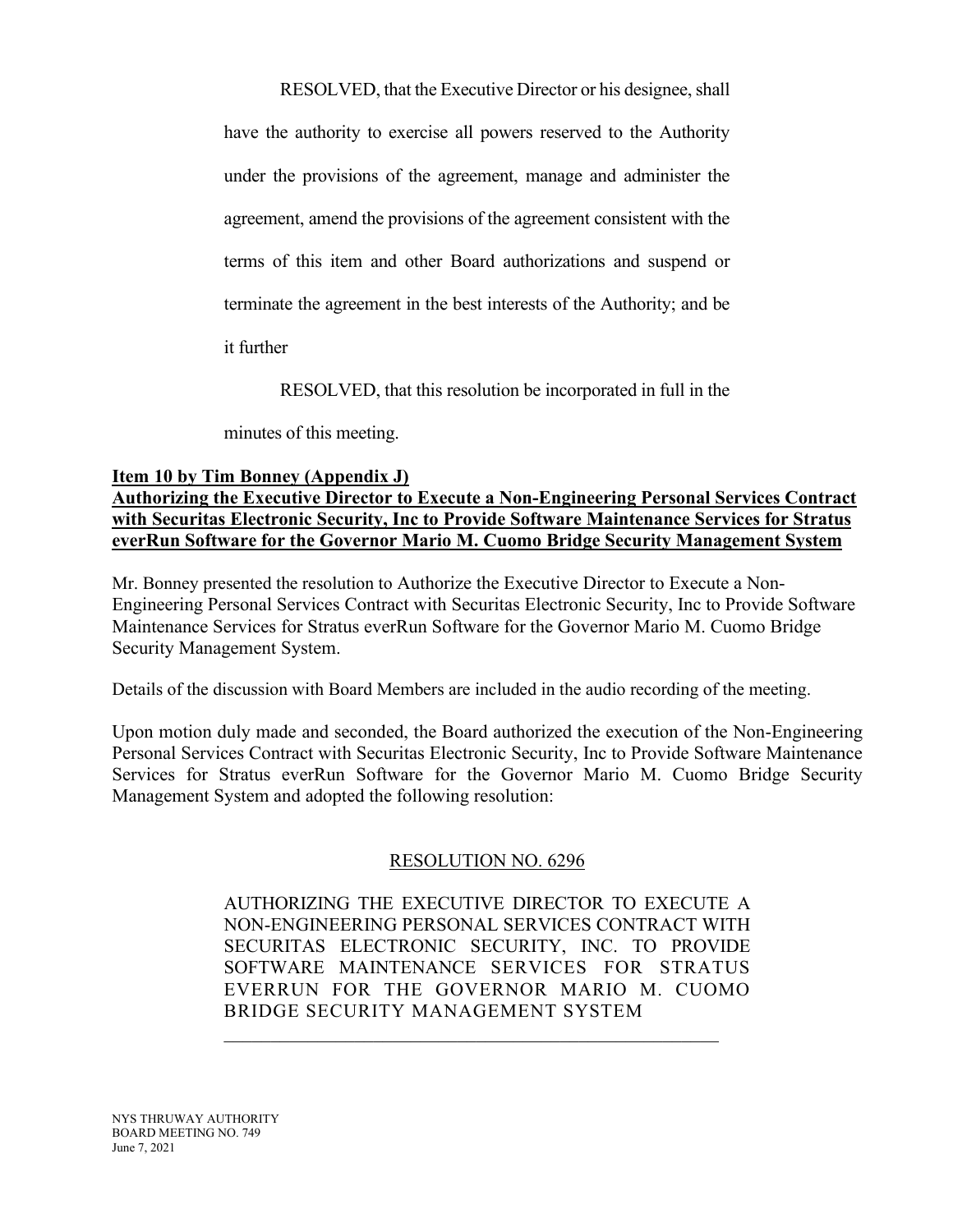RESOLVED, that the Executive Director or his designee be, and hereby is, authorized to execute a Non-Engineering Personal Services Contract with Securitas Electronic Security, Inc. for a maximum amount payable of \$98,577.00 over a 5-year term for the purpose of providing software maintenance services related to the Governor Mario M. Cuomo Bridge Security Management System; and be it further

RESOLVED, that such agreement be on terms and conditions deemed to be in the best interest of the Authority and consistent with all Authority polices; and be it further

RESOLVED, that the Executive Director or his designee, shall have the authority to exercise all powers reserved to the Authority under the provisions of the agreement, manage and

administer the agreement, amend the provisions of the agreement consistent with the terms of this item and other Board authorizations and suspend or terminate the agreement in the best interests of the Authority; and be it further

RESOLVED, that this resolution be incorporated in full in the

minutes of this meeting.

### **Item 11 by Frank Hoare (Appendix K) Authorizing the Executive Director to Execute a Fourth Amendment to the Agreement with Hawkins Delafield & Wood LLP for General Bond Counsel Services (C010387) to Increase the Maximum Amount Payable**

Mr. Hoare presented the resolution Authorizing the Executive Director to Execute a Fourth Amendment to the Agreement with Hawkins Delafield & Wood LLP for General Bond Counsel Services (C010387) to Increase the Maximum Amount Payable.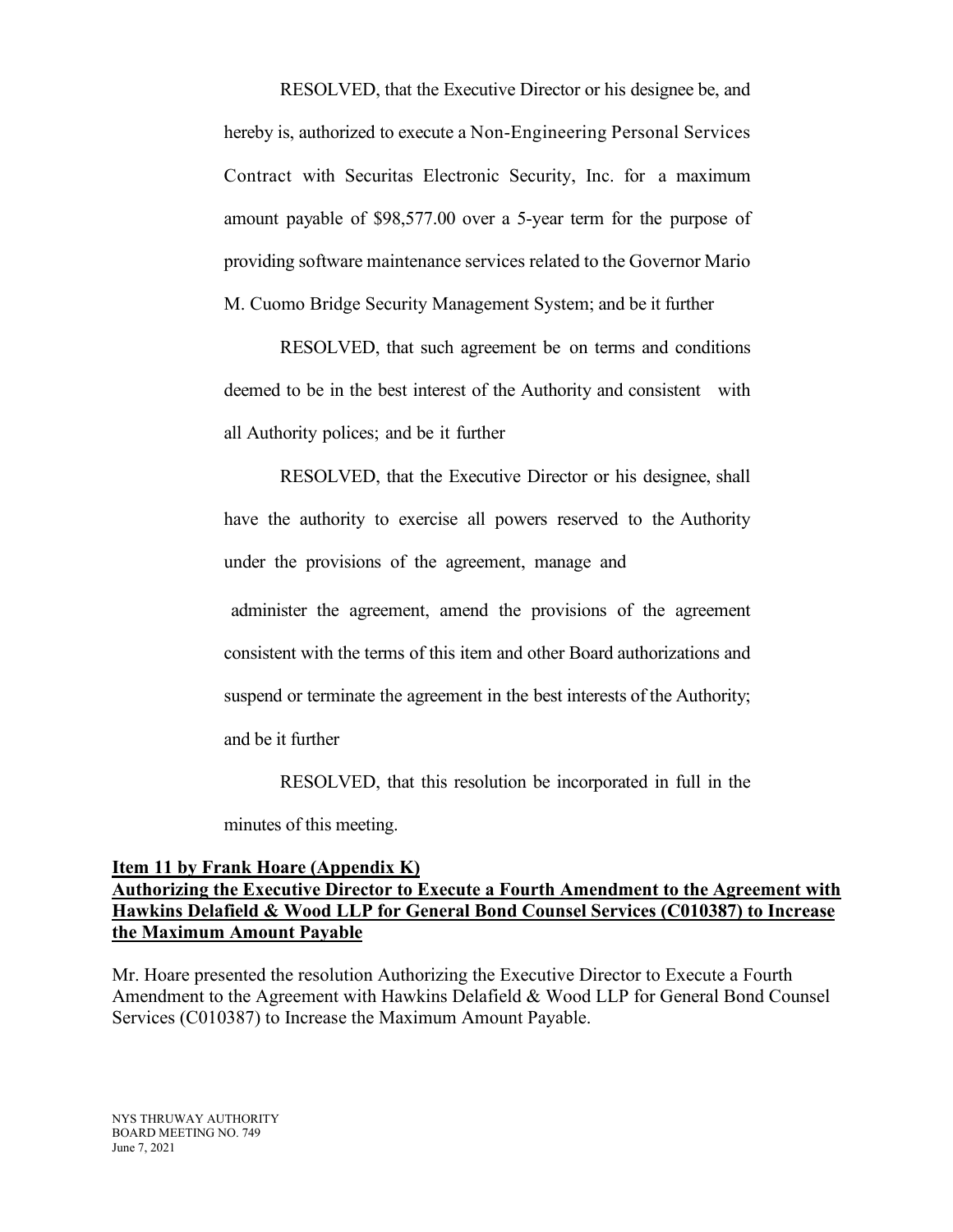Details of the discussion with Board Members are included in the audio recording of the meeting.

Upon motion duly made and seconded, the Board authorized the execution of the agreement and adopted the following resolution:

#### RESOLUTION NO. 6297

# AUTHORIZING THE EXECUTIVE DIRECTOR TO EXECUTE AN AMENDMENT TO THE AGREEMENT WITH HAWKINS DELAFIELD & WOOD LLP FOR GENERAL BOND COUNSEL SERVICES (C010387) TO INCREASE THE MAXIMUM AMOUNT PAYABLE AND ALLOCATE THE FUNDS THEREFOR

RESOLVED, that the Executive Director be, and he hereby is, authorized to execute a Fourth Amendment to the Agreement with Hawkins Delafield & Wood LLP (C010387) for ongoing general bond counsel services, to increase the maximum amount payable under such agreement by \$150,000 to \$1,750,000. Sufficient funding is provided in several Authority funds and within Costs of Issuance associated with specific debt issuances, and be it further

RESOLVED, that the Executive Director or his designee shall have the authority to exercise all powers reserved to the Authority under the provisions of the Agreement with Hawkins Delafield & Wood LLP, manage and administer the Agreement, amend the provisions of the Agreement consistent with the terms of this Item and other Board authorizations and suspend or terminate the Agreement in the best interest of the Authority, and be it further

RESOLVED, that this resolution be incorporated in the minutes of this meeting.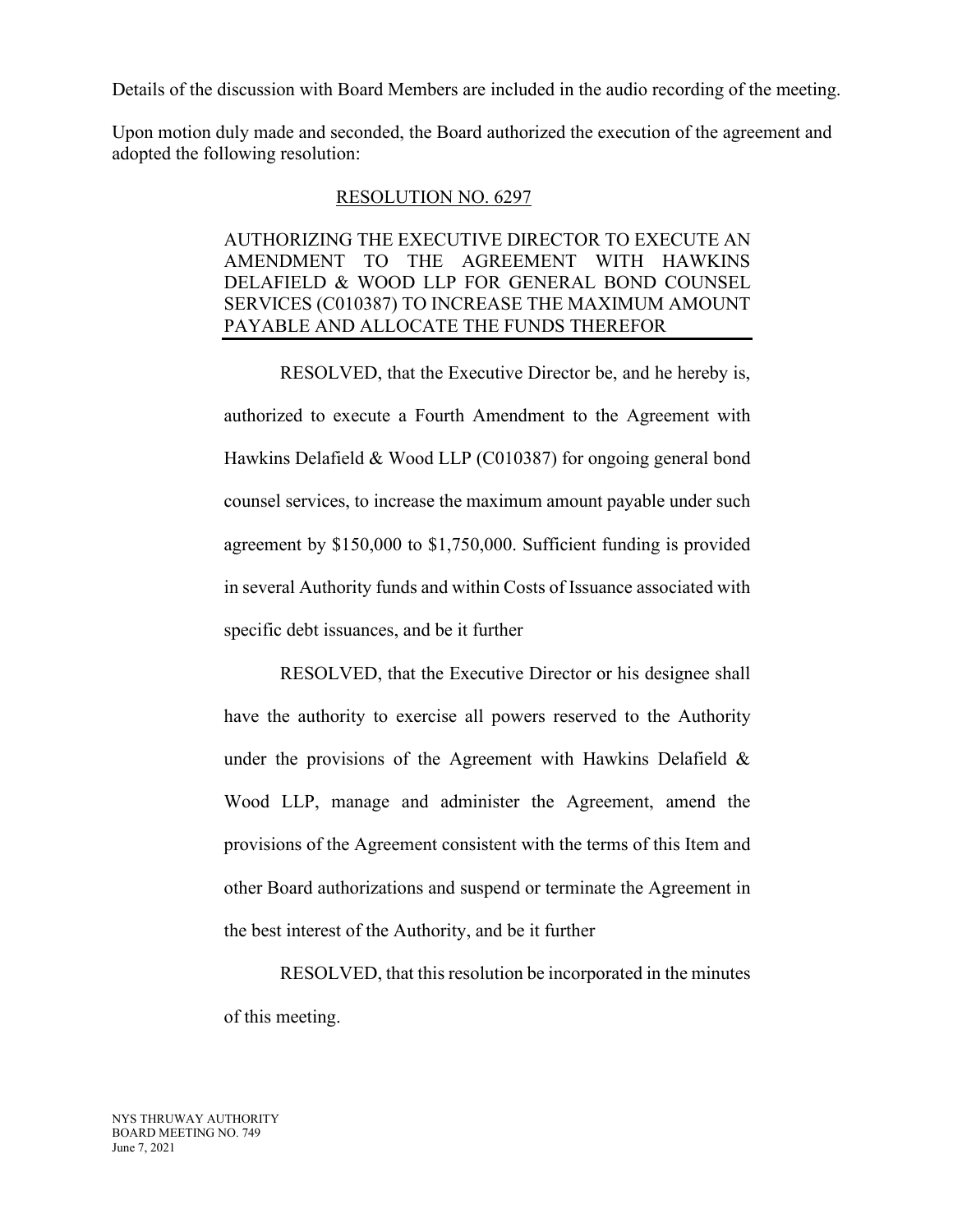#### **Item 12 by Frank Hoare (Appendix L)**

# **Authorizing the Executive Director to Execute a Lease Agreement for Office Space at 4 Executive Boulevard, Suffern, New York with Executive Associates North IV, L.L.C.**

Mr. Hoare presented the resolution Authorizing the Executive Director to Execute a Lease Agreement for Office Space at 4 Executive Boulevard, Suffern, New York with Executive Associates North IV, L.L.C.

Details of the discussion with Board Members are included in the audio recording of the meeting.

Upon motion duly made and seconded, the Board authorized the execution of the agreement and adopted the following resolution:

#### RESOLUTION NO. 6298

## AUTHORIZING THE EXECUTIVE DIRECTOR TO EXECUTE A LEASE AGREEMENT FOR OFFICE SPACE AT 4 EXECUTIVE BOULEVARD, SUFFERN, NEW YORK WITH EXECUTIVE ASSOCIATES NORTH IV, L.L.C.

RESOLVED, that a lease agreement (hereinafter, "Lease"), between the Authority and Executive Associates North IV, L.L.C. for the purposes and consistent with the provisions described in this agenda item, be, and the same hereby is, authorized, and be it further

RESOLVED, that the Executive Director, or his designee, be, and the same hereby is, authorized to execute the Lease, along with all other documents necessary to effectuate such execution in accordance with the terms authorized during this meeting, and be it further

RESOLVED, that the Executive Director, or his designee, shall, relative to the Lease, have the authority to: (1) exercise all powers reserved to the Authority under the provisions of the Lease, including, but not limited to, exercising any termination right the Authority has, (2) manage and administer the Lease, and (3) alter the provisions of the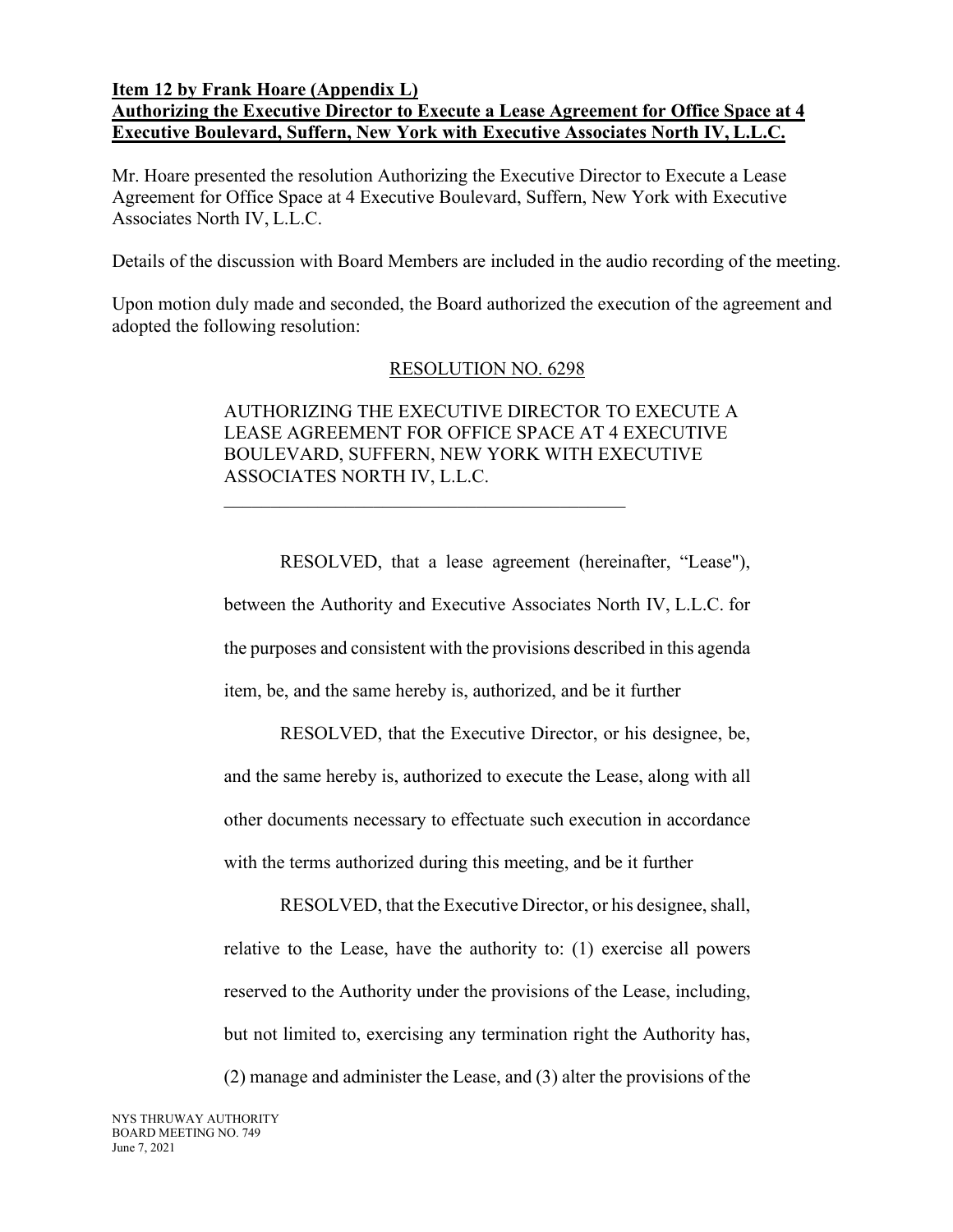Lease, consistent with terms of this agenda item and other applicable

Board authorizations, and be it further

RESOLVED, the Executive Director, the Chief Financial

Officer, and the General Counsel be, and the same hereby are,

authorized to take all steps necessary to implement this Board action,

and be it further

RESOLVED, that this resolution be incorporated in the minutes

of this meeting.

# **Item 13 by Frank Hoare (Appendix M) Authorizing the Executive Director to Execute Agreements with Six Firms to Provide General Bond Counsel Services to the Authority and Agreements with Five Firms to Provide Co-Bond Counsel Services to the Authority**

Mr. Hoare presented the resolution Authorizing the Executive Director to Execute Agreements with Six Firms to Provide General Bond Counsel Services to the Authority and Agreements with Five Firms to Provide Co-Bond Counsel Services to the Authority.

Details of the discussion with Board Members are included in the audio recording of the meeting.

Upon motion duly made and seconded, the Board authorized the execution of the agreement and adopted the following resolution:

# RESOLUTION NO. 6299

# AUTHORIZING THE EXECUTIVE DIRECTOR TO EXECUTE AGREEMENTS WITH SIX FIRMS TO PROVIDE GENERAL BOND COUNSEL SERVICES TO THE AUTHORITY AND AGREEMENTS WITH FIVE FIRMS TO PROVIDE CO-BOND COUNSEL SERVICES TO THE AUTHORITY

RESOLVED, that the Executive Director, or his designee be, and he hereby is,

authorized to execute agreements with: (1) Hawkins Delafield & Wood LLP, Harris

Beach PLLC, Hardwick Law Firm, LLC, Bryant Rabbino LLP, Nixon Peabody LLP

and Barclay Damon LLP to provide General Bond Counsel Services to the Authority;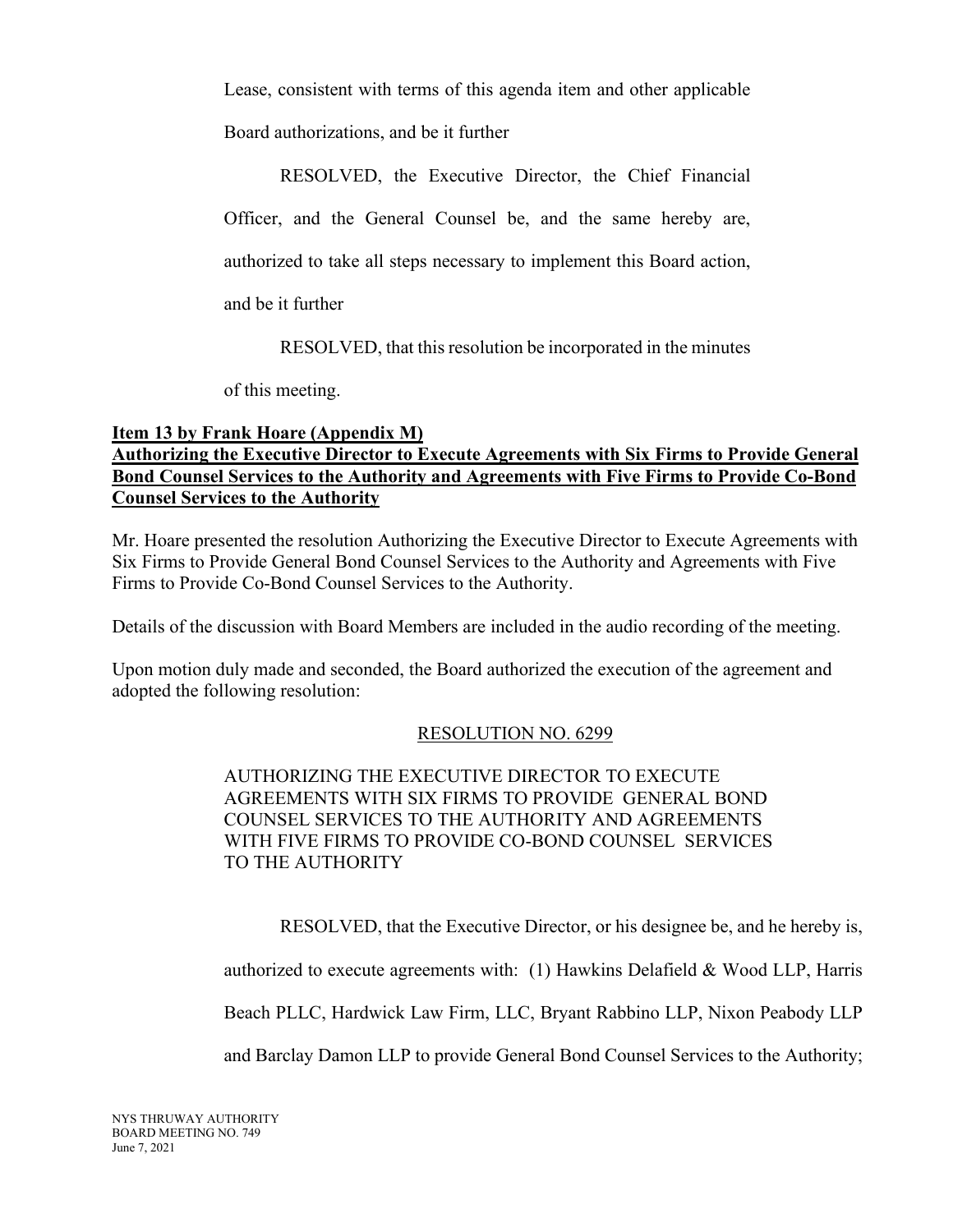and (2) with Golden Holley James LLP, D. Seaton and Associates, P.A., P.C., Lewis & Munday PC, Pearlman & Miranda LLC, and Law Offices of Joseph Reid, P.A. to provide co-bond counsel services to the Authority, and be it further

RESOLVED, that each general bond counsel agreement shall have a maximum amount payable of \$800,000 and that each co-bond counsel agreement shall have a maximum amount payable of \$200,000 each and all agreements shall each be for a term of five (5) years commencing on or about July 1, 2021 and shall be on such other terms and conditions that the Executive Director, in consultation with the General Counsel, determines to be in the best interests of the Authority, and be it further

RESOLVED, that the Executive Director or his designee shall have the authority to exercise all powers reserved to the Authority under the provisions of the agreements, manage and administer the agreements, amend the provisions of the agreements consistent with the terms of this item and other Board authorizations, and suspend or terminate the agreements in the best interests of the Authority, and be it further

RESOLVED, that this resolution be incorporated in the minutes of this meeting.

## **Item 14 by Rich Lee (Appendix N) Authorizing the Execution of Agreements D214810; D214811; D214812; & D214813 with Bergmann Associates Architects Engineers Landscape Architects & Surveyors DPC; Stantec Consulting Services, Inc.; WSP USA INC.; and Henningson Durham & Richardson Architecture and Engineering, P.C.**

Mr. Lee presented the resolution seeking to Authorize the Execution of Agreements D214810; D214811; D214812; & D214813 with Bergmann Associates Architects Engineers Landscape Architects & Surveyors DPC; StantecConsulting Services, Inc.; WSP USA INC.; and HenningsonDurham & Richardson Architecture and Engineering, P.C.

Details of the presentation and discussion with Board Members are included in the video recording of the meeting.

NYS THRUWAY AUTHORITY BOARD MEETING NO. 749 June 7, 2021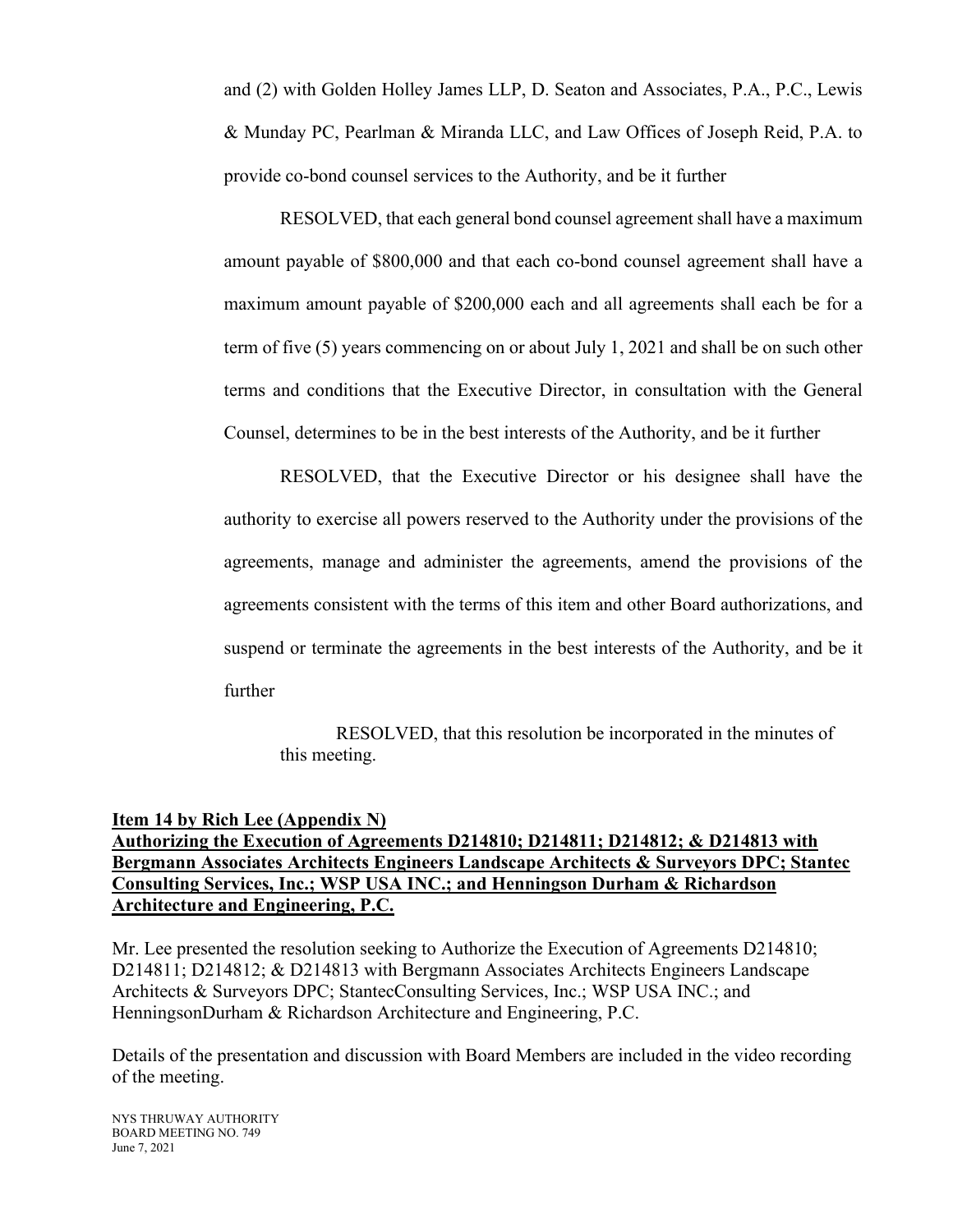Upon motion duly made and seconded, the Board authorized the execution of the agreement and adopted the following resolution:

#### RESOLUTION NO. 6300

AUTHORIZING THE EXECUTION OF AGREEMENT D214810, D214811, D214812, D214813 WITH BERGMANN ASSOCIATES ARCHITECTS ENGINEERS LANDSCAPE ARCHITECTS & SURVEYORS DPC; STANTEC CONSULTING SERVICES, INC.; WSP USA INC.; AND HENNINGSON DURHAM & RICHARDSON ARCHITECTURE AND ENGINEERING, P.C., RESPECTIVELY

RESOLVED, that the Chief Engineer be, and he hereby is, authorized to execute agreements (D214810, D214811, D214812, D214813) with Bergmann Associates Architects Engineers Landscape Architects & Surveyors DPC; Stantec Consulting Services, Inc.; WSP USA INC.; Henningson Durham & Richardson Architecture and Engineering, P.C. respectively, as listed in Exhibit A, attached hereto respectively, provided that sufficient funding has been identified to complete services for the projects through these agreements, with the Maximum Amount Payable of each of the agreements not to exceed the amount shown in the attached respective Exhibit A, and such agreements shall be on such other terms and conditions as the Chief Engineer, in consultation with the General Counsel, determines to be in the best interest of the Authority, and be it further

RESOLVED, that the Chief Engineer or his designees shall have the authority to exercise all powers reserved to the Authority under the provisions of the agreements, manage and administer the agreements, amend the provisions of the agreements consistent with the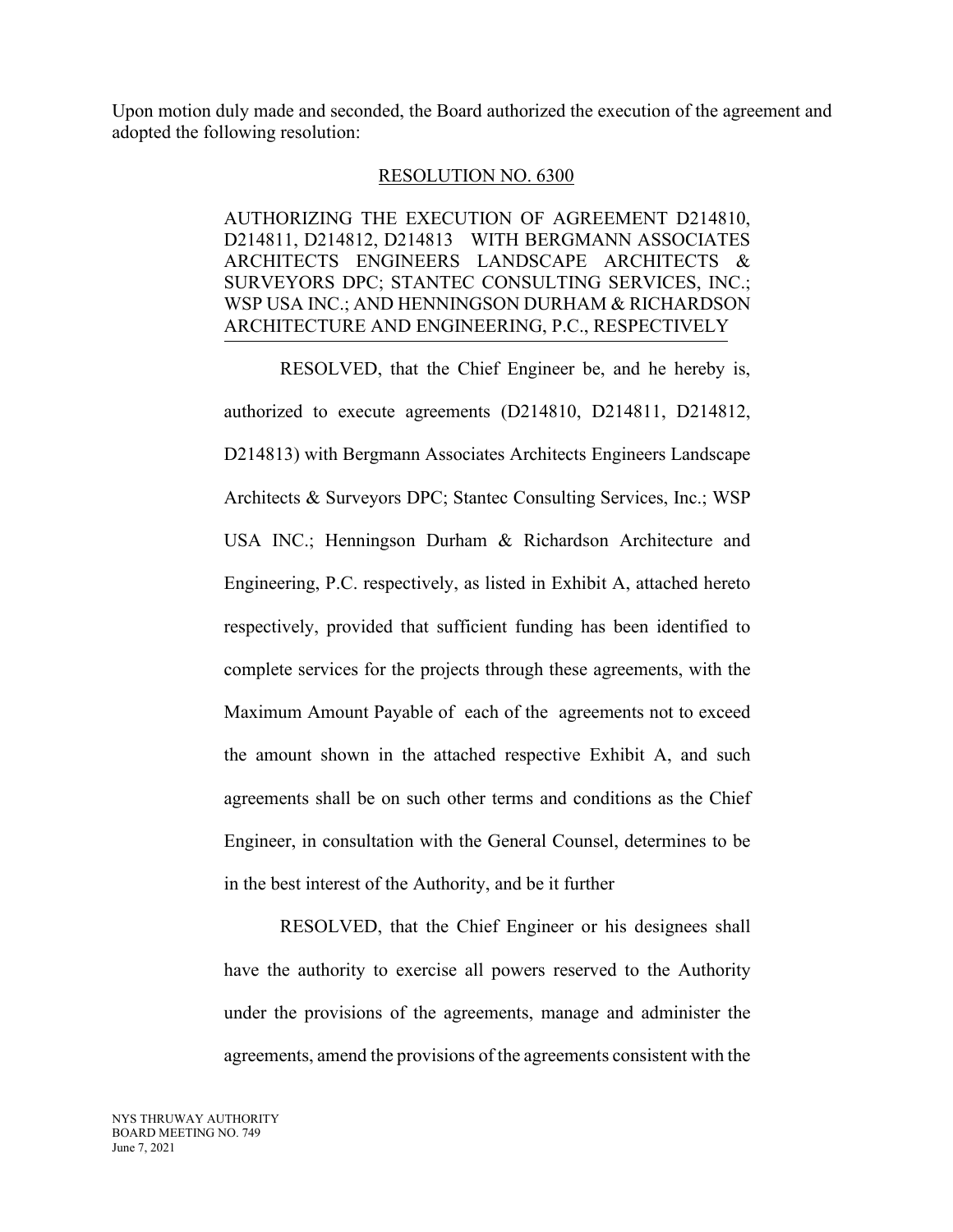terms of this Item and in accordance with the 2021 Contracts Program

Resolution and other Board authorizations, and suspend or terminate

the agreements in the best interest of the Authority, and be it further

RESOLVED, that this resolution be incorporated in the minutes

of this meeting.

## **Item 15 by Rich Lee (Appendix 0)**

Authorizing the Execution of Agreements D214822; D214823; with Ravi Engineering and Land Surveying, P.C.; and Dewberry Engineers, Inc.

Mr. Lee presented the resolution seeking to Authorize the Execution of Agreements D214822; D214823; with Ravi Engineering and Land Surveying, P.C.; and Dewberry Engineers, Inc.

Details of the presentation and discussion with Board Members are included in the video recording of the meeting.

Upon motion duly made and seconded, the Board authorized the execution of the agreements and adopted the following resolution:

## RESOLUTION NO. 6301

# AUTHORIZING THE EXECUTION OF AGREEMENTS D214822, D214823, WITH RAVI ENGINEERING AND LAND SURVEYING, P.C.; AND DEWBERRY ENGINEERS, INC.

RESOLVED, that the Chief Engineer be, and he hereby is, authorized to execute agreements (D214822, D214823) with Ravi Engineering and Land Surveying, P.C.; and Dewberry Engineers, Inc.. respectively, as listed in Exhibit A, attached hereto respectively, provided that sufficient funding has been identified to complete services for the projects through these agreements, with the Maximum Amount Payable of each of the agreements not to exceed the amount shown in the attached respective Exhibit A, and such agreements shall be on such other terms and conditions as the Chief Engineer, in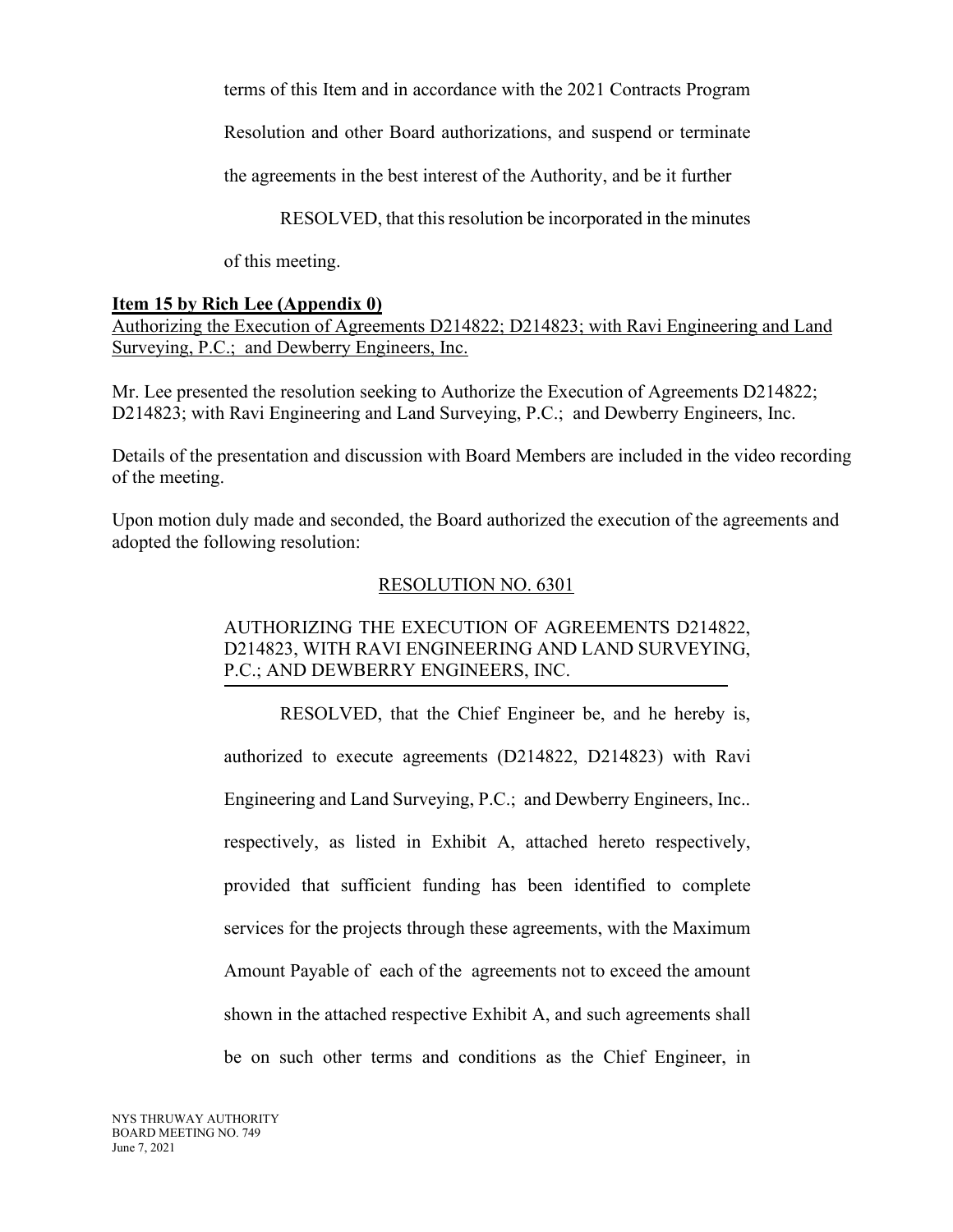consultation with the General Counsel, determines to be in the best interest of the Authority, and be it further

RESOLVED, that the Chief Engineer or his designees shall have the authority to exercise all powers reserved to the Authority under the provisions of the agreements, manage and administer the agreements, amend the provisions of the agreements consistent with the terms of this Item and in accordance with the 2021 Contracts Program Resolution and other Board authorizations, and suspend or terminate the agreements in the best interest of the Authority, and be it further

RESOLVED, that this resolution be incorporated in the minutes

of this meeting.

#### **Item 16 by Rich Lee (Appendix P) Authorizing the Execution of Supplemental Agreement No. 1 to Engineering Agreement D214339 with CHA Consulting, Inc.**

Mr. Lee presented the resolution Authorizing the Execution of Supplemental Agreement No. 1 to Engineering Agreement D214339 with CHA Consulting, Inc.

Details of the presentation and discussion with Board Members are included in the video recording of the meeting.

Upon motion duly made and seconded, the Board authorized the execution of the agreement and adopted the following resolution:

### RESOLUTION NO. 6302

## AUTHORIZING THE EXECUTION OF SUPPLEMENTAL AGREEMENT NO. 1 TO ENGINEERING AGREEMENT D214339 WITH CHA Consulting, INC.

RESOLVED, that the Chief Engineer be, and he hereby is,

authorized to execute Supplemental Agreement No. 1 to D214339 with

CHA Consulting, Inc. for an additional sum of \$800,000, and such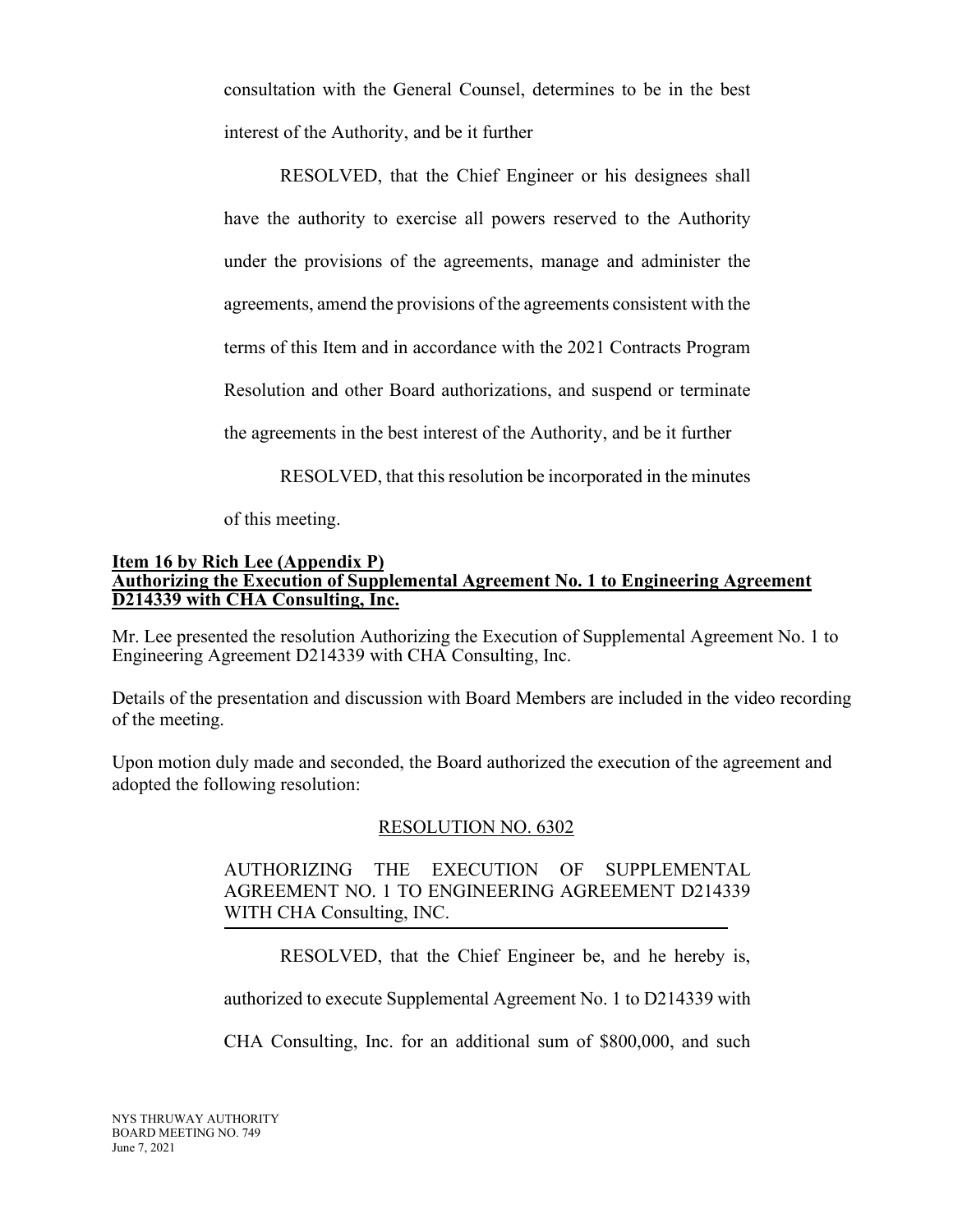Supplemental Agreement shall be on such other terms and conditions as the Chief Engineer, in consultation with the General Counsel, determines to be in the best interest of the Authority, and be it further

RESOLVED, that the revised Maximum Amount Payable for this Agreement (D214339) be \$3,800,000 and be it further

RESOLVED, that the Chief Engineer or his designees shall have the authority to exercise all powers reserved to the Authority under the provisions of the Supplemental Agreement, manage and administer the Supplemental Agreement, amend the provisions of the Supplemental Agreement consistent with the terms of this Item and in accordance with the 2021 Contracts Program Resolution and other Board authorizations, and suspend or terminate the Supplemental Agreement in the best interest of the Authority, and be it further

RESOLVED, that this resolution be incorporated in the minutes

of this meeting.

#### **Item 17 by Rich Lee (Appendix Q) Authorizing Additional Funding for TAA 21-6/D214806, Albany Division Safety Upgrades and Miscellaneous Work**

Mr. Lee presented the resolution Authorizing Additional Funding for TAA 21-6/D214806, Albany Division Safety Upgrades and Miscellaneous Work.

Details of the presentation and discussion with Board Members are included in the video recording of the meeting.

Upon motion duly made and seconded, the Board authorized the execution of the agreement and adopted the following resolution: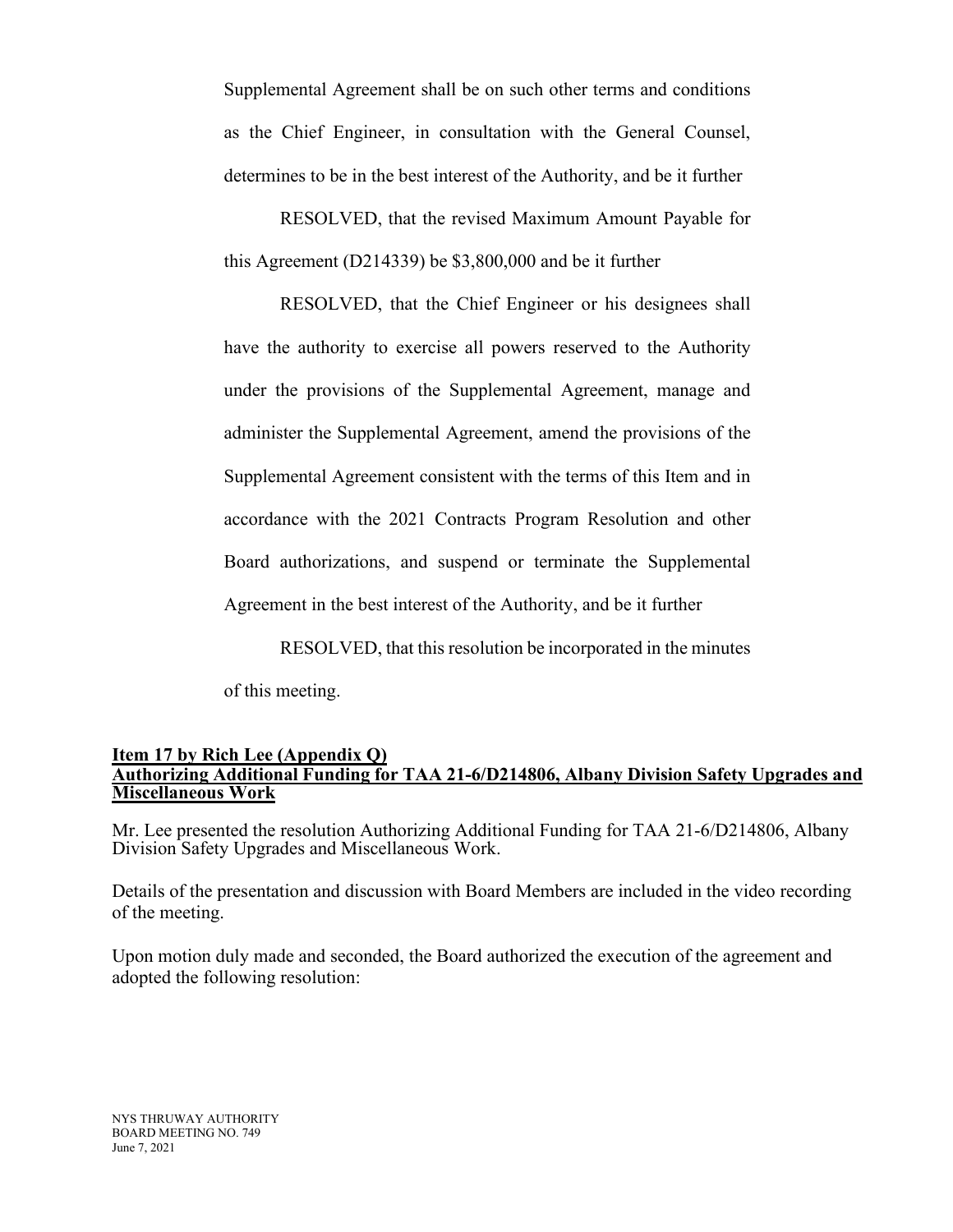#### RESOLUTION NO. 6303

## AUTHORIZING ADDITIONAL FUNDING FOR TAA 21-6/D214806, ALBANY DIVISION SAFETY UPGRADES AND MISCELLANEOUS WORK

RESOLVED, that an additional \$1,234,179.63 (revising the total contract value to \$6,234,179.63.) for TAA 21-6/D214806, Albany Division Safety Upgrades and Miscellaneous Work be, and the same hereby is authorized, and be it further

RESOLVED, that the additional funding be allocated to TAA 21- 6/D214806 from project deferments and bid savings from the 2021 Contracts Program, and be it further

RESOLVED, that the Chief Engineer or his designee shall have the authority to exercise all powers reserved to the Authority under the provisions of the contract, manage and administer the contract, amend the provisions of the contract consistent with the terms of this Item and other Board authorizations and suspend or terminate the contract in the best interests of the Authority, and be it further

RESOLVED, that this resolution be incorporated in the minutes

of this meeting.

#### **Item 18 by Jim Konlstalid (Appendix R) Authorizing the Executive Director to Execute a Contract with CPR & Safety Consulting and Training, LLC. DBA Compliance Training for the Chainsaw Safety Training**

Mr. Konstalid presented the resolution Authorizing the Executive Director to Execute a Contract with CPR & Safety Consulting and Training, LLC. DBA Compliance Training for the Chainsaw Safety Training.

Details of the presentation and discussion with Board Members are included in the video recording of the meeting.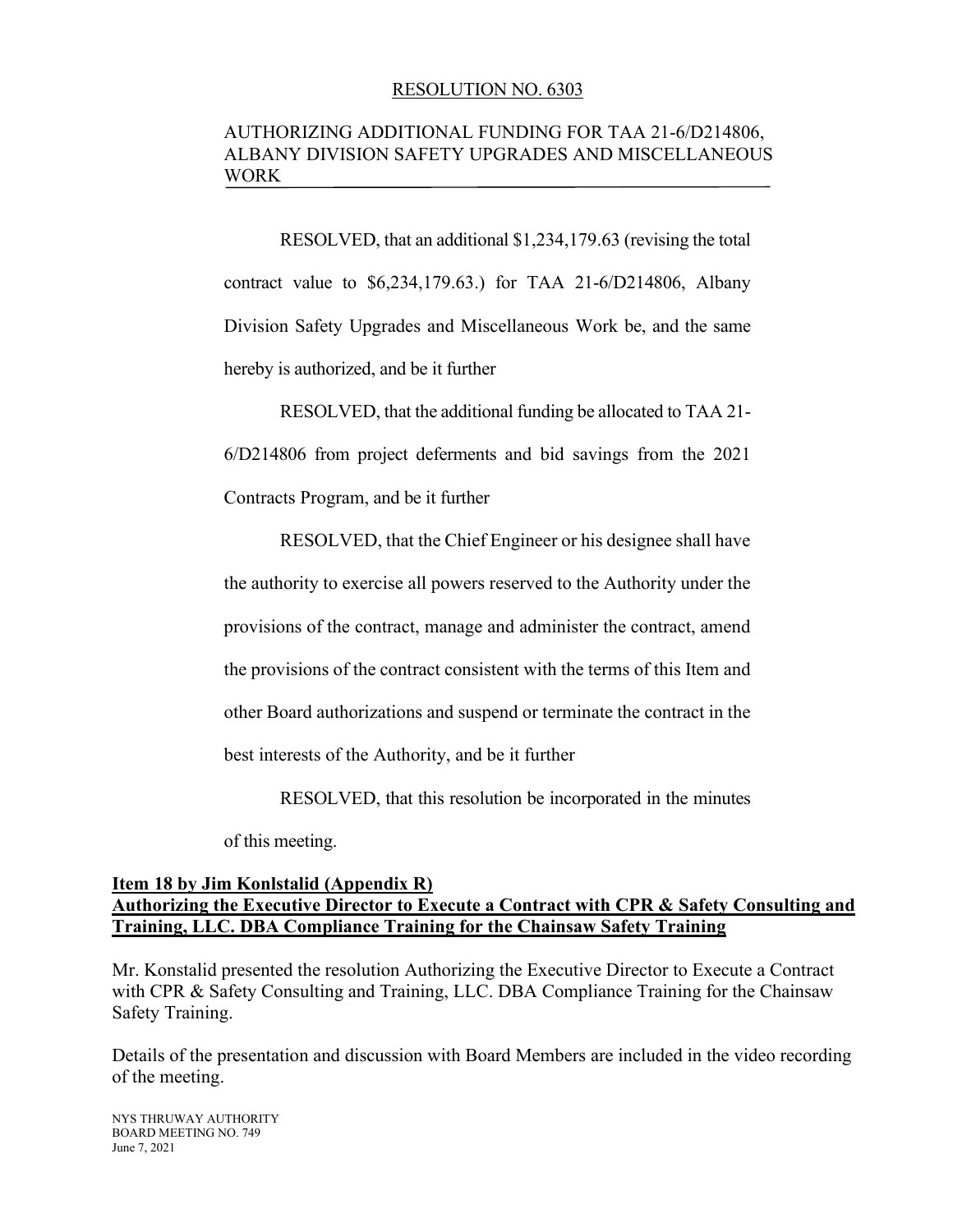Upon motion duly made and seconded, the Board authorized the execution of the agreement and adopted the following resolution:

#### RESOLUTION NO. 6304

## AUTHORIZING THE EXECUTIVE DIRECTOR TO EXECUTE A CONTRACT WITH CPR SAFETY & CONSULTING TRAINING, LLC. DBA COMPLIANCE TRAINING TO PROVIDE CHAINSAW SAFETY TRAINING

RESOLVED, that the Executive Director or his designee be, and hereby is, authorized to execute an agreement with CPR & Safety Consulting and Training, LLC. DBA Compliance Training to provide Chainsaw Safety Training for Authority employees; and be it further

RESOLVED, that the Agreement shall be for a term of three years with two one-year renewals, for a maximum amount payable of \$138,000.00; and be it further

RESOLVED, that the Agreement shall be on such other terms and conditions as the Executive Director, in consultation with the Department of Maintenance and Operations General Counsel, determines to be in the best interests of the Authority; and be it further

RESOLVED, that the Executive Director or his designee shall have the authority to exercise all powers reserved to the Authority under the provisions of the Agreement, to manage and administer the Agreement, amend provisions of the Agreement consistent with the terms of this item and other Board authorizations and suspend or terminate the Agreement in the best interests of the Authority; and be it further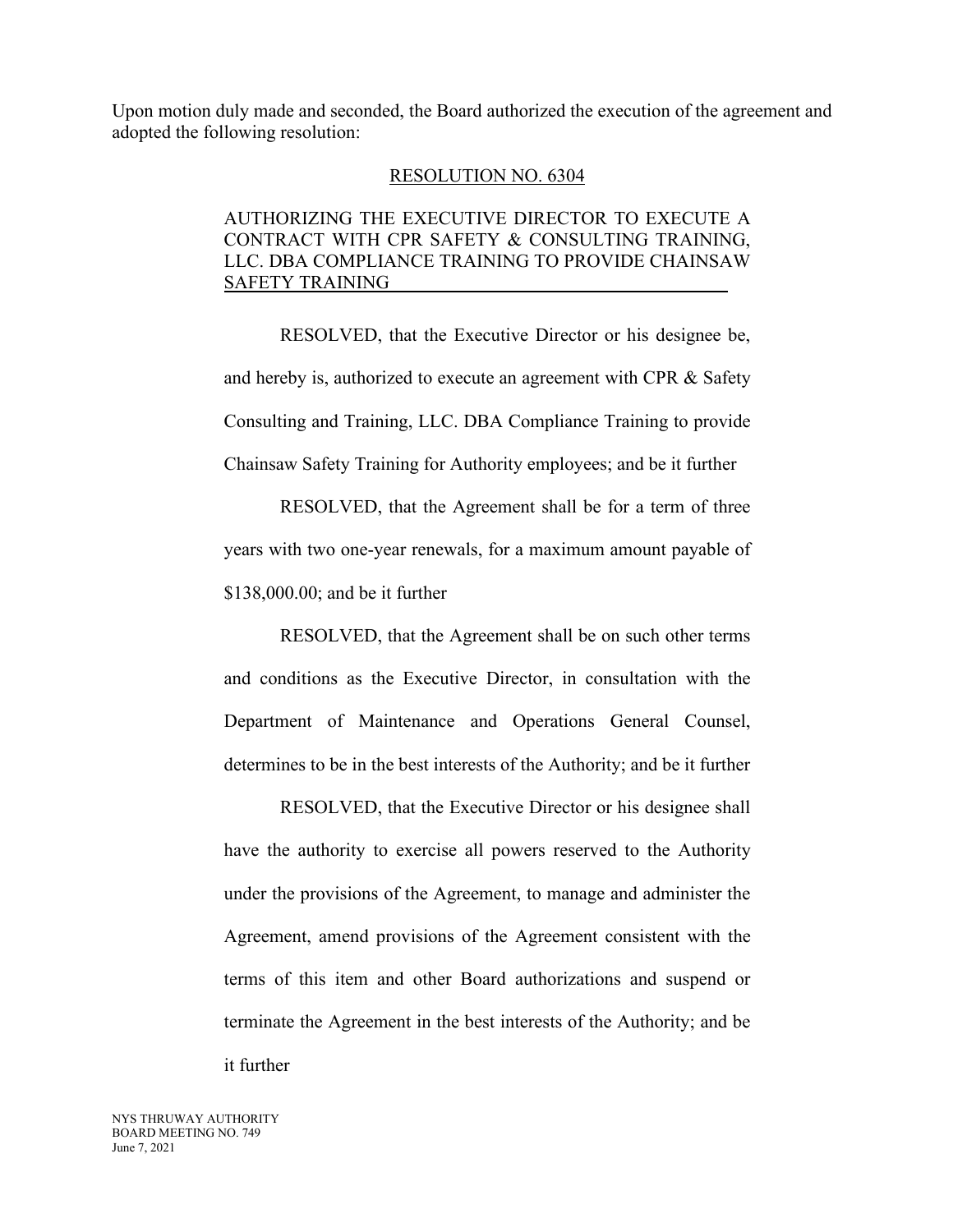RESOLVED, that the Chief Financial Officer be, and hereby is,

authorized to charge expenditures for services rendered under such Agreement to the appropriate funds provided therefore, subject to reallocation and adjustment as determined by final audit of charges; and be it further

RESOLVED, that this resolution be incorporated in the minutes

of this meeting.

### **Item 19 by Jim Konstalid (Appendix S) Authorizing the Executive Director to Execute a Contract with Train for the Crane, LLC for the Certification of Crane Operators**

Mr. Konstalid presented the resolution Authorizing the Executive Director to Execute a Contract with Train for the Crane, LLC for the Certification of Crane Operators.

Details of the presentation and discussion with Board Members are included in the video recording of the meeting.

Upon motion duly made and seconded, the Board authorized the execution of the agreement and adopted the following resolution:

# RESOLUTION NO. 6305

# AUTHORIZING THE EXECUTIVE DIRECTOR TO EXECUTE A CONTRACT WITH TRAIN FOR THE CRANE, LLC TO PROVIDE CERTIFICATION OF CRANE OPERATORS

RESOLVED, that the Executive Director or his designee be,

and hereby is, authorized to execute an agreement with Train for the

Crane, LLC to provide Certification of Crane Operators for Authority

employees; and be it further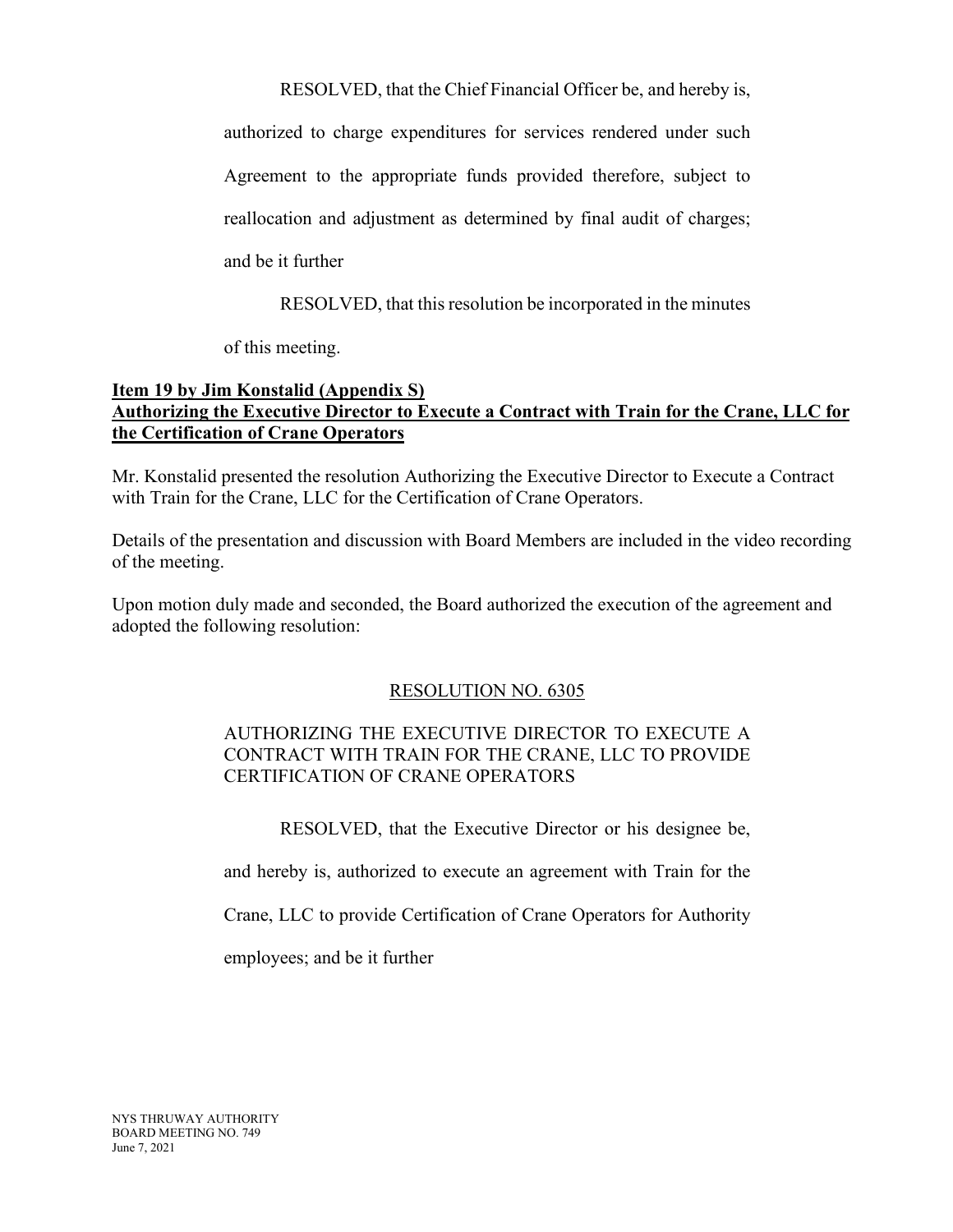RESOLVED, that the Agreement shall be for a term of three years with two one-year renewals, for a maximum amount payable of \$202,400.00; and be it further

RESOLVED, that the Agreement shall be on such other terms and conditions as the Executive Director, in consultation with the Department of Maintenance and Operations and General Counsel, determines to be in the best interests of the Authority; and be it further

RESOLVED, that the Executive Director or his designee shall have the authority to exercise all powers reserved to the Authority under the provisions of the Agreement, to manage and administer the Agreement, amend provisions of the Agreement consistent with the terms of this item and other Board authorizations and suspend or terminate the Agreement in the best interests of the Authority; and be it further

RESOLVED, that the Chief Financial Officer be, and hereby is, authorized to charge expenditures for services rendered under such Agreement to the appropriate funds provided therefore, subject to reallocation and adjustment as determined by final audit of charges; and be it further

RESOLVED, that this resolution be incorporated in the minutes of this meeting.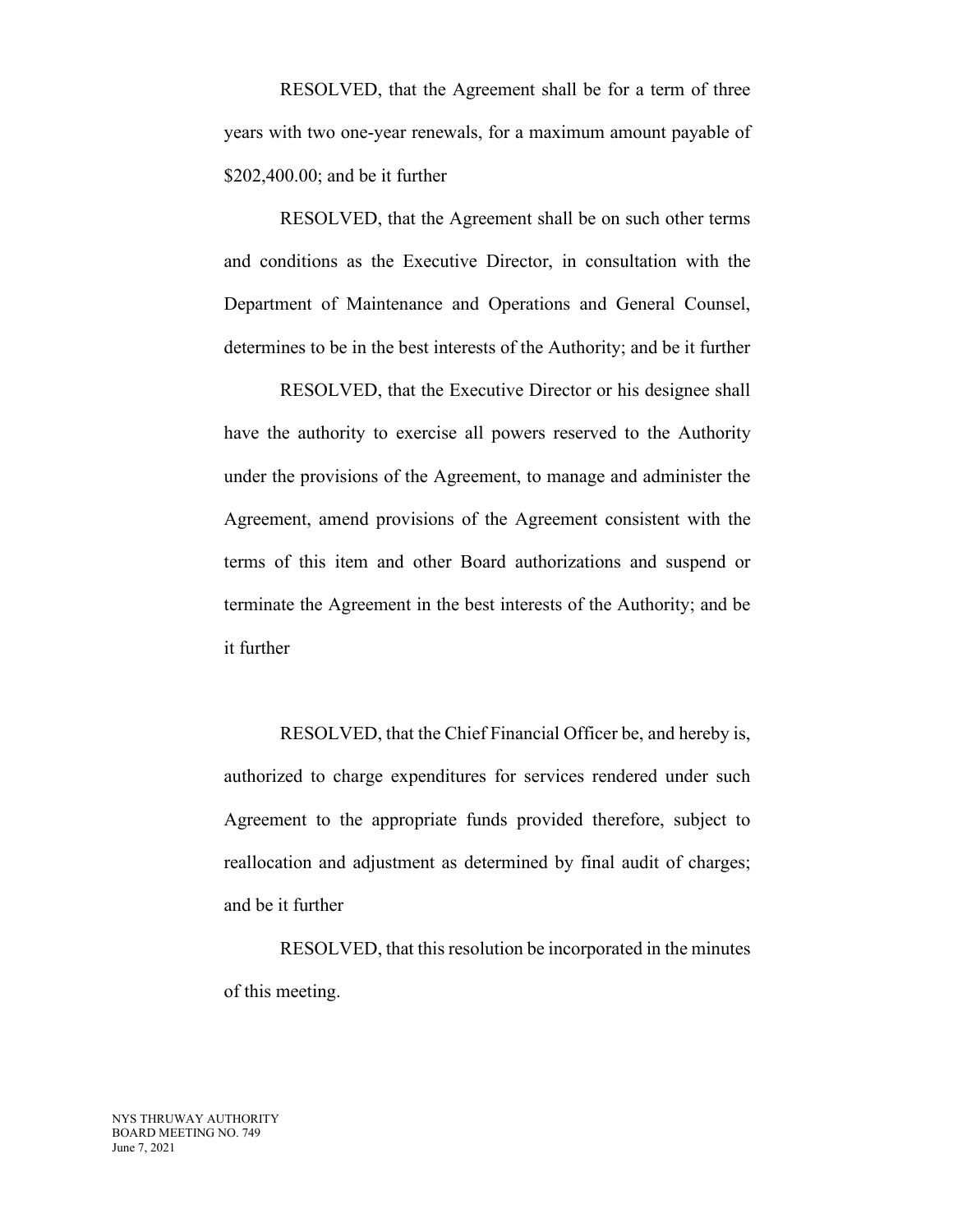#### **Item 20 by Jim Konstalid (Appendix T)**

# **Authorizing the Executive Director to Execute a Contract with Cavalry Safety & Security Services, LLC for Arc Flash/Electrical Safety Training**

Mr. Konstalid presented the resolution Authorizing the Executive Director to Execute a Contract with Cavalry Safety & Security Services, LLC for Arc Flash/Electrical Safety Training.

Details of the presentation and discussion with Board Members are included in the video recording of the meeting.

Upon motion duly made and seconded, the Board authorized the execution of the agreement and adopted the following resolution:

#### RESOLUTION NO. 6306

## AUTHORIZING THE EXECUTIVE DIRECTOR TO EXECUTE A CONTRACT WITH CAVALRY SAFEY & SECURITY SERVICES, LLC TO PROVIDE ARC FLASH/ELECTRICAL SAFETY TRAINING

RESOLVED, that the Executive Director or his designee be, and hereby is, authorized to execute an agreement with Cavalry Safety & Security Services LLC to provide Arc Flash/Electrical Safety Training for Authority employees; and be it further

RESOLVED, that the Agreement shall be for a term of five years, for a maximum amount payable of \$54,000.00; and be it further

RESOLVED, that the Agreement shall be on such other terms and conditions as the Executive Director, in consultation with the Department of Maintenance and Operations and General Counsel, determines to be in the best interests of the Authority; and be it further

RESOLVED, that the Executive Director or his designee shall have the authority to exercise all powers reserved to the Authority under the provisions of the Agreement, to manage and administer the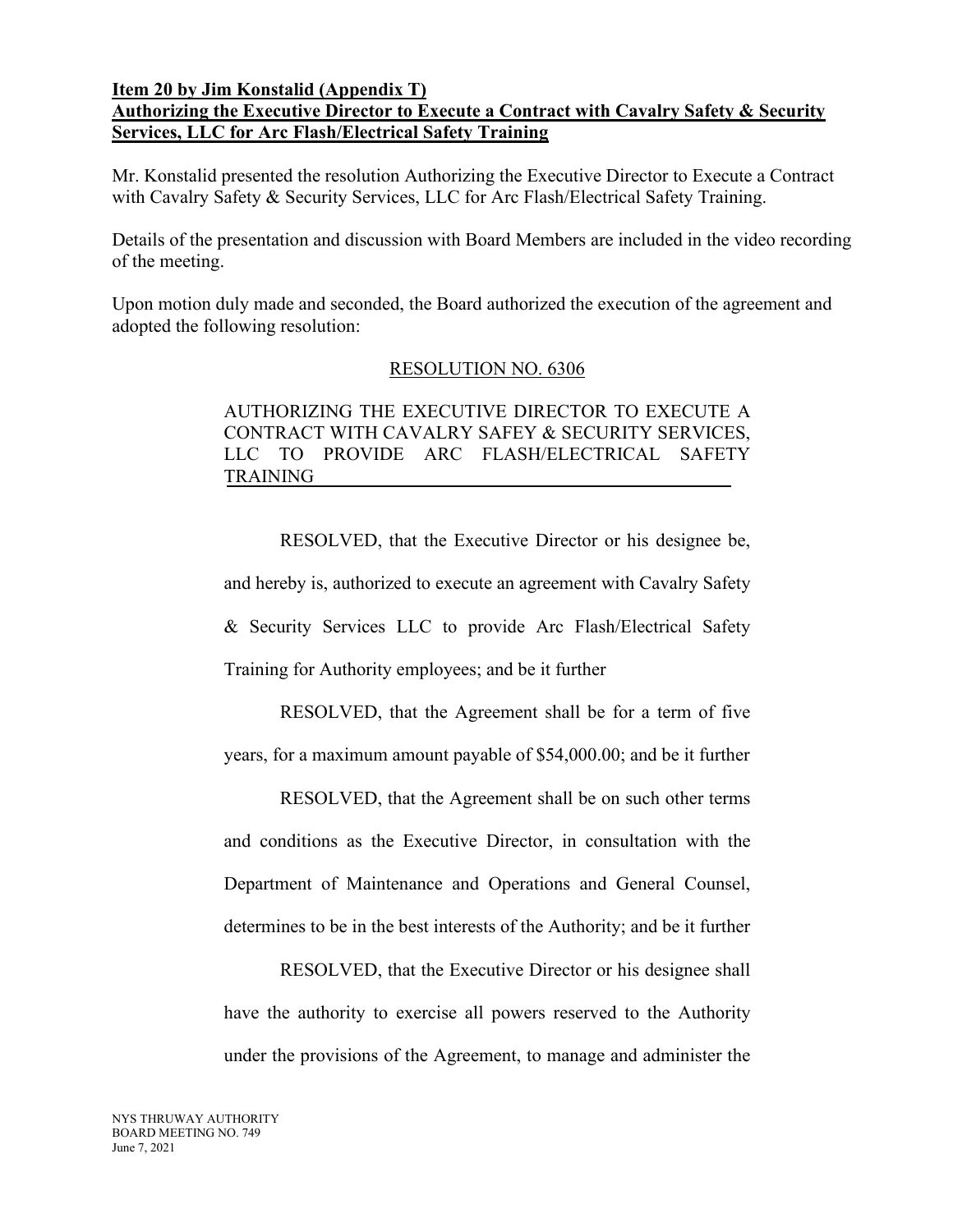Agreement, amend provisions of the Agreement consistent with the terms of this item and other Board authorizations and suspend or terminate the Agreement in the best interests of the Authority, and be it further

RESOLVED, that the Chief Financial Officer be, and hereby is, authorized to charge expenditures for services rendered under such Agreement to the appropriate funds provided therefore, subject to reallocation and adjustment as determined by final audit of charges; and be it further

RESOLVED, that this resolution be incorporated in the minutes

of this meeting.

#### **Item 21 by Jim Konstalid (Appendix U)**

# **Authorizing the Executive Director to Execute an Agreement with Kapsch TrafficCom USA, Inc. to continue to Provide the Thruway Authority with an Intelligent Transportation System for the Governor Mario M. Cuomo Bridge**

Mr. Konstalid presented the resolution Authorizing the Executive Director to Execute a Contract with Cavalry Safety & Security Services, LLC for Arc Flash/Electrical Safety Training.

Details of the presentation and discussion with Board Members are included in the video recording of the meeting.

Upon motion duly made and seconded, the Board authorized the execution of the agreement and adopted the following resolution:

### RESOLUTION NO. 6307

AUTHORIZING THE EXECUTIVE DIRECTOR TO EXECUTE AN AGREEMENT WITH KAPSCH TRAFFICCOM USA, INC. TO CONTINUE TO PROVIDE THE THRUWAY AUTHORITY WITH AN INTELLIGENT TRANSPORTATION SYSTEM FOR THE GOVERNOR MARIO M. CUOMO BRIDGE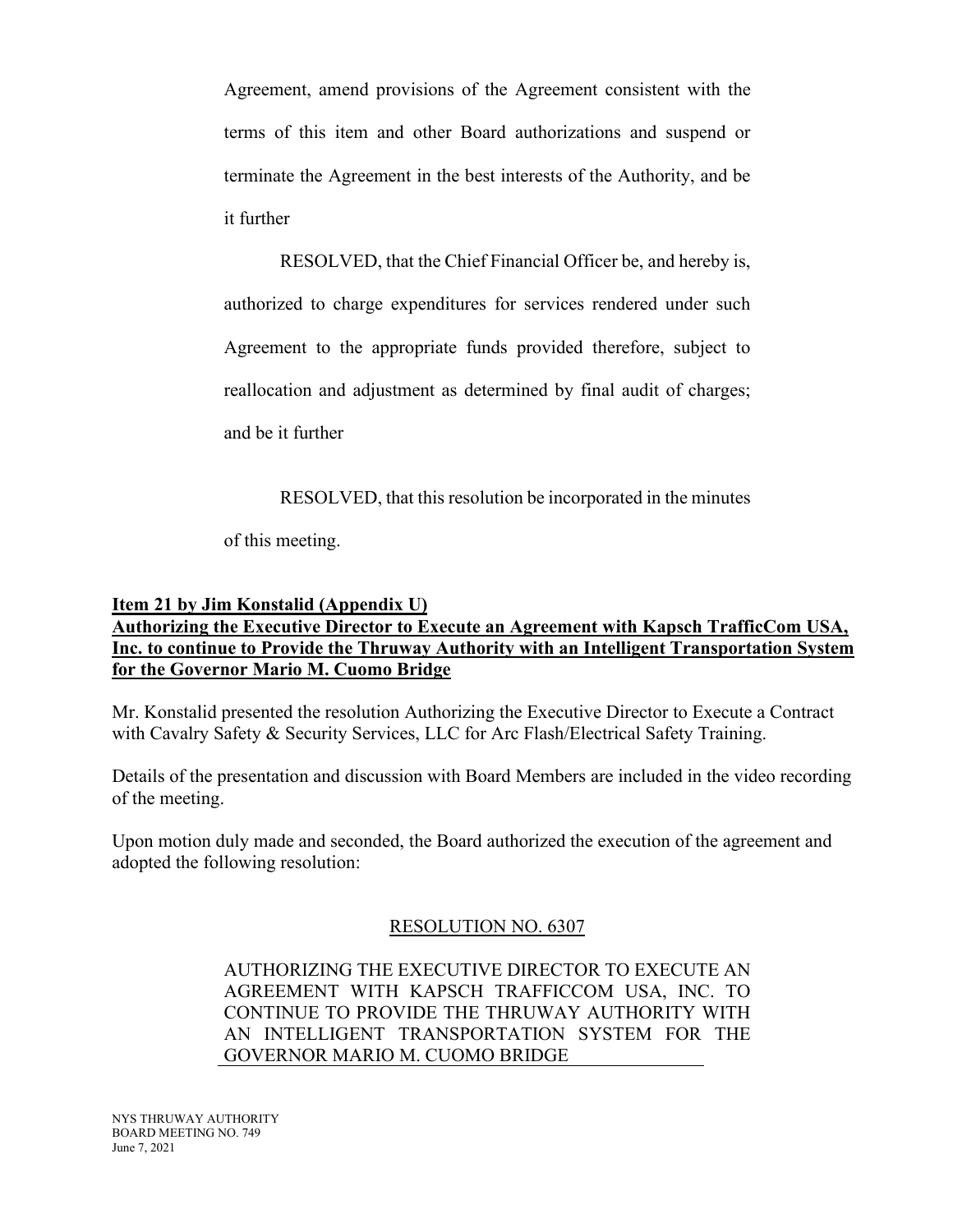RESOLVED, that the Executive Director or his designee be, and hereby is, authorized to execute an agreement with Kapsch TrafficCom USA, Inc., 8201 Greensboro Drive, Suite 1002, McLean, Virginia 22102 for the purpose of providing a traffic management system; and be it further

RESOLVED, that such agreement will be for a term of three (3) years plus two (2) one-year renewals and shall have a maximum amount payable not to exceed \$305,908, and shall be on such other terms and conditions as the Executive Director and General Counsel determine to be in the best interest of the Authority; and be it further

RESOLVED, that the Executive Director or his designee, shall have the authority to exercise all powers reserved to the Authority under the provisions of the agreement, manage and administer the agreement, amend the provisions of the agreement consistent with the terms of this item and other Board authorizations and suspend or terminate the agreement in the best interests of the Authority; and be it further

RESOLVED, that Chief Financial Officer be, and hereby is, authorized to charge expenditures for services rendered pursuant to such agreement to the Department of Maintenance and Operations Budget; and be it further

RESOLVED, that this resolution be incorporated in full in the minutes of this meeting.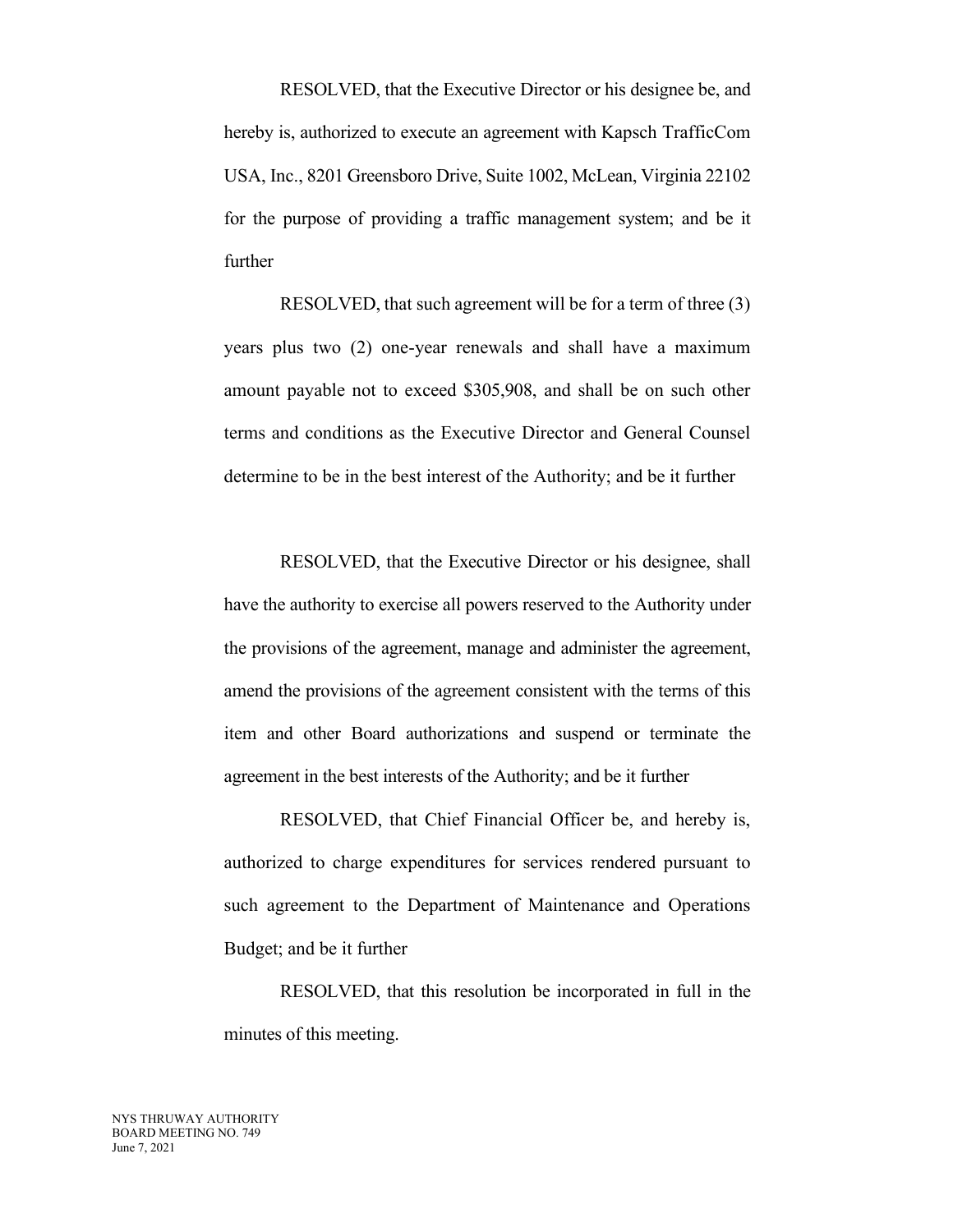### **Item 22 by Jim Konstalid (Appendix V)**

# **Authorizing the Executive Director to Execute an Agreement with Castle Rock Associates, Inc. to Provide the Maintenance and Enhancements to the Authority's Condition Acquisition and Reporting System**

Mr. Konstalid presented the resolution Authorizing the Executive Director to Execute an Agreement with Castle Rock Associates, Inc. to Provide the Maintenance and Enhancements to the Authority's Condition Acquisition and Reporting System.

Details of the presentation and discussion with Board Members are included in the video recording of the meeting.

Upon motion duly made and seconded, the Board authorized the execution of the agreement and adopted the following resolution:

### RESOLUTION NO. 6308

AUTHORIZING THE EXECUTIVE DIRECTOR TO EXECUTE AN AGREEMENT WITH CASTLE ROCK ASSOCIATES, INC. TO PROVIDE THE MAINTENANCE AND ENHANCEMENTS TO THE AUTHORITY'S CONDITION ACQUISITION AND REPORTING SYSTEM

RESOLVED, that the competitive procedures required by the Thruway Authority Procurement Contracts Policy are waived and the Executive Director be, and hereby is, authorized to negotiate and execute an Agreement with Castle Rock Associates, Inc. to provide maintenance and enhancements to the Authority's Condition Acquisition and Reporting System Advanced Traffic Management System; and be it further

RESOLVED, that such Agreement will be for a term of five (5) years, shall have a maximum amount payable not to exceed \$500,000.00, and shall be on such other terms and conditions as the Executive Director and General Counsel determine to be in the best interest of the Authority; and be it further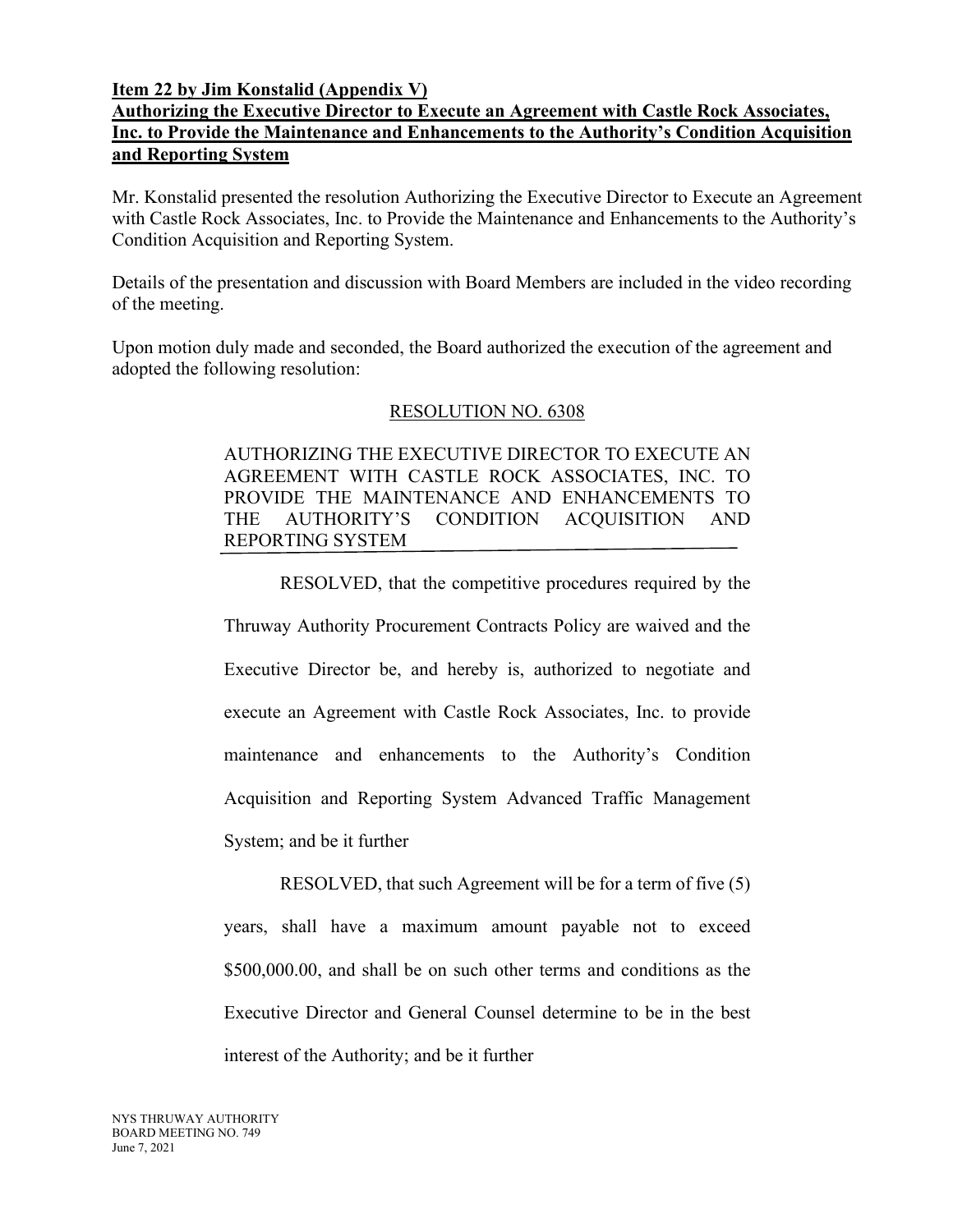RESOLVED, that Chief Financial Officer be, and hereby is,

authorized to charge expenditures for services rendered pursuant to

such Agreement to the Department of Maintenance and Operations

Budget; and be it further

RESOLVED, that this resolution be incorporated in the minutes

of this meeting.

### **Item 23 by Jim Konstalid (Appendix W) Authorizing the Executive Director to Execute an Agreement C010572 with Conduent State & Local Solutions, Inc. for E-ZPass New York Customer Service Center Systems**

Mr. Konstalid presented the resolution Authorizing the Executive Director to Execute an Agreement C010572 with Conduent State & Local Solutions, Inc. for E-ZPass New York Customer Service Center Systems.

Details of the presentation and discussion with Board Members are included in the video recording of the meeting.

Upon motion duly made and seconded, the Board authorized the execution of the agreement and adopted the following resolution:

# RESOLUTION NO. 6309

# AUTHORIZING THE EXECUTIVE DIRECTOR TO EXECUTE AN AGREEMENT C010572 WITH CONDUENT STATE & LOCAL SOLUTIONS, INC. FOR E-ZPASS NEW YORK CUSTOMER SERVICE CENTER SYSTEMS

RESOLVED, that the Executive Director or designee be, and

hereby is, authorized to execute an Agreement with Conduent State &

Local Solutions, Inc.; and be it further

RESOLVED, that such Agreement shall be for a term of eight

years with an option for the Authority to renew for two, 2-year

period(s); and be it further

NYS THRUWAY AUTHORITY BOARD MEETING NO. 749 June 7, 2021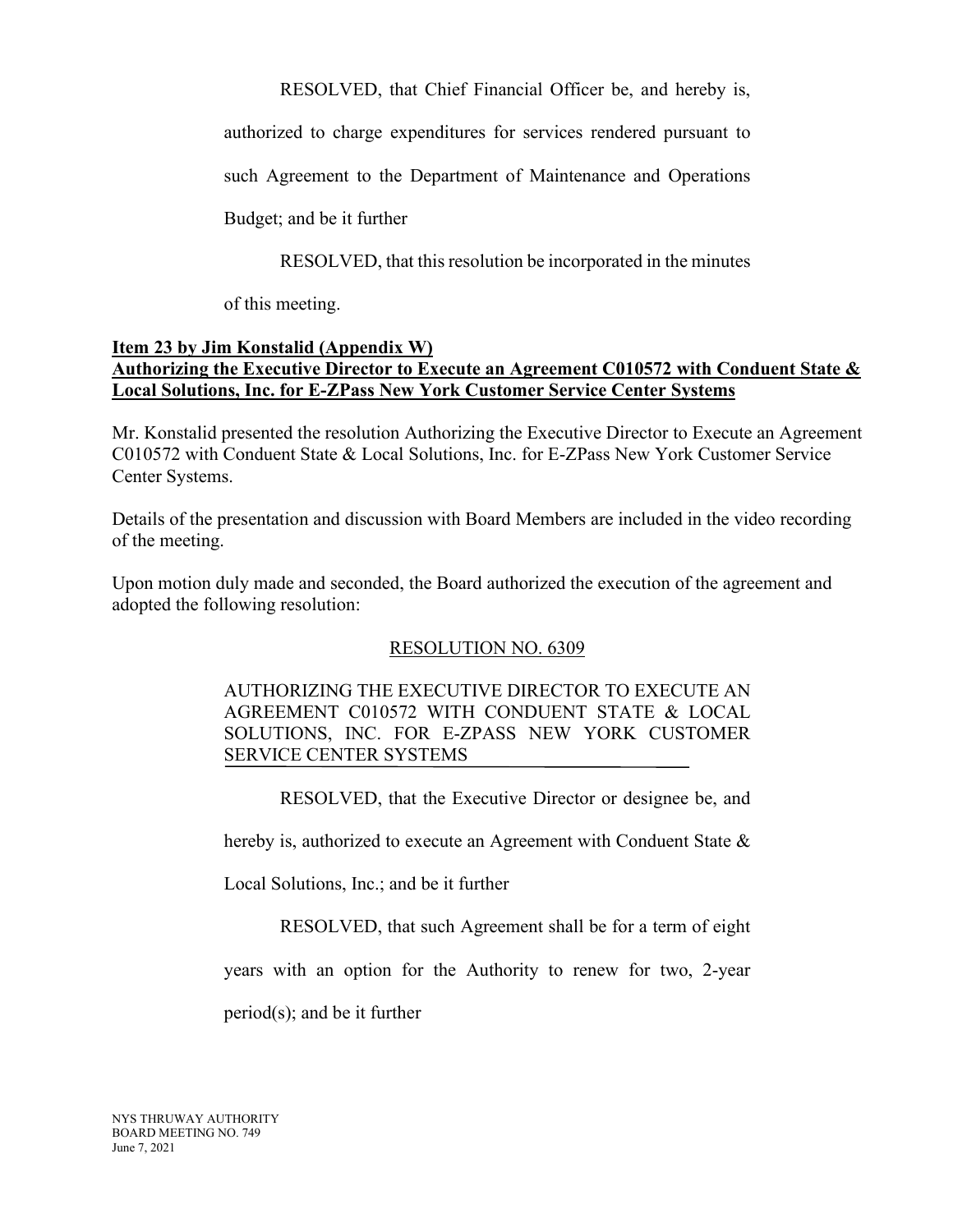RESOLVED, that the maximum amount payable for this Agreement is \$185,300,000, and shall be on such other terms and conditions as the Executive Director and General Counsel determine to be in the best interests of the Authority; and be it further

RESOLVED, that the Executive Director or his designee shall have the authority to exercise all powers reserved to the Authority under the provisions of the Agreement, manage and administer the Agreement, amend the provisions of the Agreement consistent with the terms of this item and other Board authorizations and suspend or terminate the Agreement in the best interests of the Authority; and be it further

RESOLVED, that the Authority's Chief Financial Officer be, and hereby is, authorized to charge expenditures for services rendered pursuant to such Agreement to the appropriate Budget; and be it further RESOLVED, that this resolution be incorporated in full in the

minutes of this meeting.

#### **Item 24 by Jim Konstalid (Appendix X) Authorizing the Executive Director to Execute an Agreement C010591 with Faneuil, Inc. for E-ZPass New York Customer Contact Center Services**

Mr. Konstalid presented the resolution Authorizing the Executive Director to Execute an Agreement C010591 with Faneuil, Inc. for E-ZPass New York Customer Contact Center Services.

Details of the presentation and discussion with Board Members are included in the video recording of the meeting.

Upon motion duly made and seconded, the Board authorized the execution of the agreement and adopted the following resolution: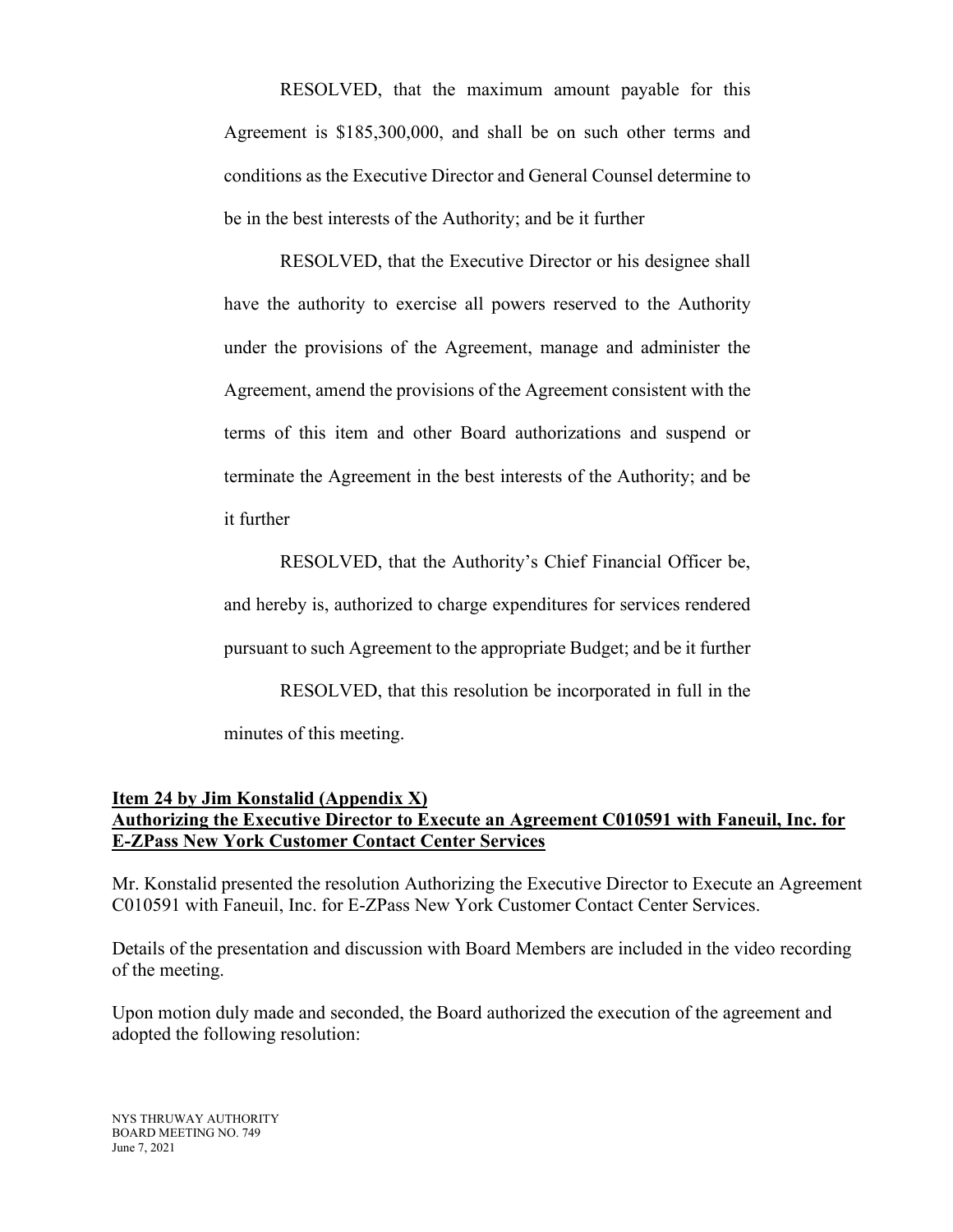#### RESOLUTION NO. 6310

### AUTHORIZING THE EXECUTIVE DIRECTOR TO EXECUTE AN AGREEMENT C010591 WITH FANEUIL, INC. FOR E-ZPASS NEW YORK CUSTOMER CONTACT CENTER SERVICES

RESOLVED, that the Executive Director or his designee be, and hereby is, authorized to execute an Agreement with Faneuil, Inc.; and be it further

RESOLVED, that such Agreement shall be for a term of five years with an option for the Authority to renew for two, 2-year period(s); and be it further

RESOLVED, that the maximum amount payable for this Agreement is \$59,600,000 and shall be on such other terms and conditions as the Executive Director and General Counsel determine to be in the best interests of the Authority; and be it further

RESOLVED, that the Executive Director or his designee shall have the authority to exercise all powers reserved to the Authority under the provisions of the Agreement, manage and administer the Agreement, amend the provisions of the Agreement consistent with the terms of this item and other Board authorizations and suspend or terminate the Agreement in the best interests of the Authority; and be it further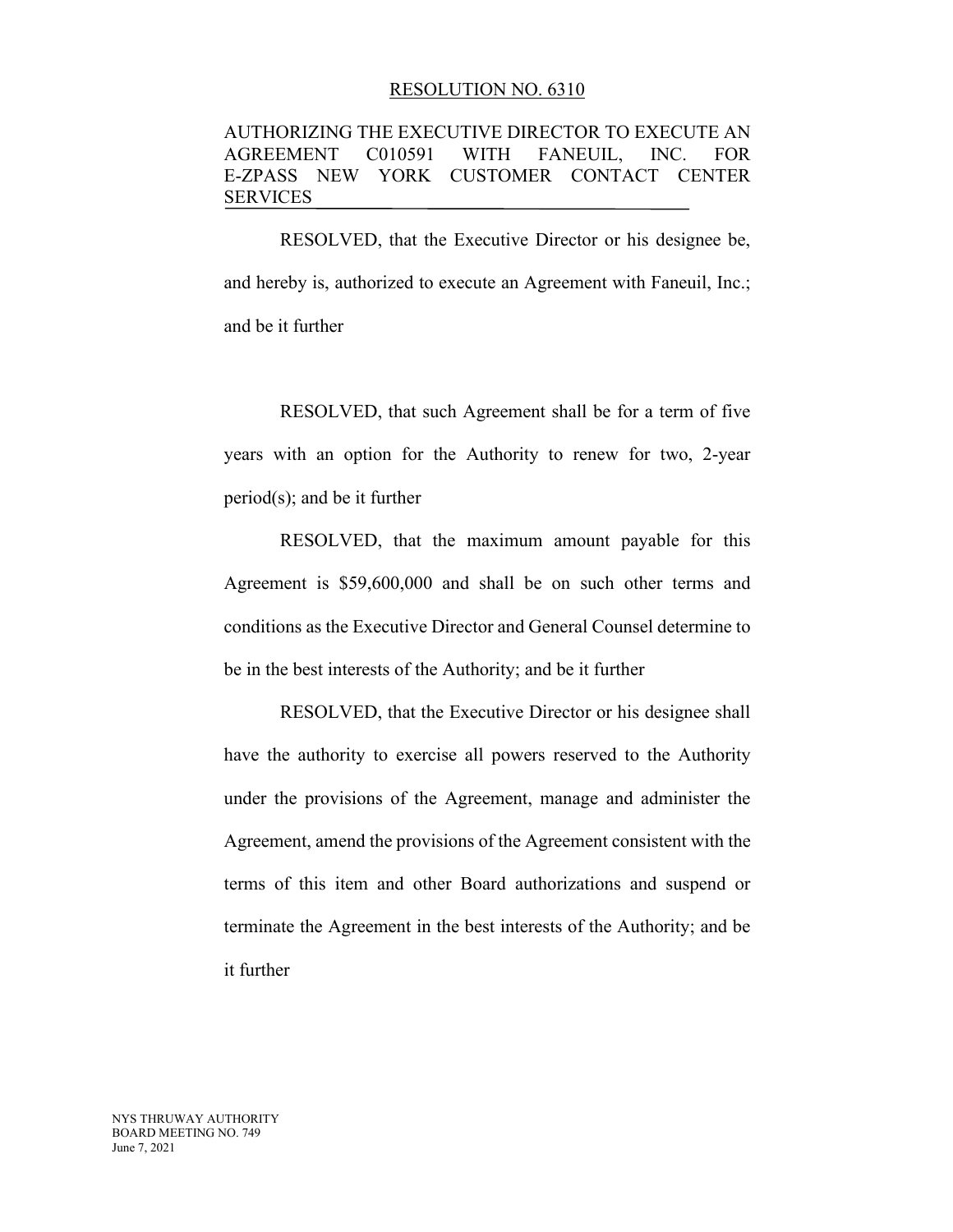RESOLVED, that the Authority's Chief Financial Officer be,

and hereby is, authorized to charge expenditures for services rendered

pursuant to such Agreement to the appropriate Budget; and be it further

RESOLVED, that this resolution be incorporated in full in the

minutes of this meeting.

## **Item 25 by Jim Konstalid (Appendix Y) Authorizing the Executive Director to Execute an Agreement C010592 with TransCore, LP for E-ZPass New York Customer Service Center Tag Distribution**

Mr. Konstalid presented the resolution Authorizing the Executive Director to Execute an Agreement C010592 with TransCore, LP for E-ZPass New York Customer Service Center Tag Distribution.

Details of the presentation and discussion with Board Members are included in the video recording of the meeting.

Upon motion duly made and seconded, the Board authorized the execution of the agreement and adopted the following resolution:

# RESOLUTION NO. 6311

AUTHORIZING THE EXECUTIVE DIRECTOR TO EXECUTE AN AGREEMENT C010592 WITH TRANSCORE, LP FOR E-ZPASS NEW YORK CUSTOMER SERVICE CENTER TAG DISTRIBUTION

RESOLVED, that the Executive Director or designee be, and

hereby is, authorized to execute an Agreement with TransCore, LP; and

be it further

RESOLVED, that such Agreement shall be for a term of five

years with an option for the Authority to renew for two, 2-year period(s); and be it further

RESOLVED, that the maximum amount payable for this

Agreement is \$12,385,000 and shall be on such other terms and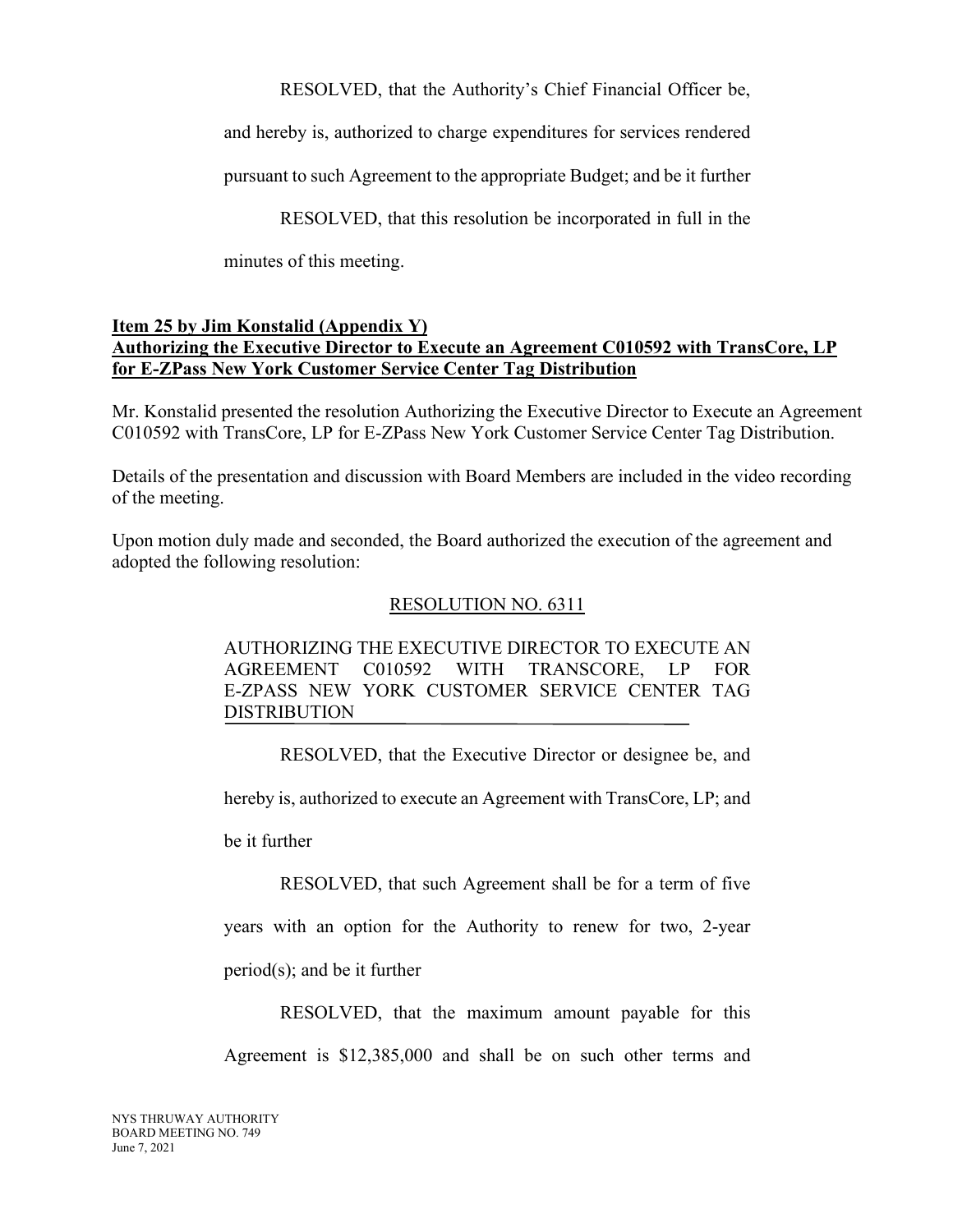conditions as the Executive Director and General Counsel determine to be in the best interests of the Authority; and be it further

RESOLVED, that the Executive Director or his designee shall have the authority to exercise all powers reserved to the Authority under the provisions of the Agreement, manage and administer the Agreement, amend the provisions of the Agreement consistent with the terms of this item and other Board authorizations and suspend or terminate the Agreement in the best interests of the Authority; and be it further

RESOLVED, that the Authority's Chief Financial Officer be, and hereby is, authorized to charge expenditures for services rendered pursuant to such Agreement to the appropriate Budget; and be it further RESOLVED, that this resolution be incorporated in full in the minutes of this meeting.

## **Item 26 by Jim Konstalid (Appendix Z) Authorizing the Executive Director to Execute an Interagency Agreement C010532 with the Port Authority of NY & NJ**

Mr. Konstalid presented the resolution Authorizing the Executive Director to Execute an Interagency Agreement C010532 with the Port Authority of NY & NJ.

Details of the presentation and discussion with Board Members are included in the video recording of the meeting.

Upon motion duly made and seconded, the Board authorized the execution of the agreement and adopted the following resolution: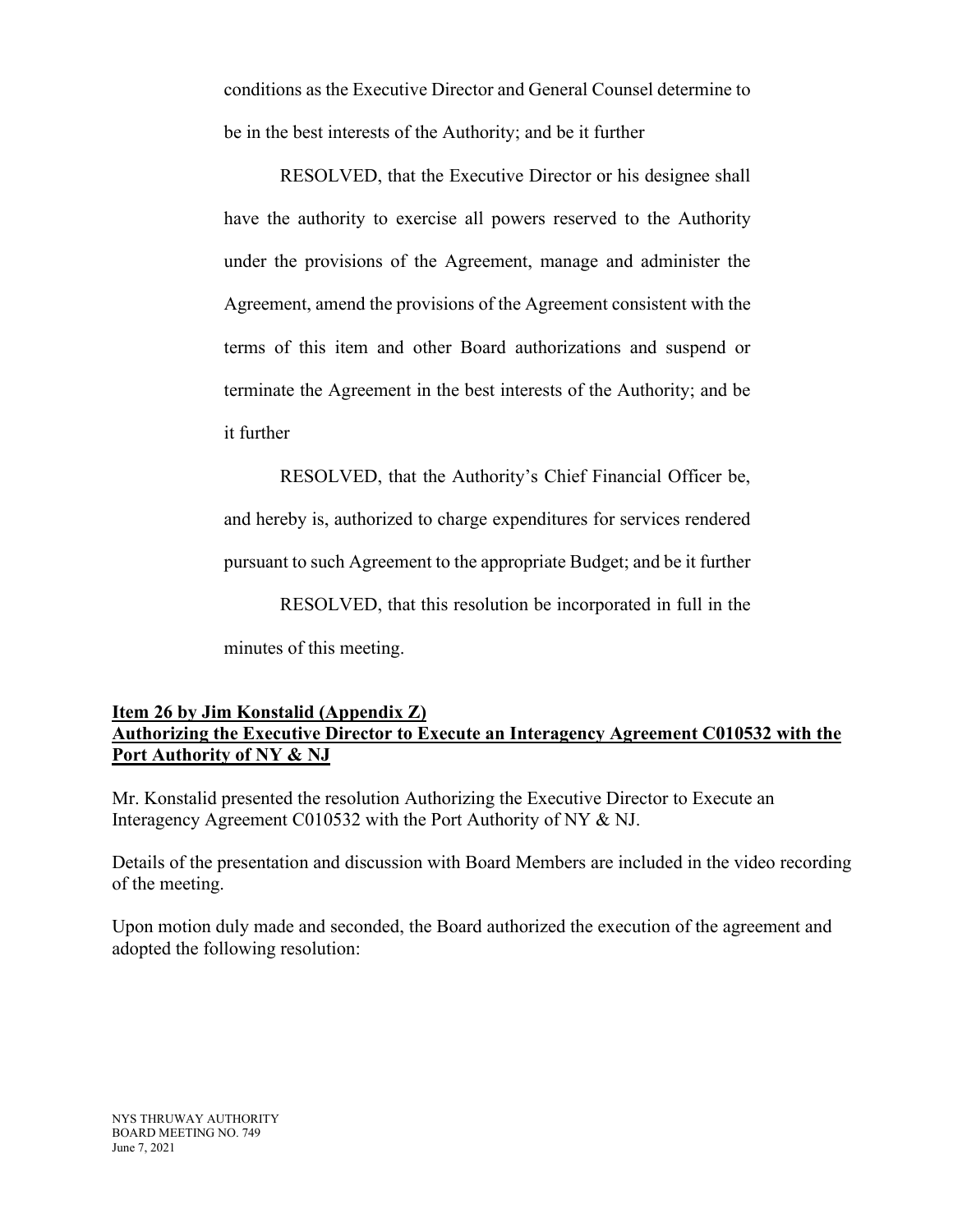### RESOLUTION NO. 6312

## AUTHORIZING THE EXECUTIVE DIRECTOR TO EXECUTE AN INTERAGENCY AGREEMENT C010532 WITH THE PORT AUTHORITY OF NY & NJ

RESOLVED, that the Executive Director or his designee

be, and he hereby is, authorized to execute an interagency

Agreement with the Port Authority of NY & NJ; and be it further

RESOLVED, that the maximum amount payable for this

Agreement is \$376,978.97, and shall be on such other terms and

conditions as the Executive Director and General Counsel

determine to be in the best interests of the Authority; and be it

further

RESOLVED, that this resolution be incorporated in full

in the minutes of this meeting.

## **Item 27 by Jim Konstalid (Appendix AA) Authorizing the Executive Director to Execute the First Amendment to the Agreement with the New York State Bridge Authority for the Provision of E-ZPass Services (X100951)**

Mr. Konstalid presented the resolution Authorizing the Executive Director to Execute the First Amendment to the Agreement with the New York State Bridge Authority for the Provision of E-ZPass Services (X100951).

Details of the presentation and discussion with Board Members are included in the video recording of the meeting.

Upon motion duly made and seconded, the Board authorized the execution of the agreement and adopted the following resolution:

### RESOLUTION NO. 6313

AUTHORIZING THE EXECUTIVE DIRECTOR TO EXECUTE THE FIRST AMENDMENT TO THE AGREEMENT WITH THE NEW YORK STATE BRIDGE AUTHORITY FOR THE PROVISION OF E-ZPASS SERVICES (X100951)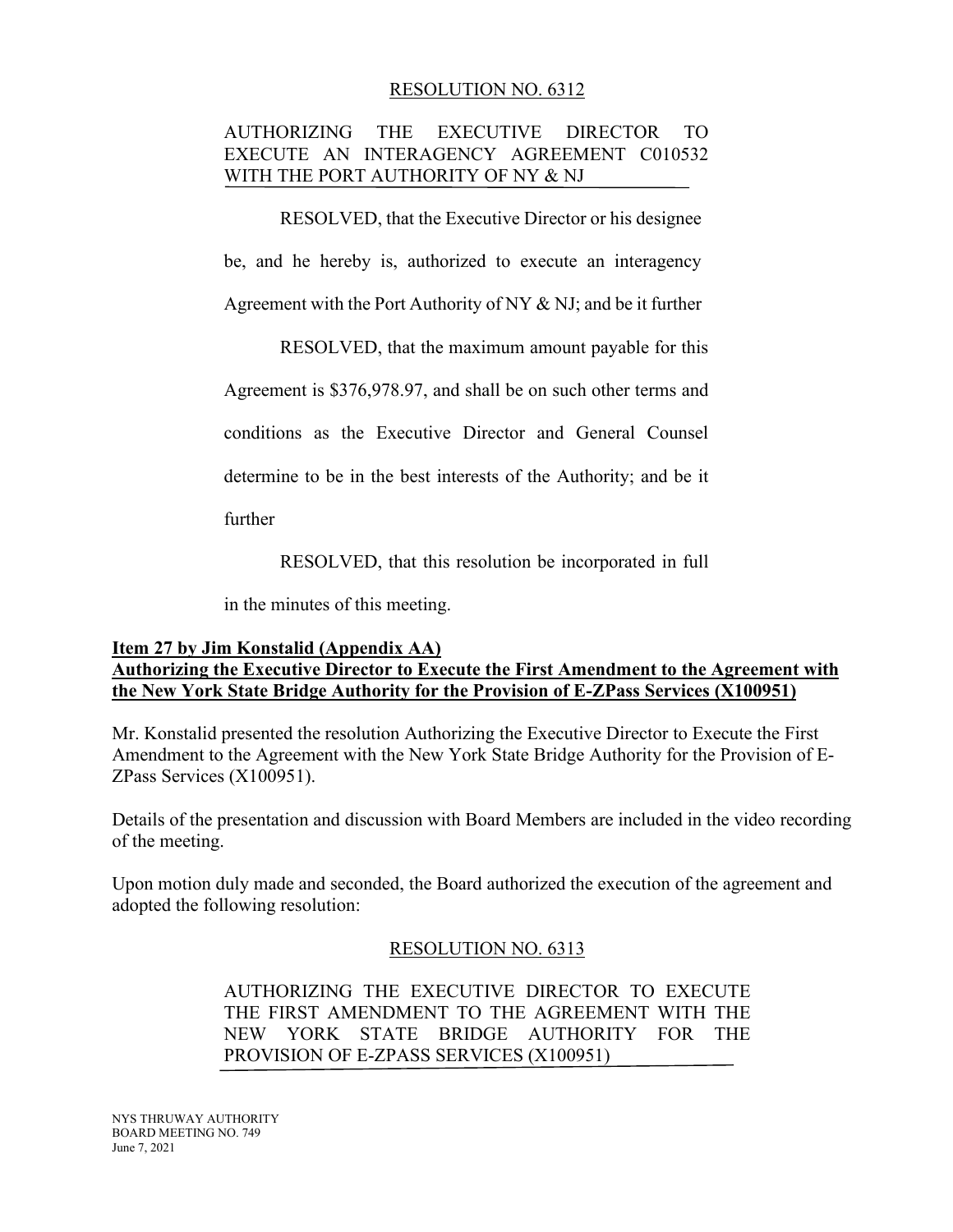RESOLVED, that the Executive Director or designee be, and hereby is, authorized to execute the First Amendment to the Agreement with the New York State Bridge Authority (NYSBA) for the provision of E-ZPass Services (Agreement); and be it further

RESOLVED, that the term of the Agreement shall be extended until January 31, 2032; and be it further

RESOLVED, that the scope of services pursuant to the Agreement will be amended pursuant to the Agenda Item including for the provision of Tolls by Mail services; and be it further

RESOLVED, that the Executive Director or his designee shall have the authority to exercise all powers reserved to the Authority under the provisions of the Agreement, manage and administer the Agreement, amend the provisions of the Agreement consistent with the terms of this Agenda Item and other Board authorizations and suspend or terminate the Agreement in the best interests of the Authority; and be it further

RESOLVED, that the Chief Financial Officer be, and hereby is, authorized to charge expenditures for services rendered pursuant to such Agreement to the appropriate Budget; and be it further

RESOLVED, that the Chief Financial Officer be, and hereby is, authorized to seek reimbursement from NYSBA for expenses pursuant to the Agreement; and be it further

RESOLVED, that this resolution be incorporated in full in the minutes of this meeting.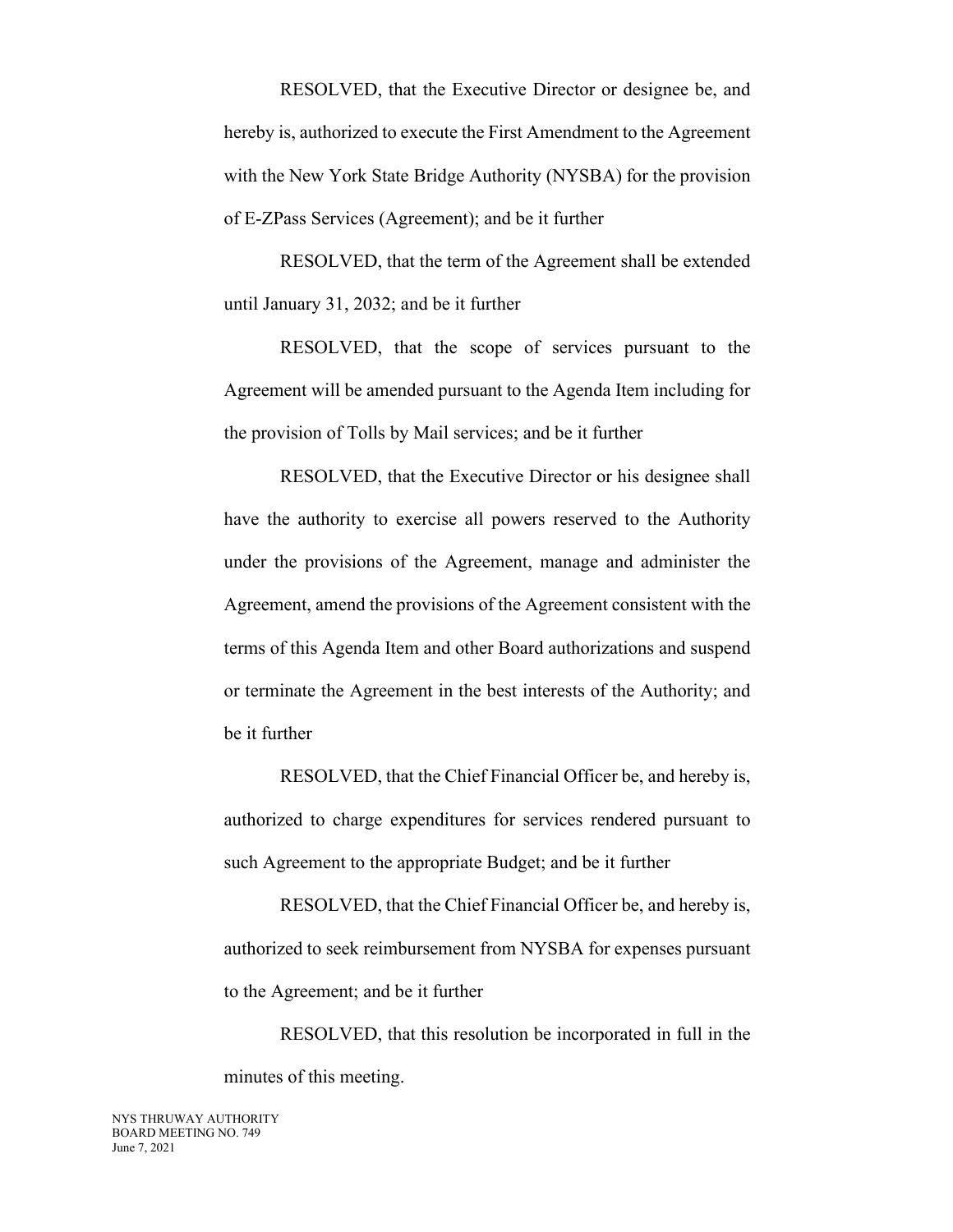### **Item 28 by Jim Konstalid (Appendix BB) Authorizing the Executive Director to Execute the Second Supplement to the Memorandum of Agreement C010374 for Tolls by Mail Services**

Mr. Konstalid presented the resolution Authorizing the Executive Director to Execute the Second Supplement to the Memorandum of Agreement C010374 for Tolls by Mail Services.

Details of the presentation and discussion with Board Members are included in the video recording of the meeting.

Upon motion duly made and seconded, the Board authorized the execution of the agreement and adopted the following resolution:

# RESOLUTION NO. 6314

## AUTHORIZING THE EXECUTIVE DIRECTOR TO EXECUTE THE SECOND SUPPLEMENT TO THE MEMORANDUM OF AGREEMENT C010374 FOR TOLLS BY MAIL SERVICES

RESOLVED, that the Executive Director or his designee be, and hereby is, authorized to execute the Second Supplement to the Agreement with the Triborough Bridge and Tunnel Authority and Port Authority of NY & NJ and the New York State Bridge Authority consistent with the terms of this item; and be it further

RESOLVED, that the term of the Agreement shall be extended until September 16, 2030; and be it further

RESOLVED, that the Executive Director or his designee shall have the authority to exercise all powers reserved to the Authority under the provisions of the Agreement, manage and administer the Agreement, amend the provisions of the Agreement consistent with the terms of this item and other Board authorizations and suspend or terminate the Agreement in the best interests of the Authority; and be it further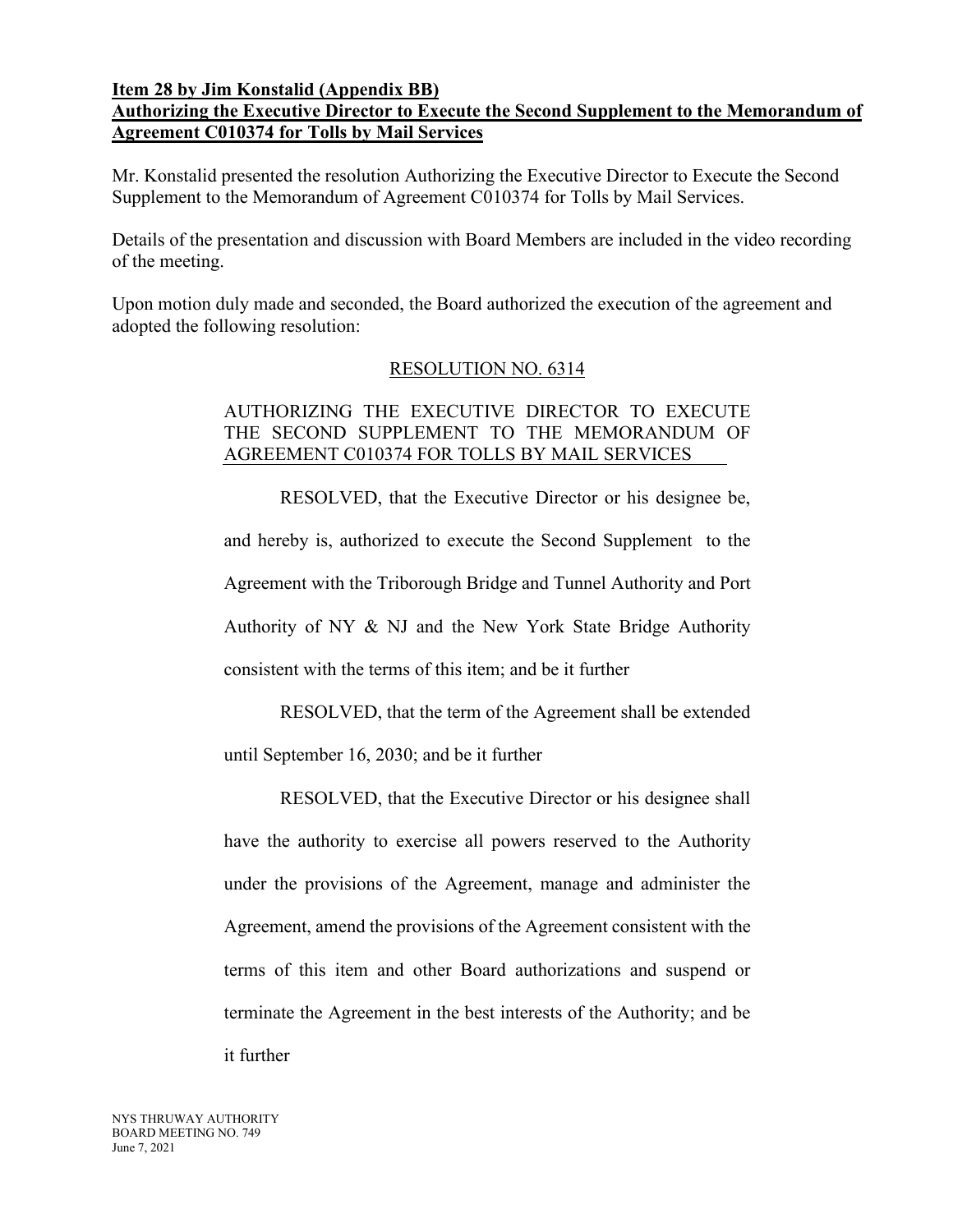RESOLVED, that the Chief Financial Officer be, and hereby is,

authorized to charge expenditures for services rendered pursuant to

such Agreement to the appropriate budget; and be it further

RESOLVED, that this resolution be incorporated in full in the

minutes of this meeting.

## **Item 29 by Jim Konstalid (Appendix CC) Authorizing the Executive Director to Execute the First Amendment for Collection Services Agreement C010557 with Professional Account Management, LLC**

Mr. Konstalid presented the resolution Authorizing the Executive Director to Execute the First Amendment for Collection Services Agreement C010557 with Professional Account Management, LLC.

Details of the presentation and discussion with Board Members are included in the video recording of the meeting.

Upon motion duly made and seconded, the Board authorized the execution of the agreement and adopted the following resolution:

# RESOLUTION NO. 6315

AUTHORIZING THE EXECUTIVE DIRECTOR TO EXECUTE THE FIRST AMENDMENT FOR COLLECTION SERVICES AGREEMENT C010557 PROFESSIONAL ACCOUNT MANAGEMENT, LLC

RESOLVED, that the Executive Director or his designee be,

and hereby is, authorized to execute an amendment to agreement

(C010557) with Professional Account Management, LLC to collect toll

debt ("Agreement"); and be it further

RESOLVED, that such amendment shall expand services provided to the Authority to include NYS Bridge Authority and shall increase the monetary cap by \$800,000 which will result in a new contract cap not to exceed \$7,800,000; and be it further